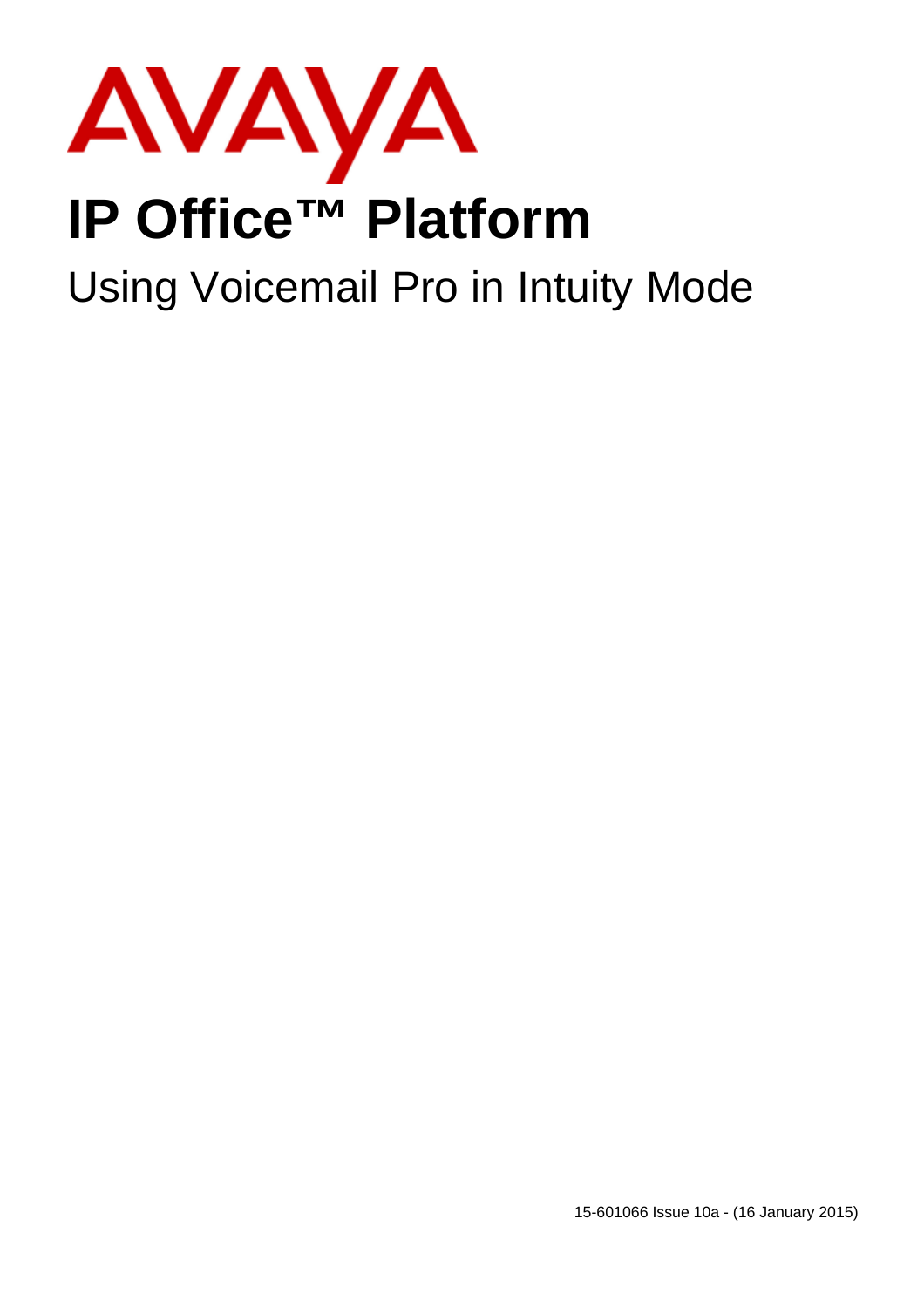### © 2015 AVAYA All Rights Reserved.

### **Notice**

While reasonable efforts have been made to ensure that the information in this document is complete and accurate at the time of printing. Avaya assumes no liability for any errors. Avaya reserves the right to make changes and corrections to the information in this document without the obligation to notify any person or organization of such changes.

For full support, please see the complete document, Avaya Support Notices for Hardware Documentation, document number 03–600759. For full support, please see the complete document, Avaya Support Notices for Software Documentation, document number 03–600758. To locate this document on our website, simply go to http://www.avaya.com/support and search for the document number in the search box.

### Documentation disclaimer

"Documentation" means information published by Avaya in varying mediums which may include product information, operating instructions and performance specifications that Avaya generally makes available to users of its products. Documentation does not include marketing materials. Avaya shall not be responsible for any modifications, additions, or deletions to the original published version of documentation unless such modifications, additions, or deletions were performed by Avaya. End User agrees to indemnify and hold harmless Avaya, Avaya's agents, servants and employees against all claims, lawsuits, demands and judgments arising out of, or in connection with, subsequent modifications, additions or deletions to this documentation, to the extent made by End User.

#### Link disclaimer

Avaya is not responsible for the contents or reliability of any linked websites referenced within this site or documentation provided by Avaya. Avaya is not responsible for the accuracy of any information, statement or content provided on these sites and does not necessarily endorse the products, services, or information described or offered within them. Avaya does not guarantee that these links will work all the time and has no control over the availability of the linked pages.

#### Warranty

Avaya provides a limited warranty on its hardware and Software ("Product(s)"). Refer to your sales agreement to establish the terms of the limited warranty. In addition, Avaya's standard warranty language, as well as information regarding support for this Product while under warranty is available to Avaya customers and other parties through the Avaya Support website: http://support.avaya.com. Please note that if you acquired the Product(s) from an authorized Avaya Channel Partner outside of the United States and Canada, the warranty is provided to you by said Avaya Channel Partner and not by Avaya. "Software" means computer programs in object code, provided by Avaya or an Avaya Channel Partner, whether as stand-alone products or pre-installed on hardware products, and any upgrades, updates, bug fixes, or modified versions.

#### Licenses

THE SOFTWARE LICENSE TERMS AVAILABLE ON THE AVAYA WEBSITE, HTTP://SUPPORT.AVAYA.COM/LICENSEINFO ARE APPLICABLE TO ANYONE WHO DOWNLOADS, USES AND/OR INSTALLS AVAYA SOFTWARE, PURCHASED FROM AVAYA INC., ANY AVAYA AFFILIATE, OR AN AUTHORIZED AVAYA CHANNEL PARTNER (AS APPLICABLE) UNDER A COMMERCIAL AGREEMENT WITH AVAYA OR AN AUTHORIZED AVAYA CHANNEL PARTNER. UNLESS OTHERWISE AGREED TO BY AVAYA IN WRITING, AVAYA DOES NOT EXTEND THIS LICENSE IF THE SOFTWARE WAS OBTAINED FROM ANYONE OTHER THAN AVAYA, AN AVAYA AFFILIATE OR AN AVAYA AUTHORIZED AVAYA CHANNEL PARTNER; AVAYA RESERVES THE RIGHT TO TAKE LEGAL ACTION AGAINST YOU AND ANYONE ELSE USING OR SELLING THE SOFTWARE WITHOUT A LICENSE. BY INSTALLING, DOWNLOADING OR USING THE SOFTWARE, OR AUTHORIZING OTHERS TO DO SO, YOU, ON BEHALF OF YOURSELF AND THE ENTITY FOR WHOM YOU ARE INSTALLING, DOWNLOADING OR USING THE SOFTWARE (HEREINAFTER REFERRED TO INTERCHANGEABLY AS "YOU" AND "END USER"), AGREE TO THESE TERMS AND CONDITIONS AND CREATE A BINDING CONTRACT BETWEEN YOU AND AVAYA INC. OR THE APPLICABLE AVAYA AFFILIATE ("AVAYA").

Avaya grants you a license within the scope of the license types described below, with the exception of Heritage Nortel Software, for which the scope of the license is detailed below. Where the order documentation does not expressly identify a license type, the applicable license will be a Designated System License. The applicable number of licenses and units of capacity for which the license is granted will be one (1), unless a different number of licenses or units of capacity is specified in the documentation or other materials available to you. "Designated Processor" means a single stand-alone computing device. "Server" means a Designated Processor that hosts a software application to be accessed by multiple users.

### License type(s)

Designated System(s) License (DS). End User may install and use each copy of the Software only on a number of Designated Processors up to the number indicated in the order. Avaya may require the Designated Processor(s) to be identified in the order by type, serial number, feature key, location or other specific designation, or to be provided by End User to Avaya through electronic means established by Avaya specifically for this purpose.

Concurrent User License (CU). End User may install and use the Software on multiple Designated Processors or one or more Servers, so long as only the licensed number of Units are accessing and using the Software at any given time. A "Unit" means the unit on which Avaya, at its sole discretion, bases the pricing of its licenses and can be, without limitation, an agent, port or user, an e-mail or voice mail account in the name of a person or corporate function (e.g., webmaster or helpdesk), or a directory entry in the administrative database utilized by the Software that permits one user to interface with the Software. Units may be linked to a specific, identified Server.

Database License (DL). End User may install and use each copy of the Software on one Server or on multiple Servers provided that each of the Servers on which the Software is installed communicates with no more than a single instance of the same database.

CPU License (CP). End User may install and use each copy of the Software on a number of Servers up to the number indicated in the order provided that the performance capacity of the Server(s) does not exceed the performance capacity specified for the Software. End User may not reinstall or operate the Software on Server(s) with a larger performance capacity without Avaya's prior consent and payment of an upgrade fee.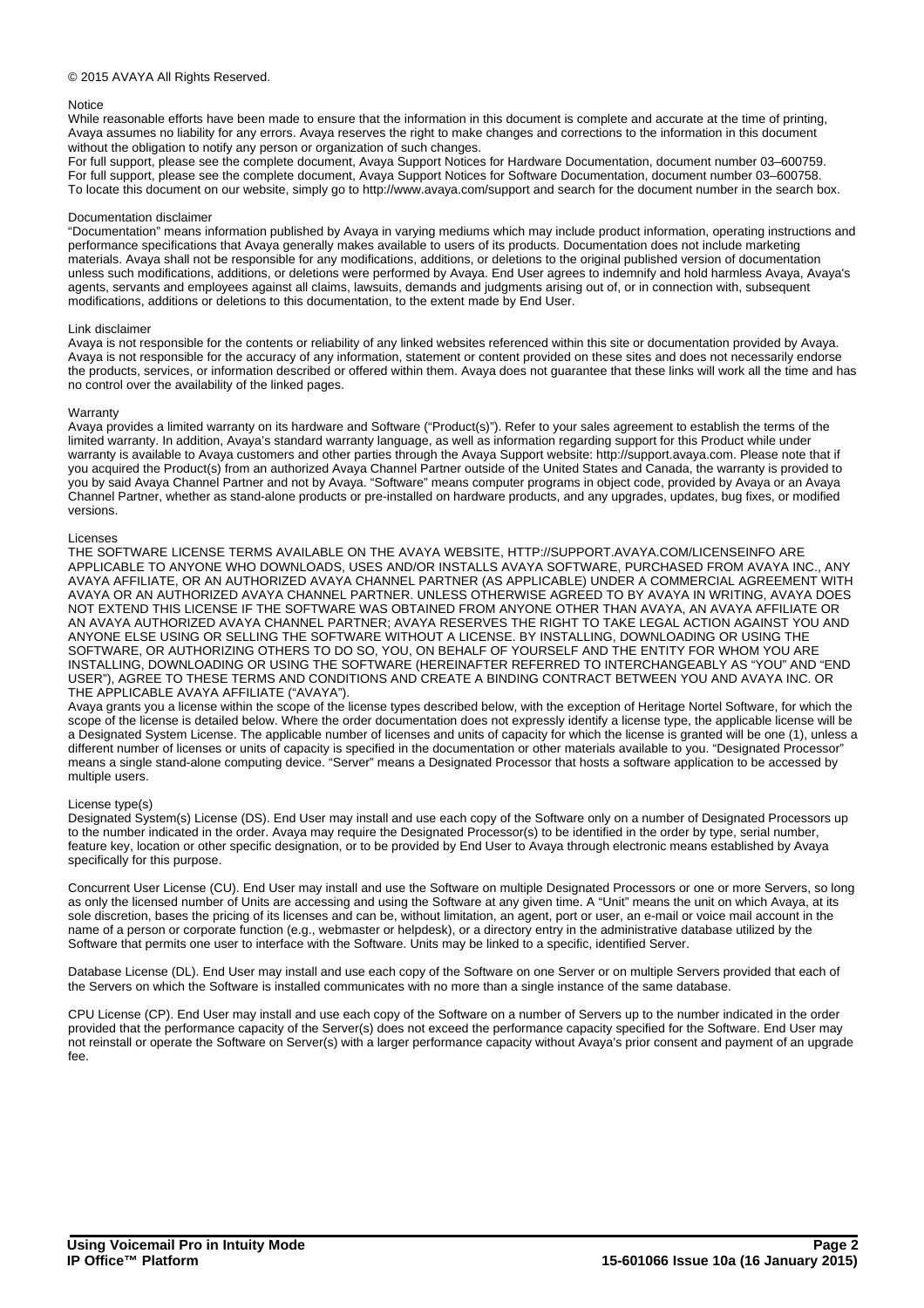Named User License (NU). You may: (i) install and use the Software on a single Designated Processor or Server per authorized Named User (defined below); or (ii) install and use the Software on a Server so long as only authorized Named Users access and use the Software. "Named User", means a user or device that has been expressly authorized by Avaya to access and use the Software. At Avaya's sole discretion, a "Named User" may be, without limitation, designated by name, corporate function (e.g., webmaster or helpdesk), an e-mail or voice mail account in the name of a person or corporate function, or a directory entry in the administrative database utilized by the Software that permits one user to interface with the Software.

Shrinkwrap License (SR). You may install and use the Software in accordance with the terms and conditions of the applicable license agreements, such as "shrinkwrap" or "clickthrough" license accompanying or applicable to the Software ("Shrinkwrap License").

### Heritage Nortel Software

"Heritage Nortel Software" means the software that was acquired by Avaya as part of its purchase of the Nortel Enterprise Solutions Business in December 2009. The Heritage Nortel Software currently available for license from Avaya is the software contained within the list of Heritage Nortel Products located at http://support.avaya.com/LicenseInfo under the link "Heritage Nortel Products". For Heritage Nortel Software, Avaya grants Customer a license to use Heritage Nortel Software provided hereunder solely to the extent of the authorized activation or authorized usage level, solely for the purpose specified in the Documentation, and solely as embedded in, for execution on, or (in the event the applicable Documentation permits installation on non-Avaya equipment) for communication with Avaya equipment. Charges for Heritage Nortel Software may be based on extent of activation or use authorized as specified in an order or invoice.

### Copyright

Except where expressly stated otherwise, no use should be made of materials on this site, the Documentation, Software, or hardware provided by Avaya. All content on this site, the documentation and the Product provided by Avaya including the selection, arrangement and design of the content is owned either by Avaya or its licensors and is protected by copyright and other intellectual property laws including the sui generis rights relating to the protection of databases. You may not modify, copy, reproduce, republish, upload, post, transmit or distribute in any way any content, in whole or in part, including any code and software unless expressly authorized by Avaya. Unauthorized reproduction, transmission, dissemination, storage, and or use without the express written consent of Avaya can be a criminal, as well as a civil offense under the applicable law.

### Virtualization

Each vAppliance will have its own ordering code. Note that each instance of a vAppliance must be separately ordered. If the end user customer or Avaya channel partner would like to install two of the same type of vAppliances, then two vAppliances of that type must be ordered.

Each Product has its own ordering code. Note that each instance of a Product must be separately licensed and ordered. "Instance" means one unique copy of the Software. For example, if the end user customer or Avaya channel partner would like to install two instances of the same type of Products, then two Products of that type must be ordered.

### Third Party Components

"Third Party Components" mean certain software programs or portions thereof included in the Software that may contain software (including open source software) distributed under third party agreements ("Third Party Components"), which contain terms regarding the rights to use certain portions of the Software ("Third Party Terms"). Information regarding distributed Linux OS source code (for those Products that have distributed Linux OS source code) and identifying the copyright holders of the Third Party Components and the Third Party Terms that apply is available in the Documentation or on Avaya's website at: http://support.avaya.com/Copyright. You agree to the Third Party Terms for any such Third Party Components.

#### Note to Service Provider

The Product may use Third Party Components that have Third Party Terms that do not allow hosting and may need to be independently licensed for such purpose.

#### Preventing Toll Fraud

"Toll Fraud" is the unauthorized use of your telecommunications system by an unauthorized party (for example, a person who is not a corporate employee, agent, subcontractor, or is not working on your company's behalf). Be aware that there can be a risk of Toll Fraud associated with your system and that, if Toll Fraud occurs, it can result in substantial additional charges for your telecommunications services.

### Avaya Toll Fraud intervention

If you suspect that you are being victimized by Toll Fraud and you need technical assistance or support, call Technical Service Center Toll Fraud Intervention Hotline at +1-800-643-2353 for the United States and Canada. For additional support telephone numbers, see the Avaya Support website: http://support.avaya.com. Suspected security vulnerabilities with Avaya products should be reported to Avaya by sending mail to: securityalerts@avaya.com.

#### **Trademarks**

The trademarks, logos and service marks ("Marks") displayed in this site, the Documentation and Product(s) provided by Avaya are the registered or unregistered Marks of Avaya, its affiliates, or other third parties. Users are not permitted to use such Marks without prior written consent from Avaya or such third party which may own the Mark. Nothing contained in this site, the Documentation and Product(s) should be construed as granting, by implication, estoppel, or otherwise, any license or right in and to the Marks without the express written permission of Avaya or the applicable third party.

Avaya is a registered trademark of Avaya Inc.

All non-Avaya trademarks are the property of their respective owners. Linux® is the registered trademark of Linus Torvalds in the U.S. and other countries.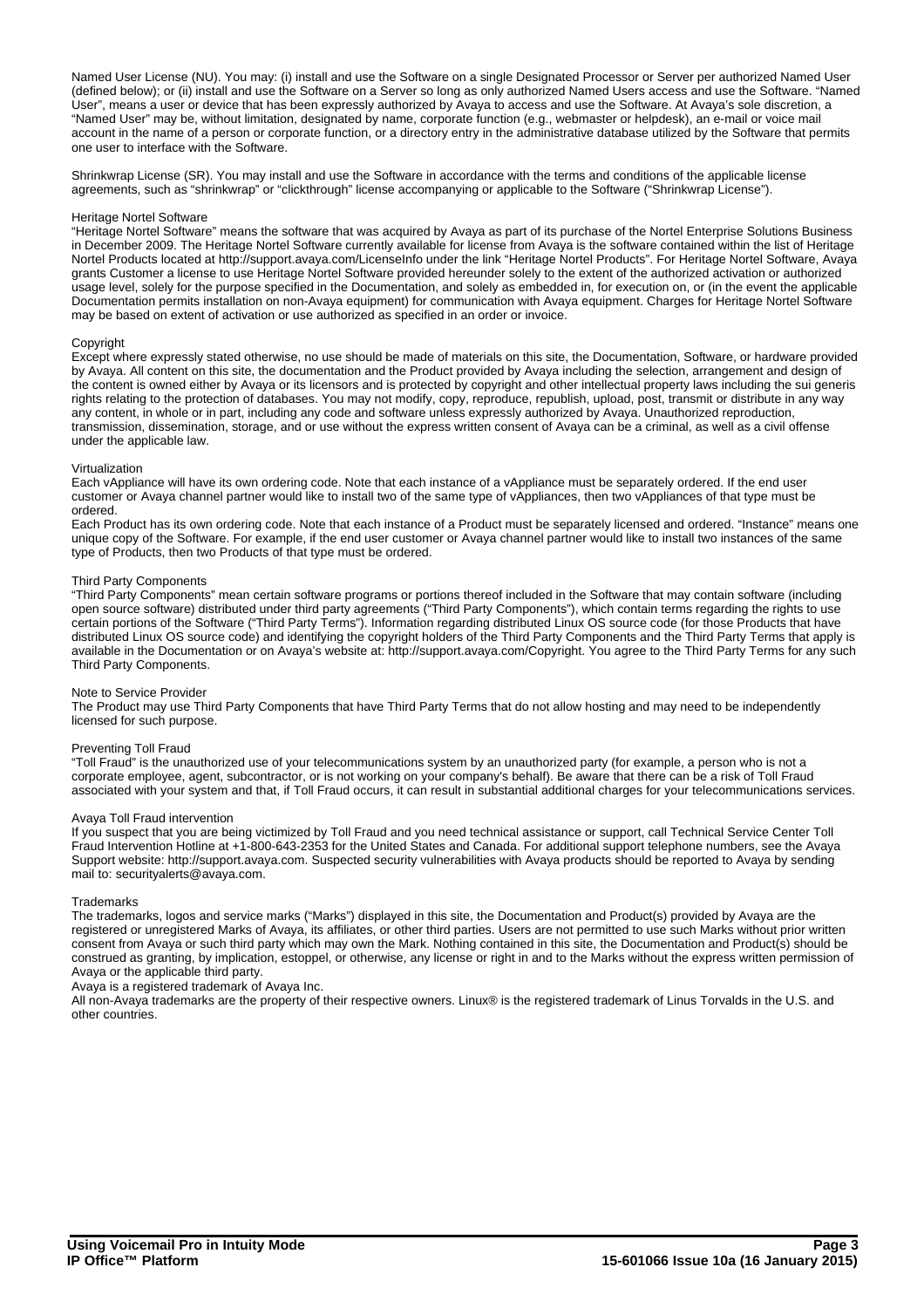### Downloading Documentation

For the most current versions of Documentation, see the Avaya Support website: http://support.avaya.com.

#### Contact Avaya Support

See the Avaya Support website: http://support.avaya.com for product notices and articles, or to report a problem with your Avaya product. For a list of support telephone numbers and contact addresses, go to the Avaya Support website: http://support.avaya.com, scroll to the bottom of the page, and select Contact Avaya Support.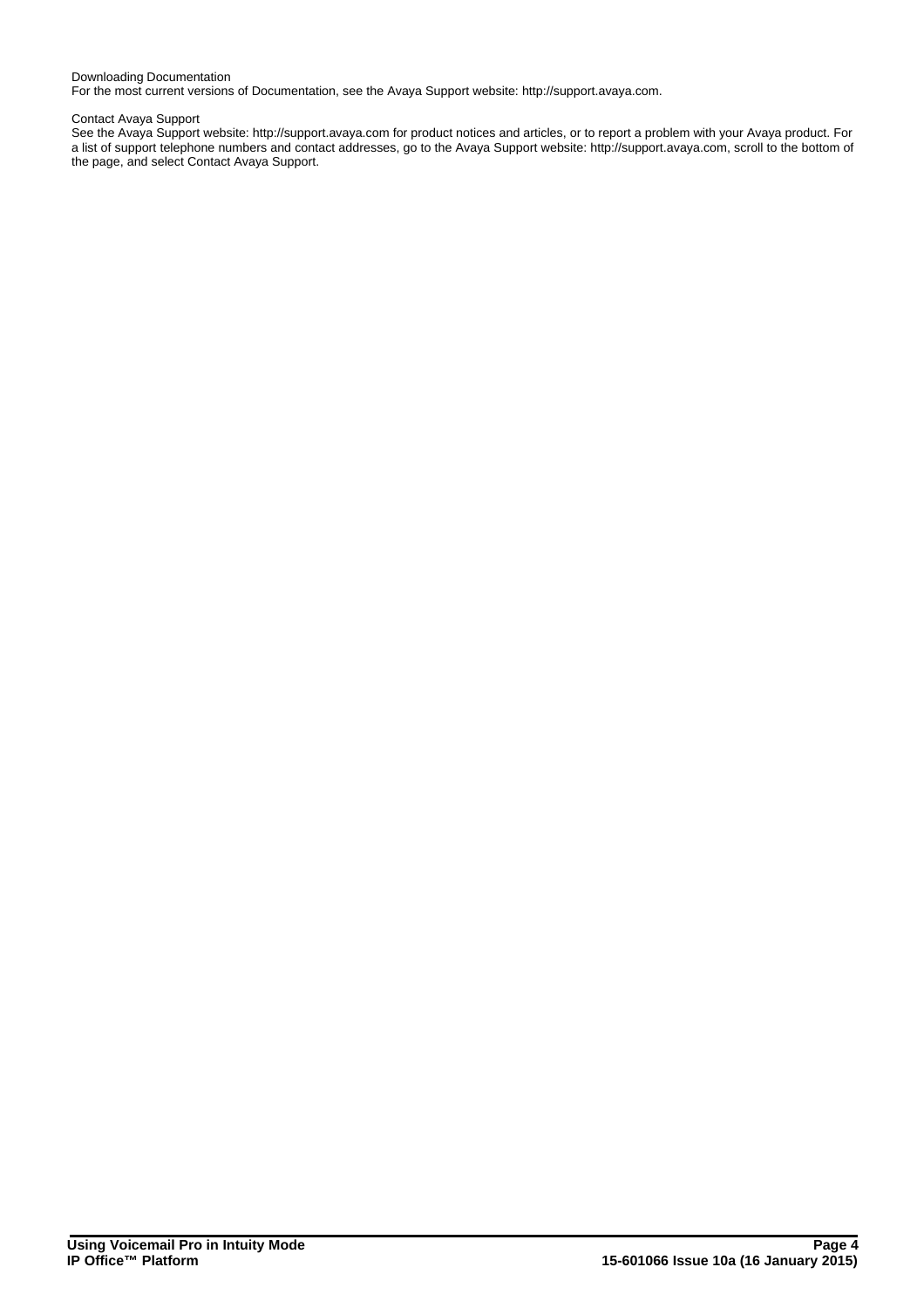# **Contents**

## 1. Introduction

# 2. Logging in to Your Mailbox

# 3. Listening to Messages

# 4. Mailing Lists

# 5. Personal Greetings

# 6. Voicemail Notification

| 6.2.3 Changing Telephone Numbers 45           |  |
|-----------------------------------------------|--|
| 6.2.4 Changing the Time Out Settings 46       |  |
|                                               |  |
| 6.2.6 Selecting When to Receive Outcalling 48 |  |
| 6.2.7 Specifying your Time Profile 49         |  |
|                                               |  |

# 7. Mailbox Administration

| 7.3 Addressing a Message Before You Record 54         |  |
|-------------------------------------------------------|--|
|                                                       |  |
| 7.5 Setting the Order in which Messages are Played 55 |  |
|                                                       |  |

# 8. Fax Messages

## 9. Visual Voice

## **10.Document History**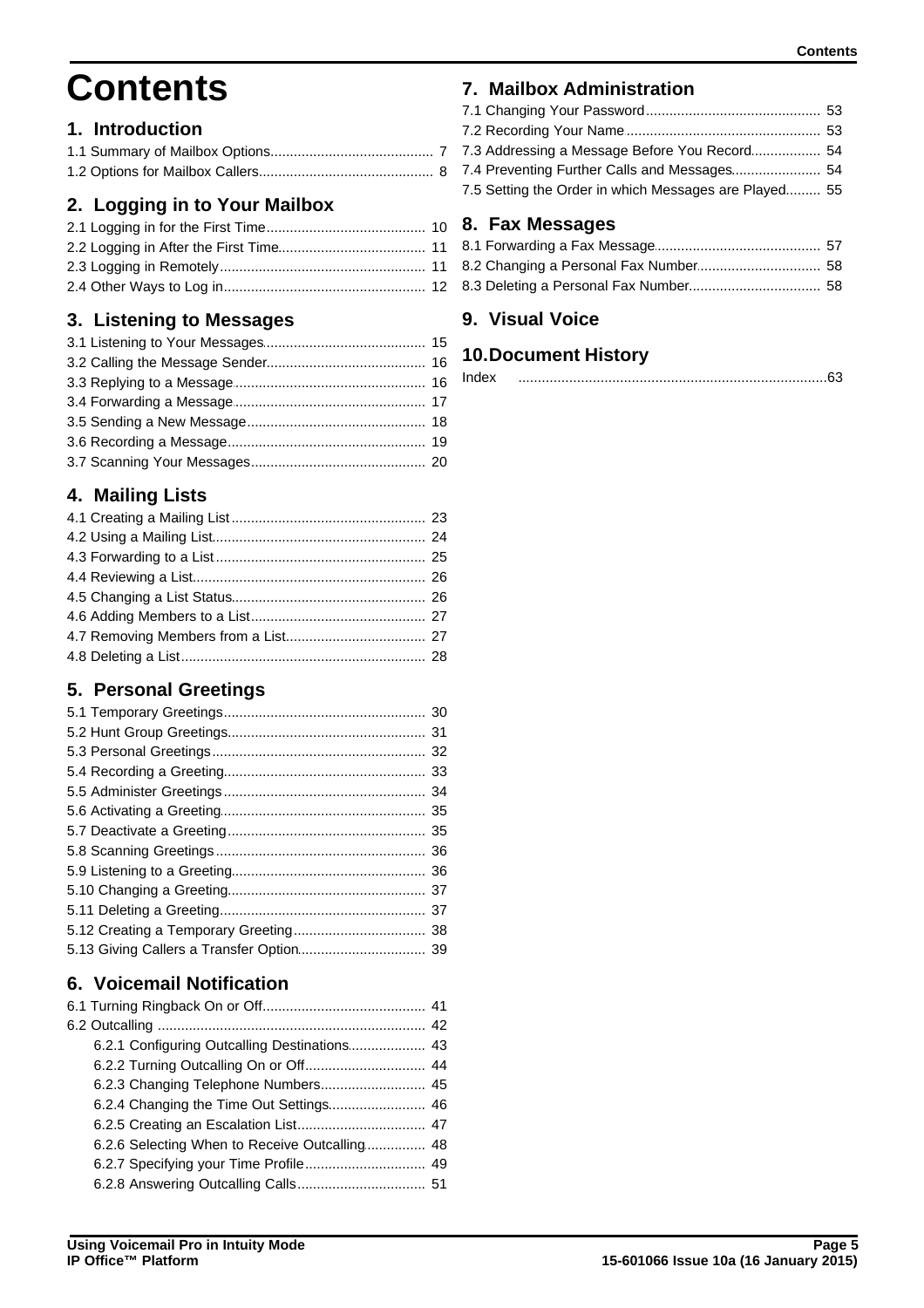# **Introduction Chapter 1.**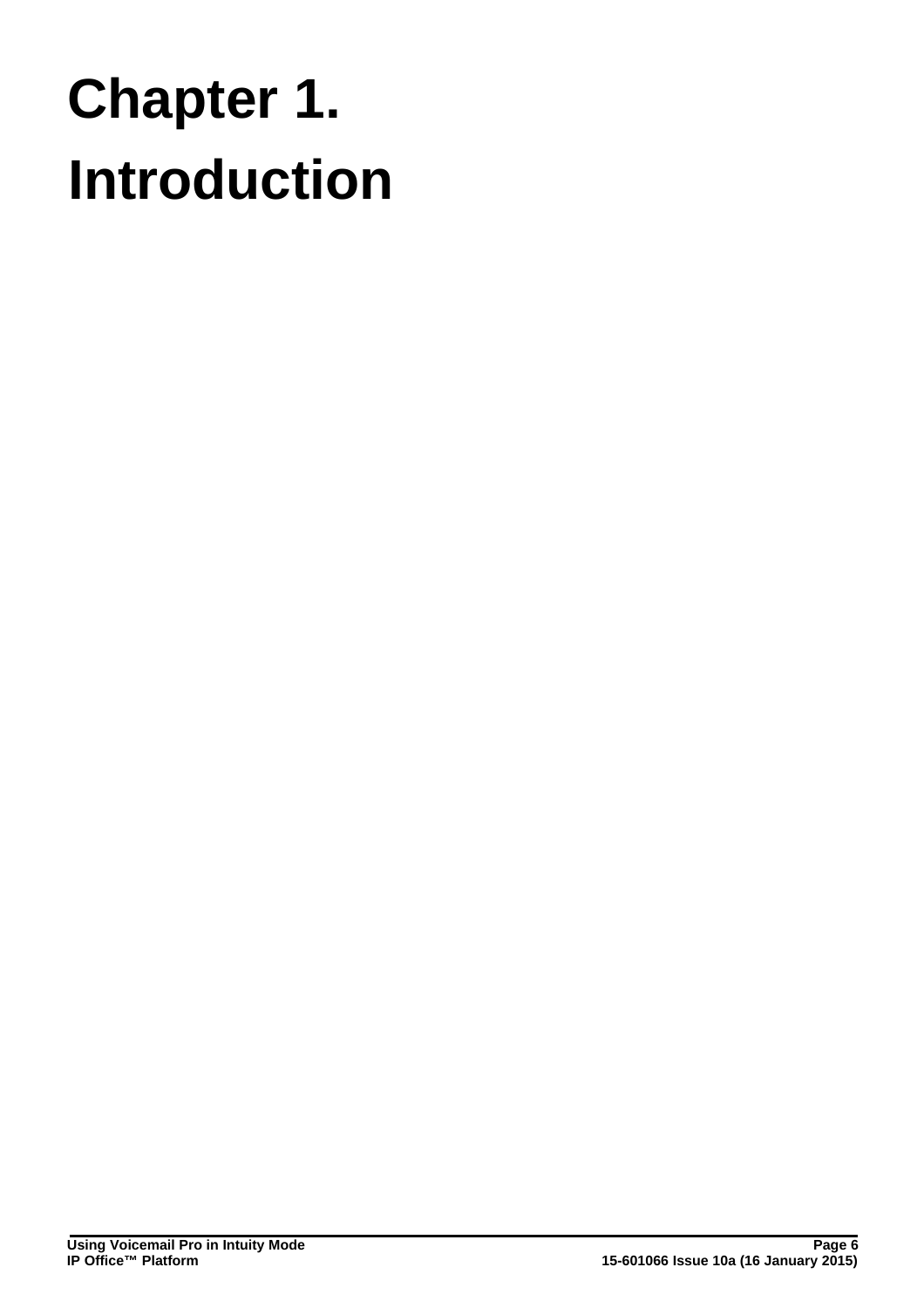# <span id="page-6-0"></span>**1. Introduction**

This document covers regular mailbox operations on a IP Office system using a Voicemail Pro server running in Intuity emulation mailbox mode.

# <span id="page-6-1"></span>**1.1 Summary of Mailbox Options**

Here is a summary of the options that are available for collecting voicemail messages. The options that are shown in gray are not supported by IP Office™ Platform Intuity emulation.

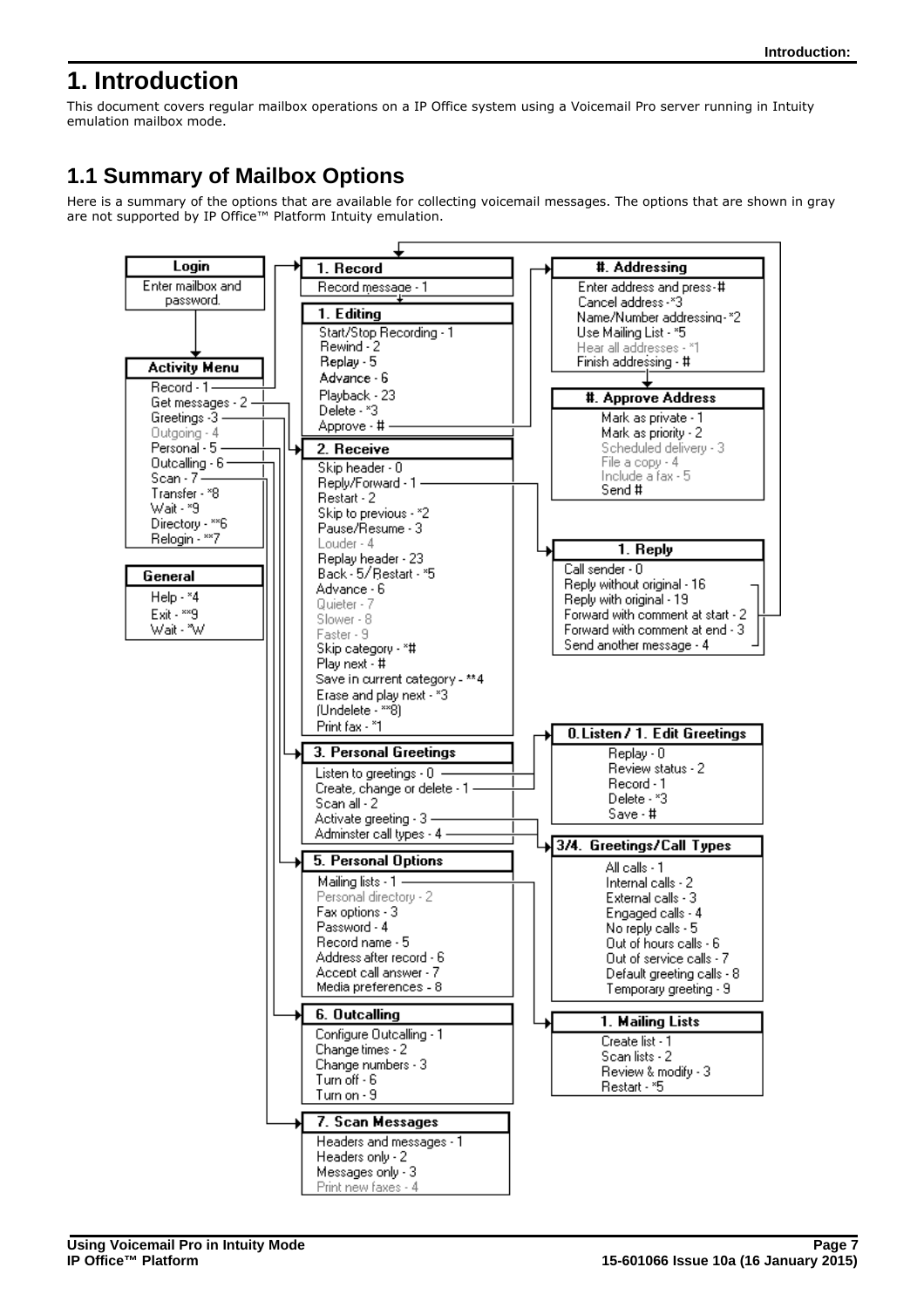- · If the system administrator has set up at least 1 voicemail transfer number, you can press \*0 while you are collecting messages and you will be transferred to a reception number.
- · You can choose an option in a prompt without waiting for the prompt to finish. However, you cannot dial through error messages or prompts that the system wants you to hear.
- For details of options that are available to callers who want to leave a message, see [Options for Mailbox Callers](#page-7-0)!  $8^{\circ}$

# <span id="page-7-0"></span>**1.2 Options for Mailbox Callers**

When you call an extension and are directed to voicemail can access a number of other options. You can skip past the greeting message and go straight to the tone that indicates when to leave your message.

### **To skip a mailbox greeting:**

.

1.Call the extension number.

2.As soon your call is answered, press **1** to skip the greeting. You then hear the tone after which you can record your message.

### **Options after leaving a message:**

When you leave a voicemail message you can designate the message as priority or private or both. Mailbox owners hear priority messages first when they listen to their messages. Priority Private Messages are played before Priority Messages. Private messages cannot be forwarded to another mailbox.

- 1.Call the extension number.
- 2.Leave a message.
- 3. Instead of hanging up, press **#**.
- 4.To mark a message as private, press **1**. To mark a message as priority, press **2**. You hear a confirmation message. Follow the instructions that you hear if you want to change the status again.
- 5.Press **#** again to send the message.
- 6.You can now press **\*7** to login to a mailbox or **\*8** to be transferred to an extension number.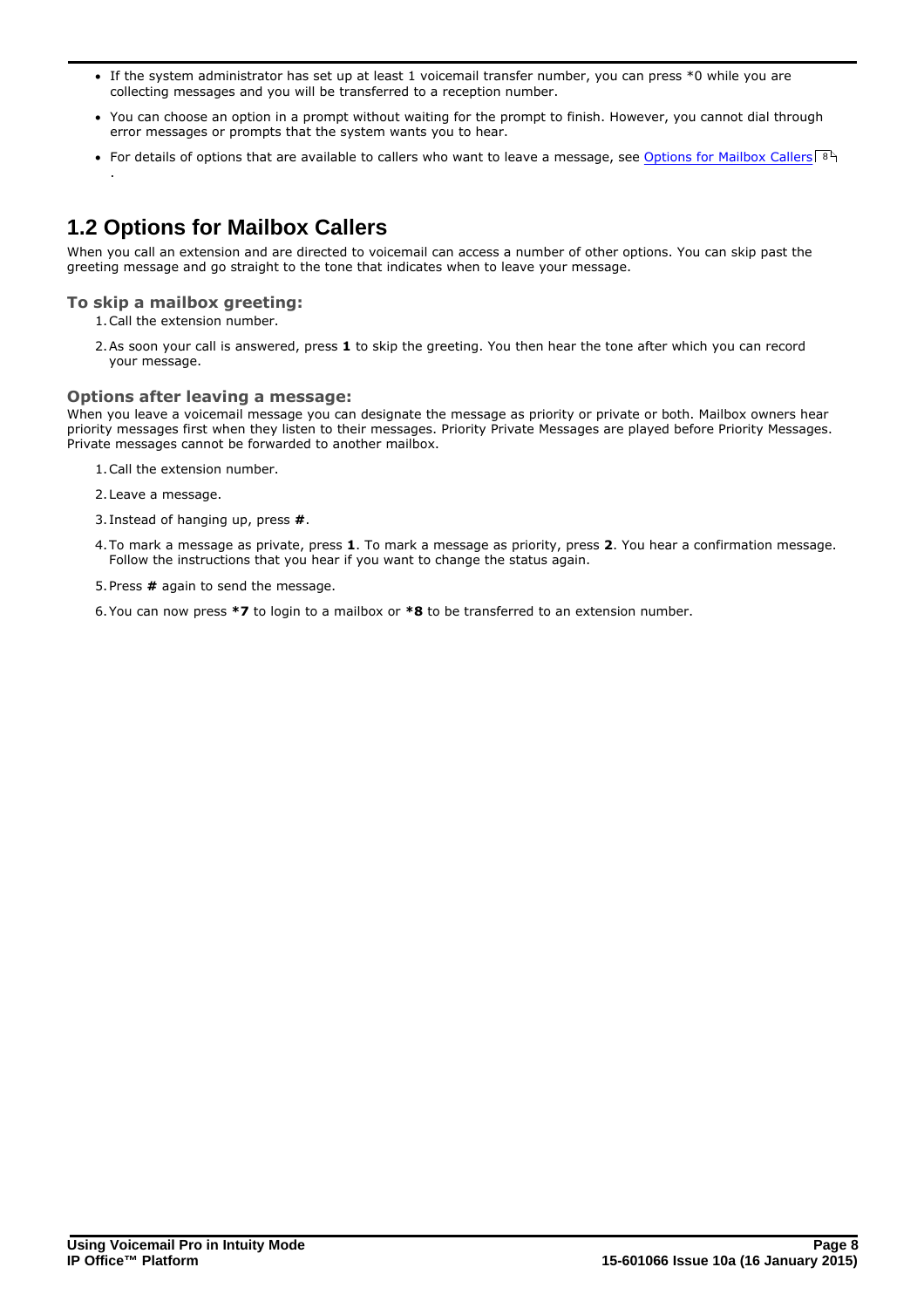# **Logging in to Your Mailbox Chapter 2.**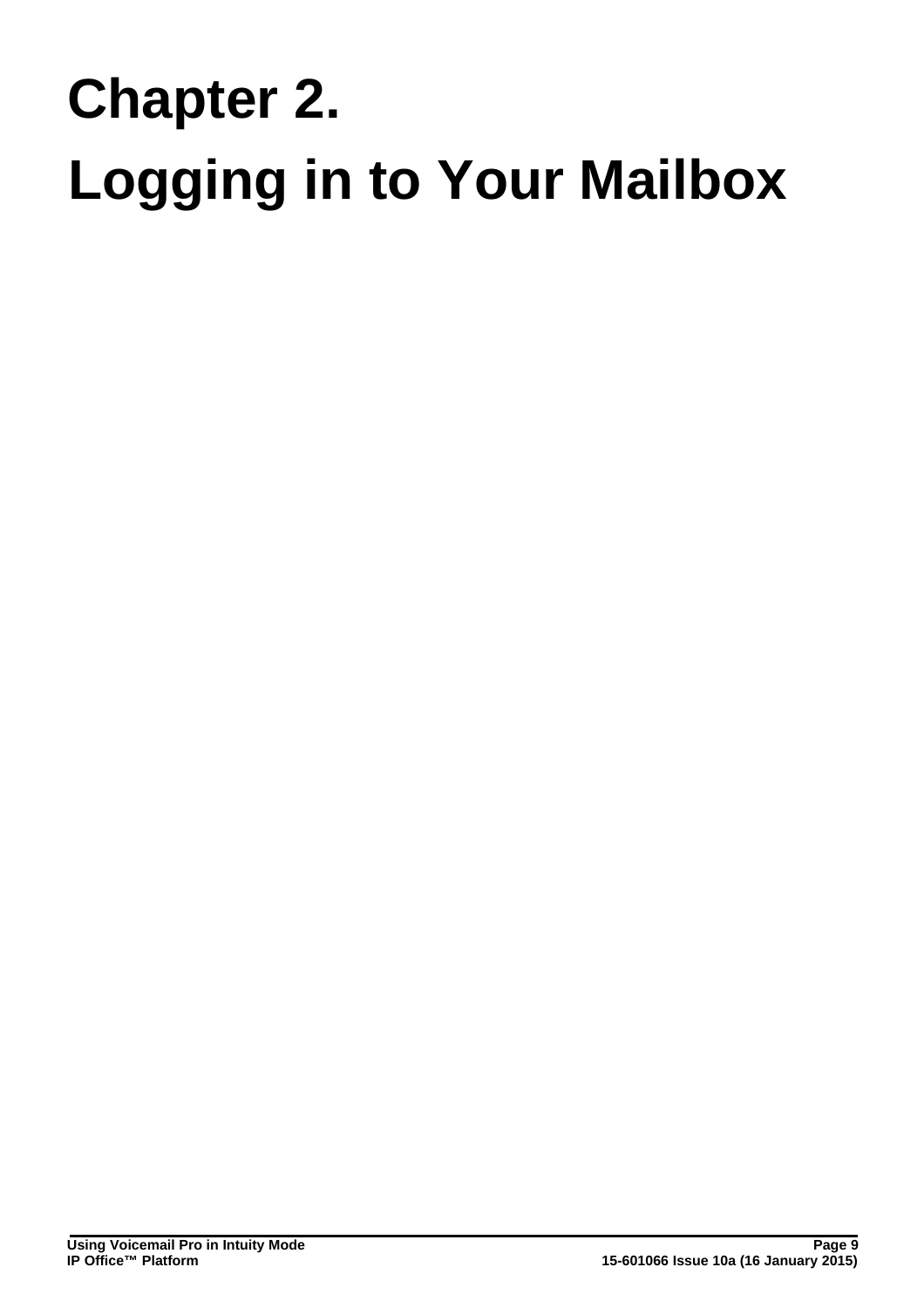# <span id="page-9-0"></span>**2. Logging in to Your Mailbox**

The way in which you log in to your Intuity mailbox is the same whether or not it is the first time you have logged in. The prompts that you hear are different.

- When you [log in to your mailbox for the first time](#page-9-1)  $10^{\text{h}}$ , you may be asked to set a mailbox password and to record your name.
- For [subsequent logins](#page-10-0) 1<sup>1</sup> you need only enter your mailbox number and password.
- · Many Avaya telephones have special keys or menus for gaining access to voicemail mailboxes. You can also use the one-X Portal for IP Office application that can display when you have voicemail messages. For more information, see [Other ways to Log in](#page-11-0) 12<sup>5</sup>.
- · Occasionally, you may want to log in to your mailbox from a telephone that is not on the telephone network of your organization. For more information, see <u>Logging in Remotely</u> 11<sup>4</sup>.

# <span id="page-9-1"></span>**2.1 Logging in for the First Time**

The first time you call your mailbox you are prompted to record your name and change the mailbox password. The name that you record is used in various system announcements and in the voicemail system directory search.

Typically your mailbox number matches your extension number which is the internal number that people dial to call you. Your system administrator can tell you if your mailbox number is different.

Similarly your system administrator can tell you if your mailbox already has a password set. Typically a password is not set until the first time you log in.

### **To log in for the first time:** 1.Dial **\*17**.

2. If you are dialing from your own extension, press **#**. Otherwise enter your extension number and press **#**.

- 3. If a password has not been set yet, press **#**. You are asked to enter a new password.
	- · If a password has been set, enter your password and press **#**.
- 4.Enter a new password and press **#**. Your password cannot be the same as your extension number or a set of repeated digits or consecutive numbers.
- 5.Re-enter the new password and press **#**.
	- You can [change the password](#page-52-0) 53<sup>4</sup> again at a later date.
- 6. Record your name when you are prompted. You can *record your name* 53<sup>4</sup> again at a later date.
- 7.Press **1** and at the tone, speak your name.
- 8.Press **1** again. Your recording is played back.
- 9.Either press **#** to accept the recording or 1 to record again.
- 10.After you log in, the voice prompts tell you what to do. A summary of many of the options is given in [Summary of](#page-6-1) **[Mailbox Options](#page-6-1)** 7 ግ.
	- · Press **\*4** for help at any time.
	- · Press **\*7** to return to the activity menu.
	- · Press **#** at the end of a menu to return to the previous menu.

**Note:** As a hunt group mailbox is tended by more than one user, the system does not prompt you to change a hunt group voicemail password at the first login.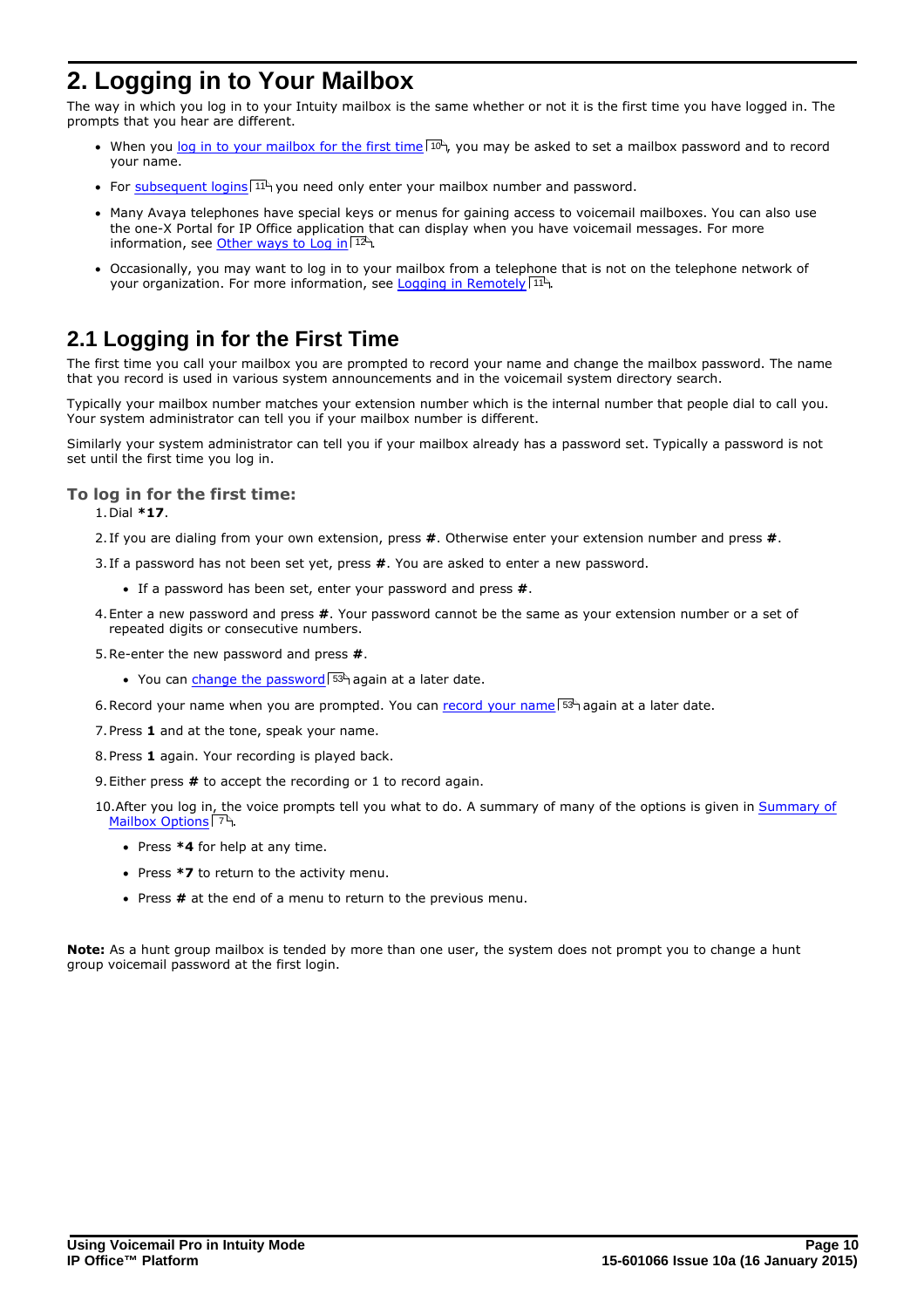# <span id="page-10-0"></span>**2.2 Logging in After the First Time**

If you have already logged in once and recorded your name and set a password, you need only enter your mailbox number and the password.

### **To log in after the first time:**

- 1.Dial **\*17** or use an alternative method that is supported by your telephone.
- 2. If you are dialing from your own extension, press **#**. Otherwise enter your extension number and press **#**.
- 3.Enter your voicemail password and press **#**. After you log in, the voice prompts tell you what to do. A summary of many of the controls is given in [Summary of Mailbox Options](#page-6-1) 74.
	- · Press **\*4** for help at any time.
	- · Press **\*7** to return to the activity menu.
	- · Press **#** at the end of a menu to return to the previous menu.

# <span id="page-10-1"></span>**2.3 Logging in Remotely**

You can log in to your own mailbox from a telephone that is not a part of the telephone network of your organization. Typically your system is configured with a special number that you dial and then you select the required mailbox. However if this has not been set up, you can use the following method to log in remotely.

### **To log in remotely:**

- 1.Call your company and ask to be connected to a number that will go to voicemail. This means a number that will not be answered by a person, for example, your own extension number.
- 2.Wait for the voicemail system to respond and ask you to leave a message.
- 3.After the tone, do not leave a message but press **#**. In some cases you may hear the prompt No message to save.
- 4.Dial **\*7**. You are asked to select the mailbox that you require.
- 5.Enter your own extension number and press **#**.
- 6.When prompted enter your mailbox password and press **#**. You hear a summary of your voicemail messages as is usual.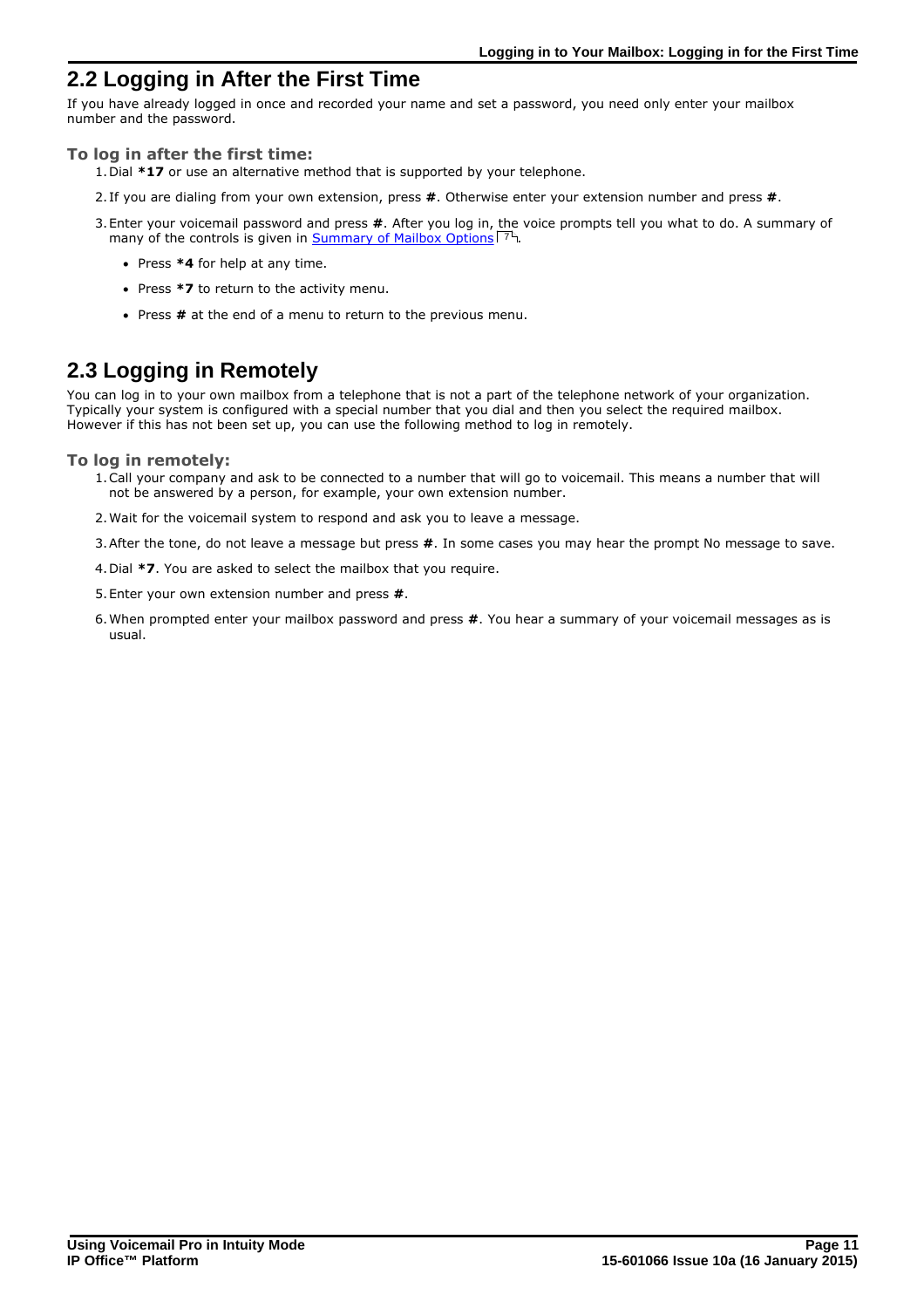# <span id="page-11-0"></span>**2.4 Other Ways to Log in**

There are other ways to log in to your mailbox, apart from using the default short code \*17. The options available depend on the type of telephone you are using and the settings that have been applied. For more information, see your system administrator.

The options available are by using a:

- [Voicemail collect button](#page-11-1) 12<sup>4</sup>.
- <u>[Menu key](#page-11-2)</u> 12 .
- [Visual Voice button](#page-11-3) 127
- [Text Phone](#page-11-4) 12 .

### <span id="page-11-1"></span>**Using a Voicemail Collect Button**

You can collect your voice messages from your own extension using a button programmed for voicemail collect. If your extension is a trusted extension you will not be required to enter your voicemail code.

- 1.Press the button labeled **VMCol**.
- 2.The activity menu is played.

### <span id="page-11-2"></span>**Using a Menu Key**

On some Avaya telephones there is a  $\overline{560}$  Menu key that can be used to log in to your mailbox.

1. Press **8 8 8 Menu** twice.

- 2.Press the key below **Msgs**.
- 3.Press the key below **Voice**. The names of the mailboxes for which you receive message waiting indication are shown plus the number of new messages in each mailbox.
- 4. Press the key below the mailbox required. Continue to log in as you usually do. For more information, see [Logging](#page-10-0) [in After the First Time](#page-10-0)<sup>| 11</sup> .

### <span id="page-11-3"></span>**Using a Visual Voice Button**

A Visual Voice button provides a display menu for access to your mailbox. The menu provides you with options to listen to messages, send messages, change your greetings and password. For more information see <u>Visual Voice</u> 60 a

- 1.Press the button labeled **Voice**.
- 2.Select from the displayed action. The available options are from the following list:
	- · **Listen** play your new or old messages.
	- · **Message** send a voice message.
	- · **Greeting** Change your personal greetings.
	- · **Email** Change the alert status of your e-mail notification.
	- · **Password** Change your voicemail password.
	- · **Group** play voice messages of the group that you have voicemail access.

### <span id="page-11-4"></span>**Using a Text Phone**

If you use a text phone (TTY device), the steps for logging into your mailbox are as follows:

### 1.Dial **\*17**.

- 2.Take the analog telephone handset off hook. When you are connected, you see prompts on the display of the text phone.
- 3.For requests such as *"Press 1 for …"*, you should use the keypad of the telephone. For messages followed by GA (go ahead), you should type from the text phone.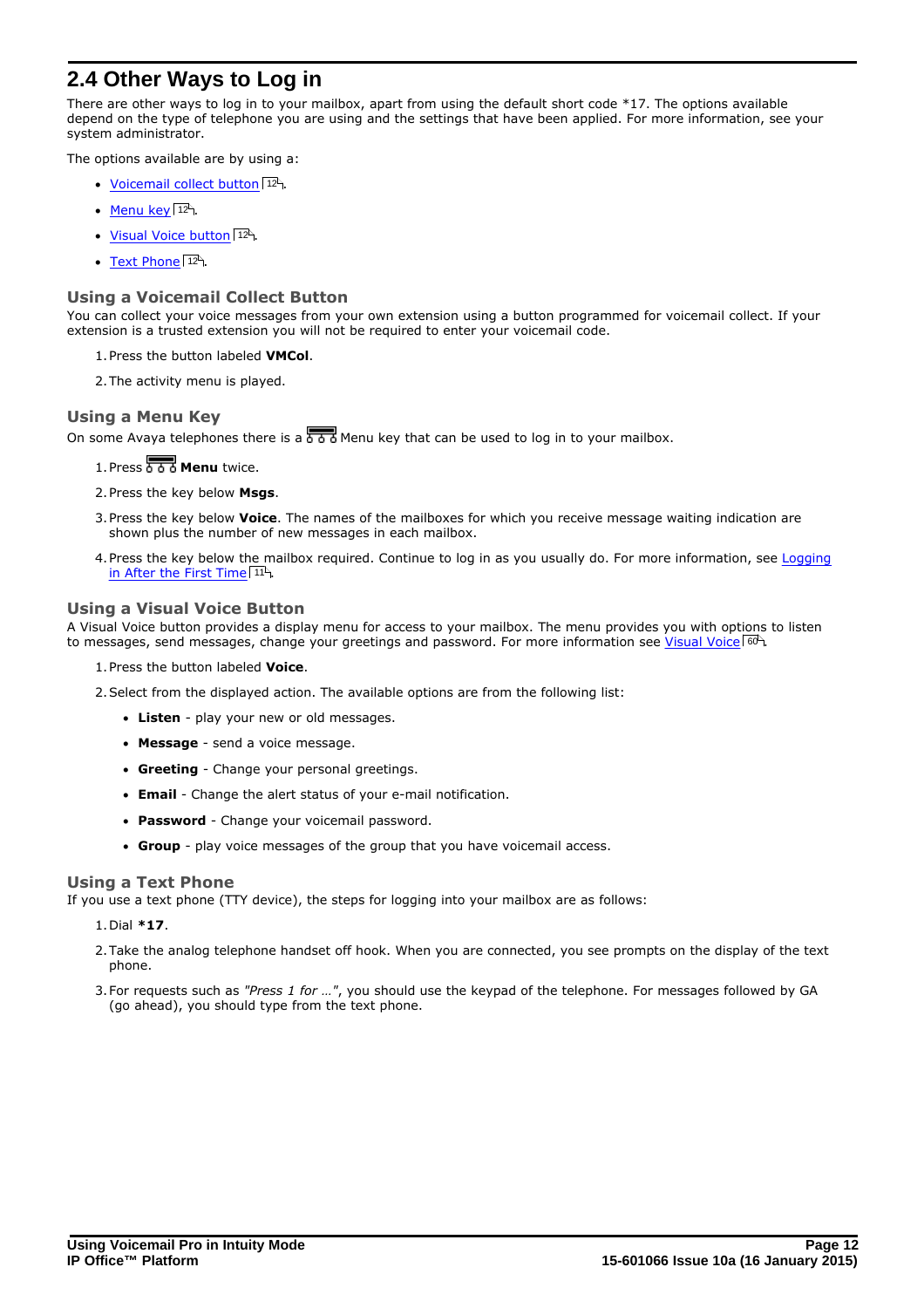# **Listening to Messages Chapter 3.**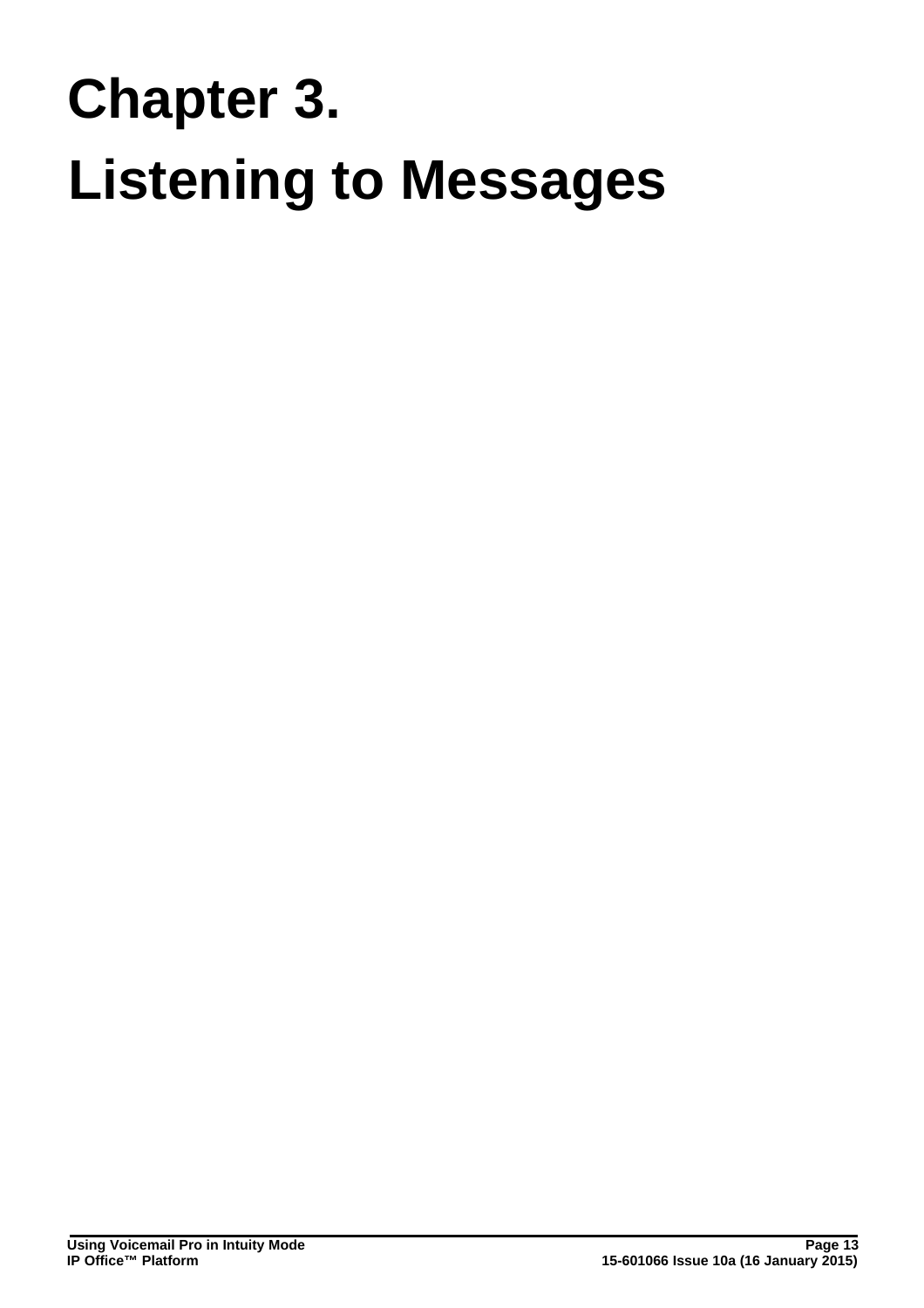# <span id="page-13-0"></span>**3. Listening to Messages**

When you have successfully logged in to your mailbox, you hear an announcement to tell you about the messages that you have. For example, you hear the number of voice messages and the number of e-mails and fax messages if there are any.

You can listen to your messages or record a new message and send it. If any of your messages are e-mails, you can also reply. If any of your messages are fax messages, you can specify a personal fax number so that you can forward or print them.

· You will only receive e-mail messages if your voicemail account has been configured for voicemail e-mail. For more information, see your system administrator.

Each message starts with a header, which contains details about who the message is from (if known) and when it was left. For fax messages, the header includes the number of pages. By default messages are played to you in the order listed below. You can change the order if you prefer to hear the types of message in a different order, for example e-mail messages first. For more information, see <u>Setting the Order in which Messages are Played</u> 55 t

- 1.Voice messages.
- 2.Fax messages.
- 3.Email messages.

Message of all types are grouped in to the following categories. Priority messages are presented first. New messages are played next followed by old messages.

- · **Priority**
	- When a caller leaves a message they can mark it as a priority message.
- · **New**

A message that has not been listened to.

· **Old**

After you have listened to a new message it becomes an old message. Unless you delete them sooner, messages are automatically deleted after 30 days (720 hours). This is the default period but your system administrator can change the setting for different types of message. Check with your system administrator to find out how long messages are stored before they are automatically deleted.

If you specify the order in which types of message are played to you, you hear all of the messages of one type before the next type. For example if you specify e-mails, followed by voice messages, followed by fax messages, you hear priority, new and old e-mails followed by priority, new and old voice messages followed by priority, new and old fax messages.

While you listen to a message you have options to:

- [Scan through and skip the messages or the message headers](#page-19-0)  $20^{\circ}$ .
- · Skip to the next message type, for example if you do not want to listen to messages that you have already accessed.
- [Call back the message sender](#page-15-0) 16<sup>4</sup>.
- [Reply to a message, with or without the original message](#page-15-1)  $16^{\circ}$ .
- [Forward it to a different extension or several extension numbers at the same time](#page-16-0)  $17^{\circ}$ . You can add a comment to the start or end of a message that you are forwarding.

From your mailbox you can also send a new message or record a single message and send it to several other mailboxes at the same time. Your messages are kept until they are deleted either by yourself or automatically after a pre-set time period.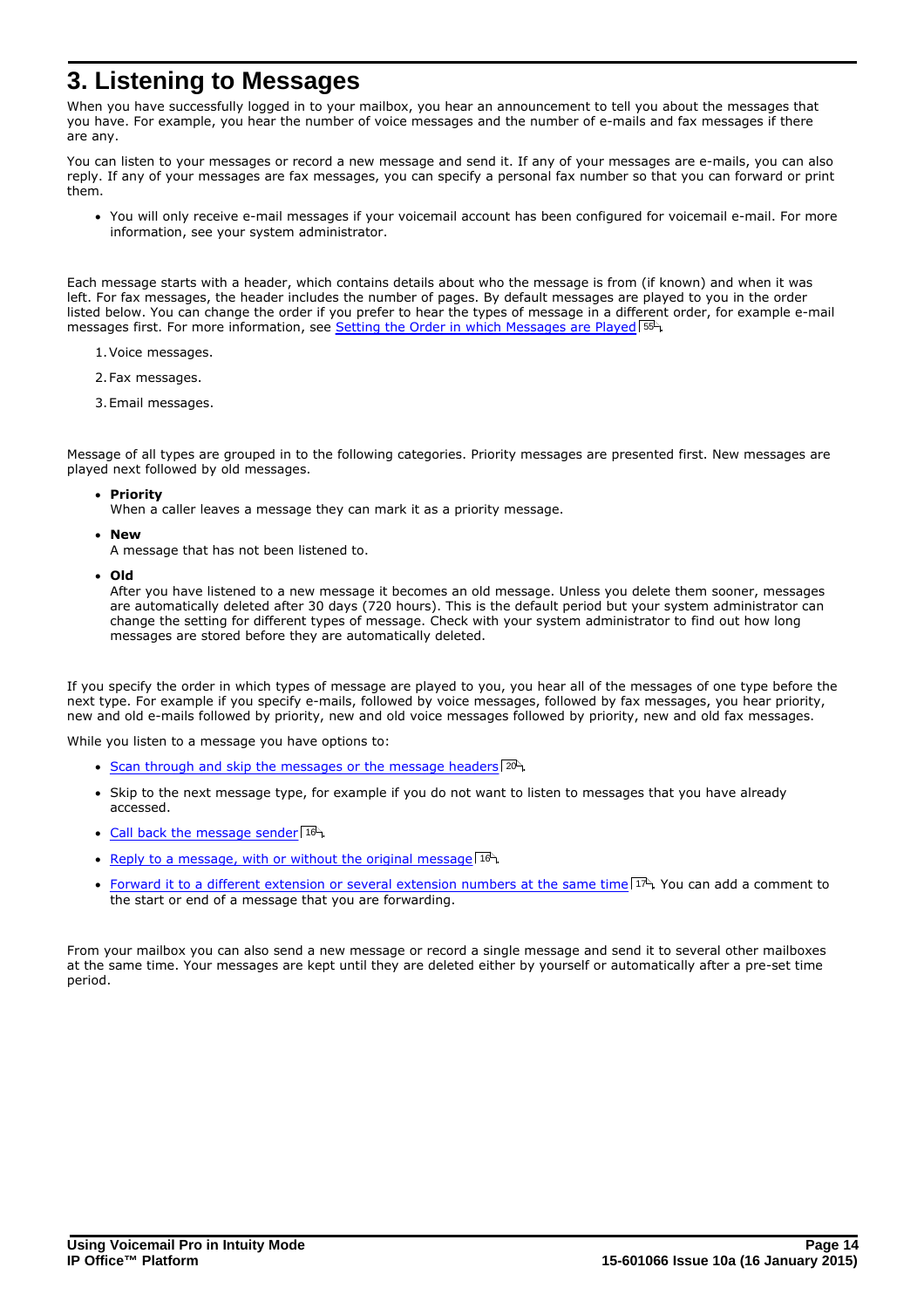## <span id="page-14-0"></span>**3.1 Listening to Your Messages**

When you receive messages you can skip the header and listen to the message. While listening to your messages you can listen to all or just part of the message again. You can listen to the header details when you reach the end of the message by pressing 23.

Login→ 2 Get messages - A<Message Header Announcement> - A<Message is played> - A T Respond/Forward  $\blacktriangleright \lceil * \rceil$ 3 $\lceil$ Delete message  $\lceil\text{\tt\#}\rceil$ Skip message

### **To listen to messages in your mailbox:**

- 1.Log in to your mailbox. The number of new messages is announced. The announcement tells you how many of those messages are priority messages.
- 2.Press **2** to receive your messages. The header of the first message is played.
	- · You can press **0** to skip the message header and listen to the message

3.As you listen to your messages you can use the following controls to listen to all or part of the message again.

- · Press **2** to restart message.
- · Press **23** to replay header.
- · Press **3** to pause / resume.
- · Press **5** to rewind 5 seconds.
- · Press **\*5** to restart.
- · Press **6** to advance 5 seconds.

4.When you have listened to the message you have the following options:

- Press 1 to reply to or forward the message. For more information, see <u>Replying to a Message Stella</u>
- Press \*1 to [forward a fax message](#page-56-1) <sup>57</sup>.
- · Press **\*3** to delete the message and continue to the next message.
- · Press **#** to play the next message.

The following controls are also available.

- · Press **\*#** to skip to the next category.
- · Press **\*\*8** to restore the message that you just deleted.
- · Press **\*\*4** to save the message in current category.
- · Press **\*2** to go back to previous message.
- · Press **\*\*9** to hang up and end voicemail.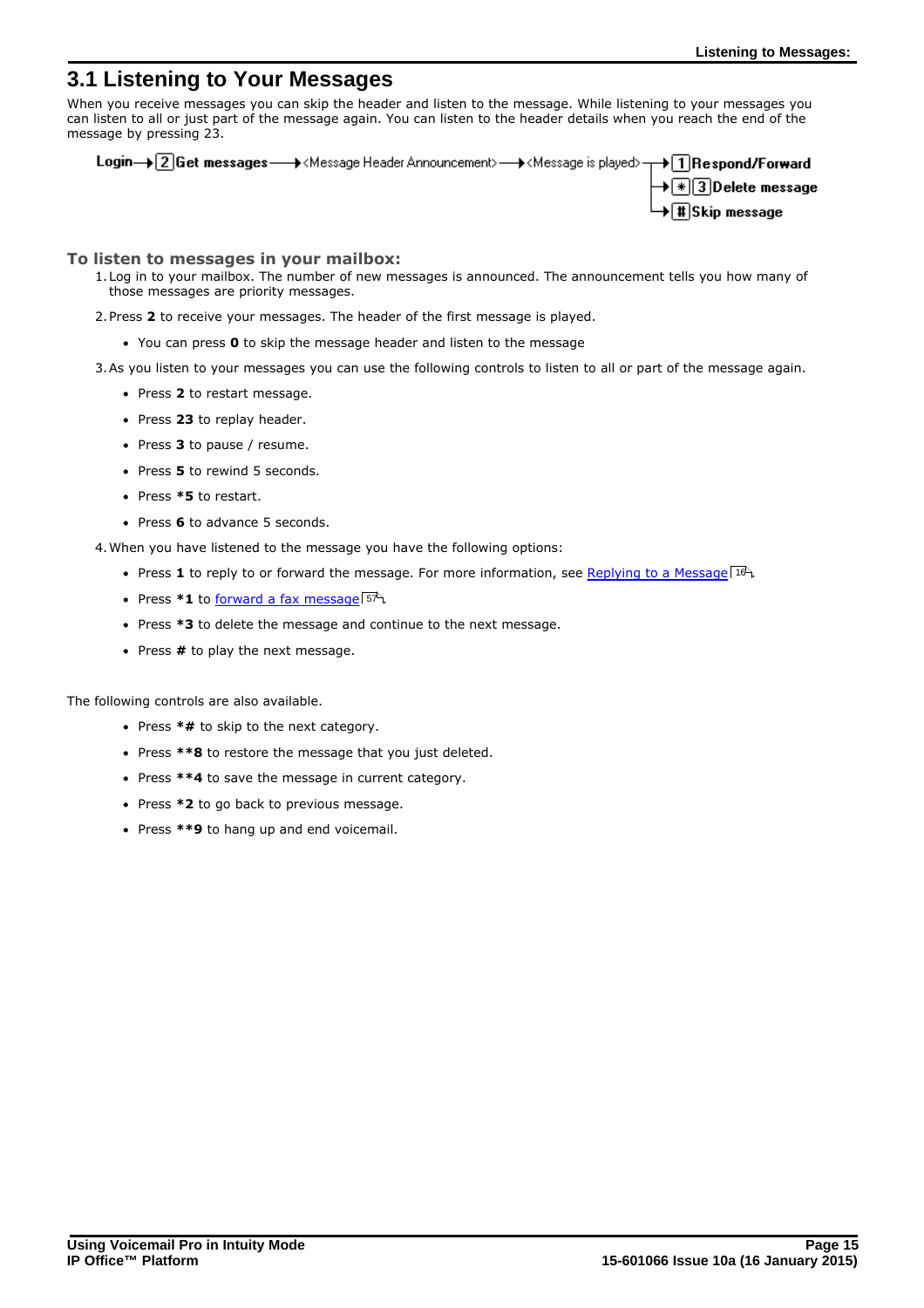# <span id="page-15-0"></span>**3.2 Calling the Message Sender**

If the message was sent from an internal number you can call the sender. If the call is from another extension or if the internal CLI of a caller is known (played in the message header), you can call the sender back.

Login→ 2 Get messages→ <Message Header → <Message is played>→ 1 Respond/Forward → 0 Call sender Announcement>

**To call the sender:**

1.While you listen to the message, press **1**.

2.To make a call to the sender, press **0**. You are logged out of your mailbox.

# <span id="page-15-1"></span>**3.3 Replying to a Message**

When you receive a voice or e-mail message, you can send a reply message to the sender. You can choose to reply with or without the original message attached.

Login  $\rightarrow$  2 Get messages  $\rightarrow$  1 Respond/Forward  $\rightarrow$  1 Reply  $\rightarrow$  6 Without original  $\rightarrow$  <tone>, record reply,  $\boxplus$ 

### **To reply to a message:**

1.While you listen to a message, press **1**.

2.To reply to the message with voicemail press **1** again.

3.Select the type of reply:

- · Press **6** to reply without the original message attached.
- · Press **9** to reply with the original message attached.
- 4.After the tone record your reply.
- 5.Press **#** when you have finished. Your reply message is scheduled for delivery and you are returned to the message collection option.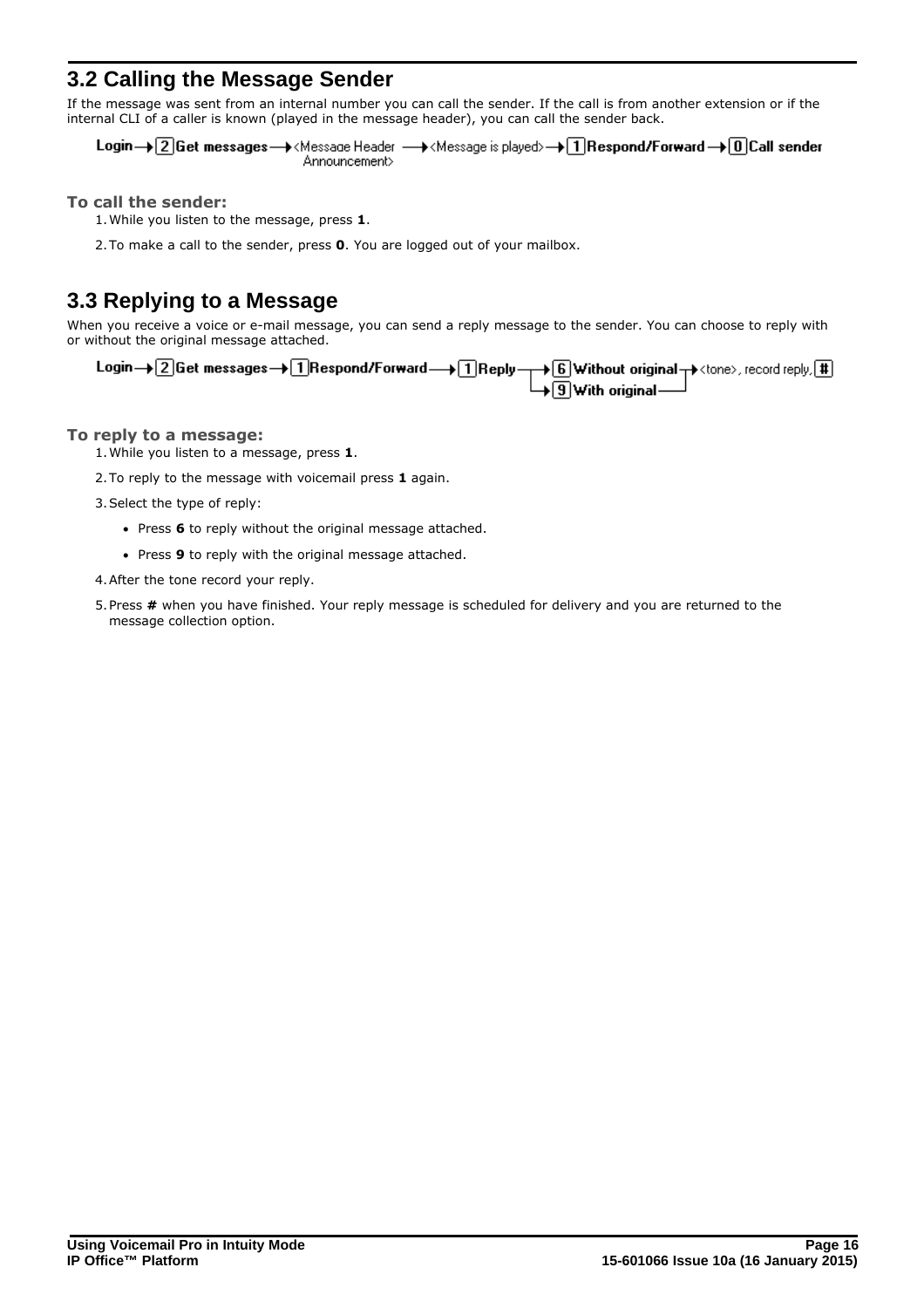## <span id="page-16-0"></span>**3.4 Forwarding a Message**

You can forward a voice message to a different mailbox or to several mailboxes at the same time. An e-mail message can only be forwarded to one mailbox at a time.

- · You cannot forward a voice message if it is marked as private by the sender.
- · The comments that are recorded are played followed by the forwarded message.

If you forward messages to the same group of people you could use a mailing list to select the mailboxes to forward the message to. For more information, see <u>Using a Mailing List</u>|24<sup>5</sup>. You can set the address for a forwarded message before you record the comment. For more information, see <u>[Addressing a Message Before You Record](#page-53-0)</u> 54<sup>4</sup>. 24<sup>⊔</sup>). You 54

Login→ 2 Get messages → 1 Respond/Forward → 2 Forward with comment → <tone>, record comment, #



### **To forward a voice message to other mailboxes:**

1.While you listen to a message, press **1**.

2.Press **2** to forward the message with a comment.

3.Record your comment and press **#** to finish recording. You are prompted for the forwarding addresses.

4.Enter a mailbox number (or dial the required name) and then press **#**.

- · Repeat until you have entered all the mailboxes to forward the message to.
- · To delete the last number that you entered, press **\*3**.
- · Press **#** to finish addressing.

5.Press **#** to send the forwarded message.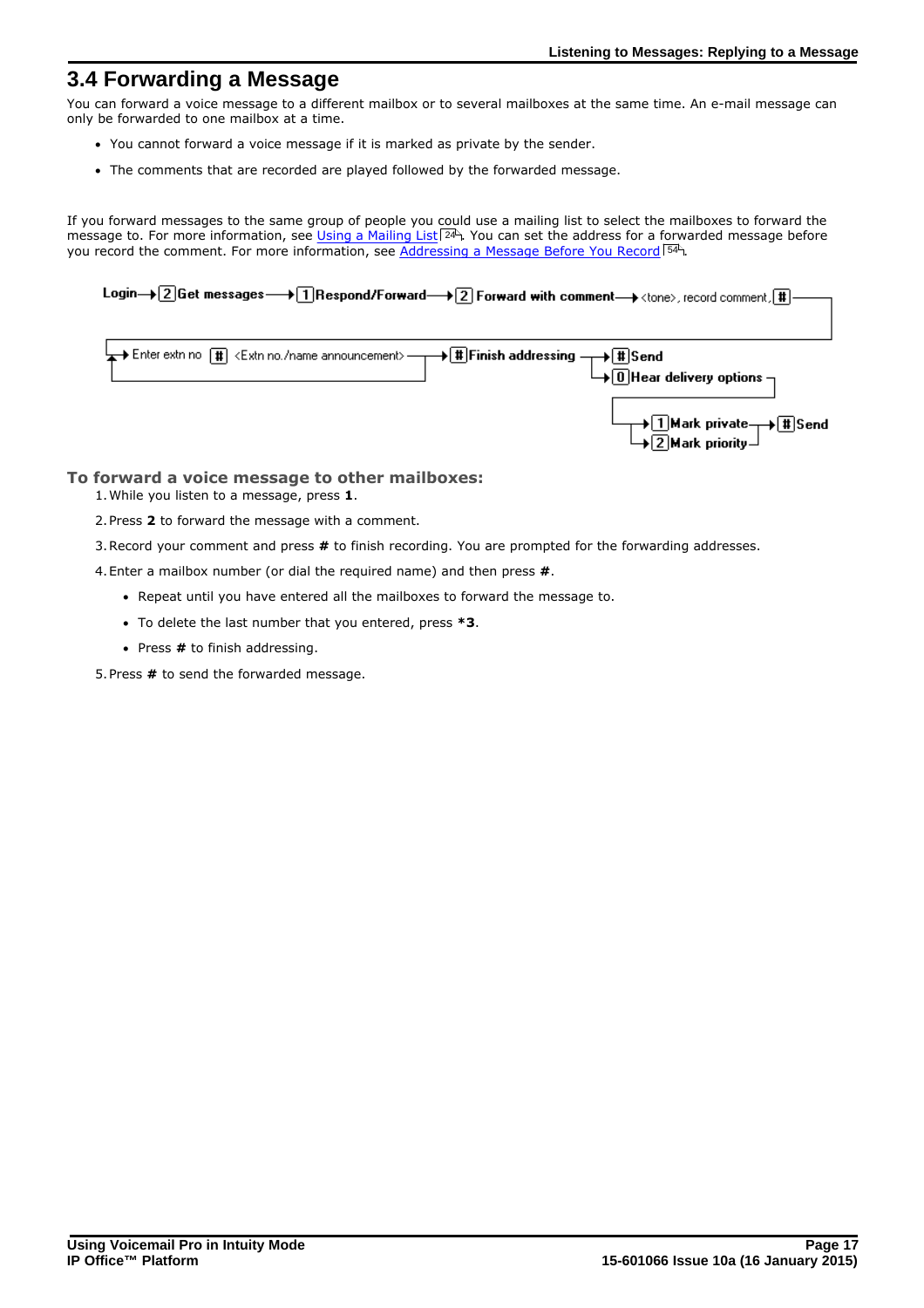# <span id="page-17-0"></span>**3.5 Sending a New Message**

You can send a new message to another mailbox or mailboxes. By default, you specify the address of a message after you record it but you can change this option if you prefer to specify the address first. For more information, see [Addressing a Message Before You Record](#page-53-0) 54 .

| Login—+2 Get messages—+1 Respond/Forward——+4 Send new message—+ <tone>, record message, [#]—</tone> |  |
|-----------------------------------------------------------------------------------------------------|--|
| → 1 Mark private → II Send<br>→ 2 Mark priority                                                     |  |

### **To send a new message:**

1.While you listen to your message, press **1**.

2.Press 4. You are prompted to record your new message. Record your comment and press **#** to finish recording.

3.You are prompted for the forwarding addresses.

- · While you enter addresses, you can press **\*2** to switch between entering an address by extension number or by matching a user name.
- · Enter a mailbox number (or dial the required name) and then press #.
- · Repeat until you have entered the numbers of all the mailboxes to which you want to forward the message.
- · To select and add a mailing list, press **\*5**. You are prompted to enter the mailbox number of the owner of the mailing list and then the number of the list.
- · To delete the last number entered, press **\*3**.
- · Press # again to finish addressing.

4.Select any of the following options:

- · Press **1** to mark the forwarded message as private.
- · Press **2** to mark the forwarded message as priority.
- · Press **#** to send the forwarded message.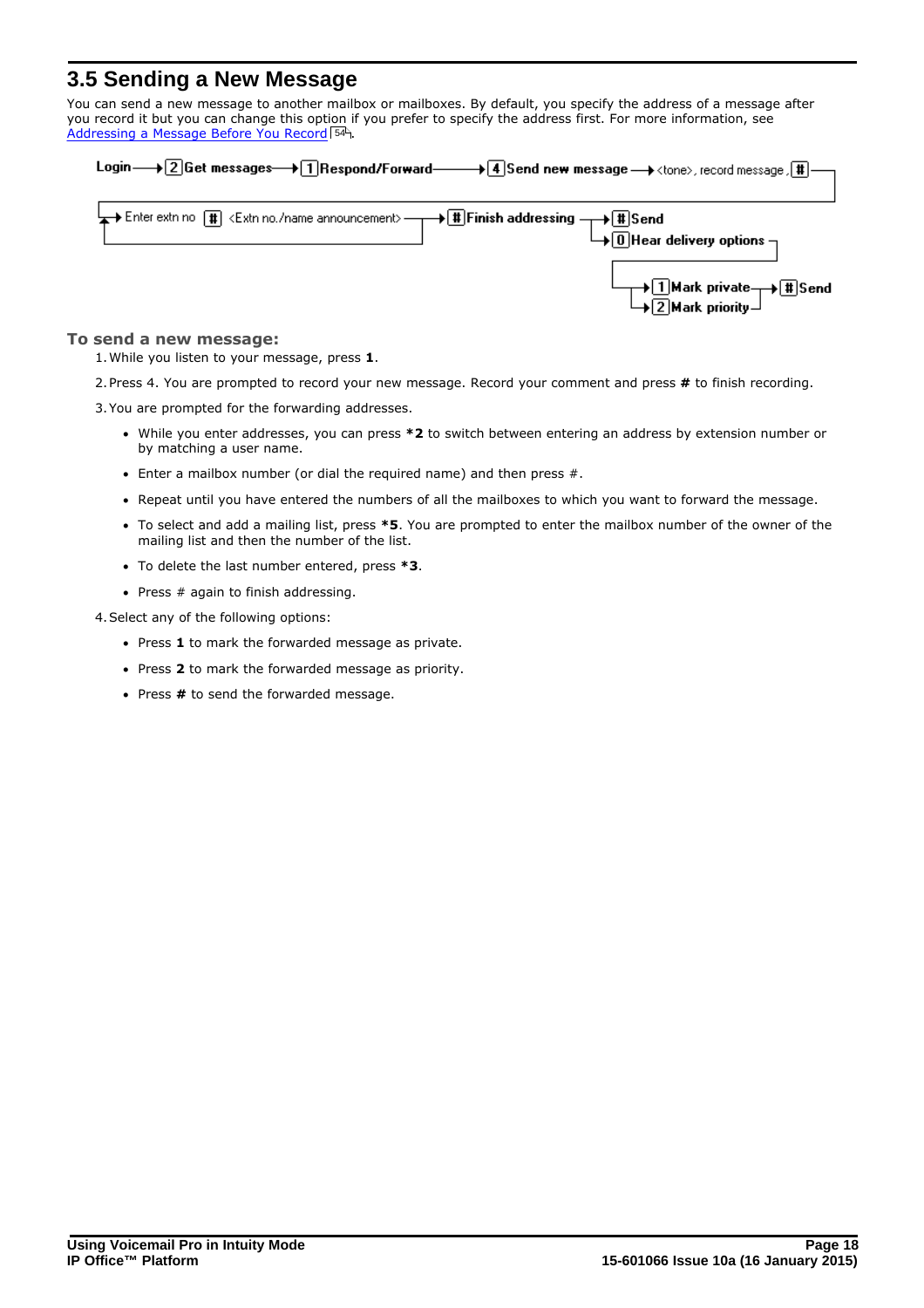### <span id="page-18-0"></span>**3.6 Recording a Message**

You can record a message and send it to another mailbox or several mailboxes at the same time. If you regularly send a voice message to the same group of mailbox owners, you can create a mailing list. For more information, see the [Creating a Mailing List](#page-22-0) 23 .

· Recordings must be at least 3 seconds long.

By default, you specify the address of a message after you record it but you can change this option if you prefer to specify the address first. For information, see <u>[Addressing a Message Before You Record](#page-53-0)</u> 54 hetash.

| Login → 1 Record → <tone>, record message, II → → Enter extr no [I] <extr announcement="" name="" no.=""> →</extr></tone>                       |
|-------------------------------------------------------------------------------------------------------------------------------------------------|
| $\downarrow$ T Finish addressing $\rightarrow$ T Send<br>$\rightarrow$ 0 Hear delivery options $\rightarrow$ 1 Mark private $\rightarrow$ T Ser |

### **To record a message:**

1.Log in to your mailbox.

2.To select recording, press **1**.

3.After the tone, start recording your message.

- · Press **#** to end the recording or press 1 stop to edit the recording that has just been made.
- · Press **1** to stop/start recording.
- · Press **2** to rewind the recording.
- · Press **23** to play back the recording.
- · Press **\*3** to delete the recording.
- · Press **#** to approve the recording.

4.You are prompted to enter the address or addresses to which to forward the message.

- · While entering addresses, you can press **\*2** to switch between entering an address by extension number or by matching a user name.
- · Enter a mailbox number (or dial the required name) and then press **#**.
- · Repeat until you have entered the numbers of all the mailboxes to which you want to forward the message.
- · To select and add a mailing list, press **\*5**. You are asked to enter the mailbox number of the owner of the mailing list and then the number of the list. For details, see <u>[Mailing Lists](#page-21-0)</u> 22<sup>5</sup>1.
- · To delete the last number that you entered, press **\*3**.

5.Press **#** again to finish addressing.

6.Select any of the following options:

- · Press **1** to mark the forwarded message as private.
- · Press **2** to mark the forwarded message as priority.
- · Press **#** to send the forwarded message.

When you are listening to a message, you can record a new message and send to any mailbox owners. For more information, see [Sending a New Message](#page-17-0) 18 a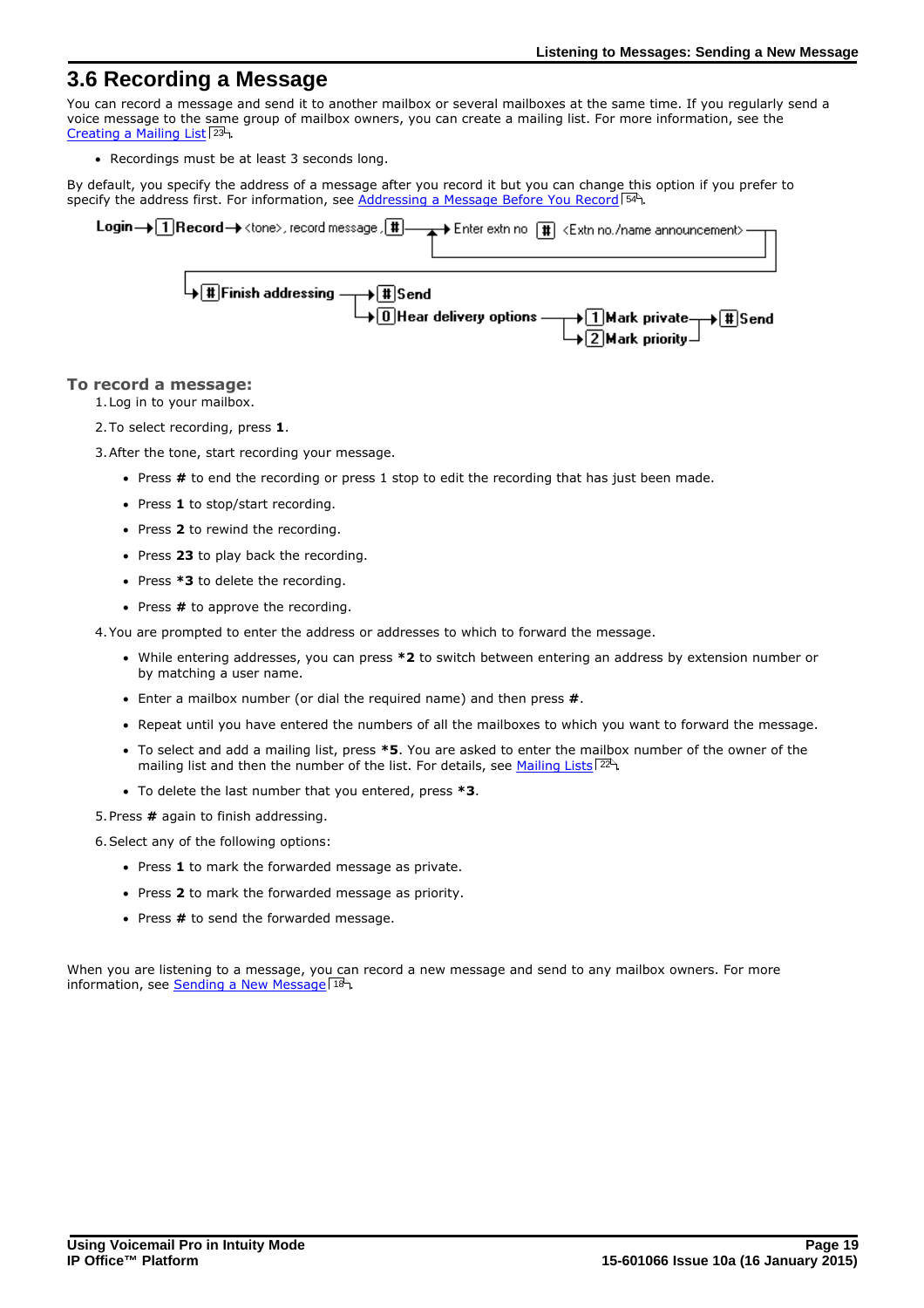# <span id="page-19-0"></span>**3.7 Scanning Your Messages**

You can scan through your messages and/or message headers without having to take any further action. The message header tells you when a message was received, who left it (if known) and the message length.

| Login $\rightarrow$ 7 Scan $\rightarrow$ 1 Headers and messages $\rightarrow$ 2 Rewind current |                              |
|------------------------------------------------------------------------------------------------|------------------------------|
| $\rightarrow$ 2 Header only ————                                                               | $ \leftarrow$ 3 Pause/Resume |
| $\Box$ Messages only -                                                                         | 」└→├☀│7│Exit scanning        |

### **To scan your messages:**

1.Log in to your mailbox.

2.Press **7** to select scan messages.

- 3.Select the scan mode required:
	- · Press **1** to scan the headers and messages.
	- · Press **2** to scan headers only.
	- · Press **3** to scan messages only.

4.While your message header or message is playing, you can:

- · Press **2** to rewind current message.
- · Press **3** to pause/resume.
- · Press **\*7** to exit scan messages.

5.When you are listening to a message you can press 1 to respond or forward the message. You then have the options to:

- Press **0** to [call the sender of the message](#page-15-0)  $16^{\circ}$ .
- Press 1 to [leave a voice message in the callers mailbox](#page-15-1) 16<sup>4</sup>.
- Press 2 to [forward the message to another mailbox](#page-16-0) 17<sup>A</sup>.
- Press 4 to send a new message to another mailbox owner 18

After you have listened to all of your messages, you are returned to the activity menu.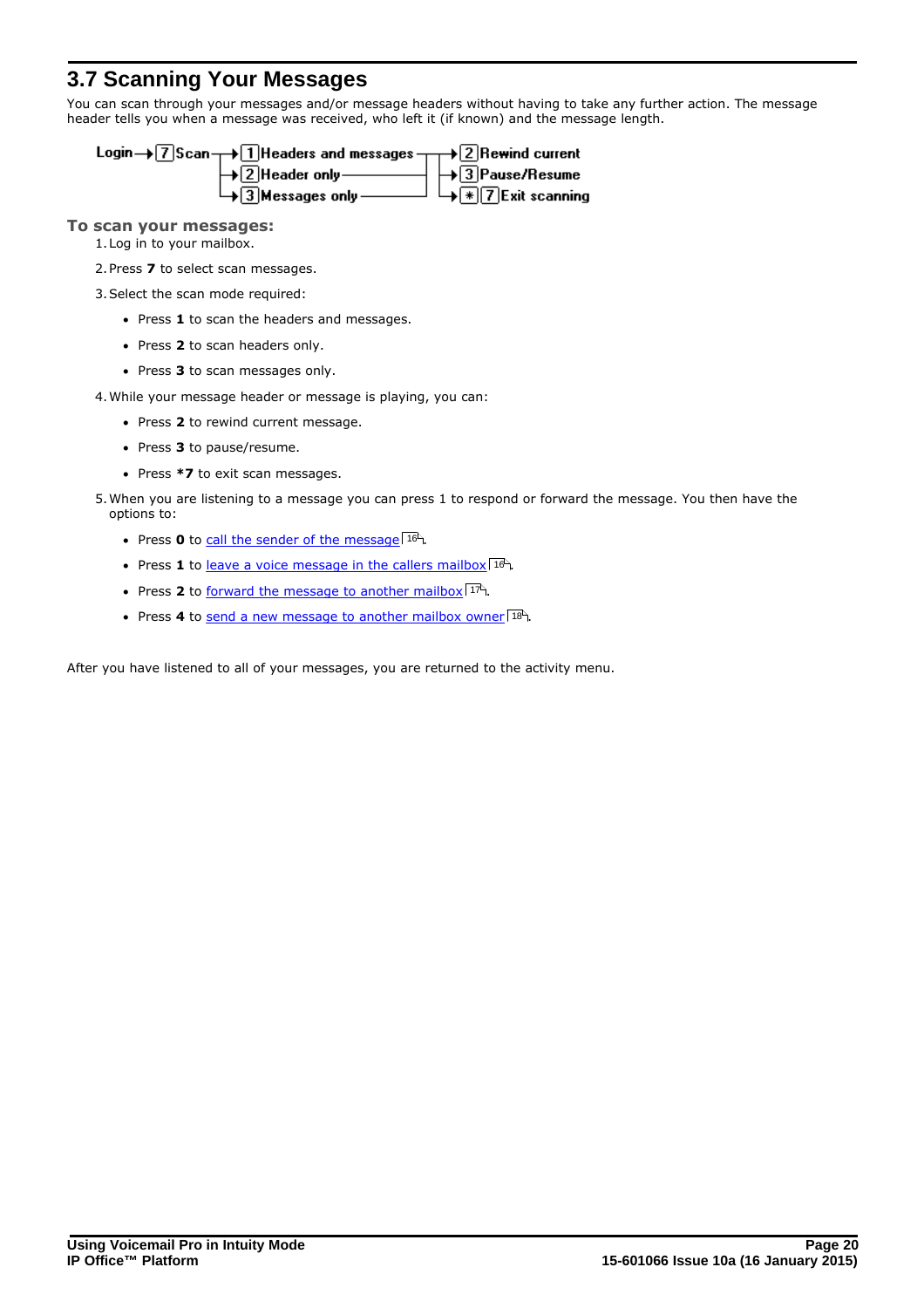# **Mailing Lists Chapter 4.**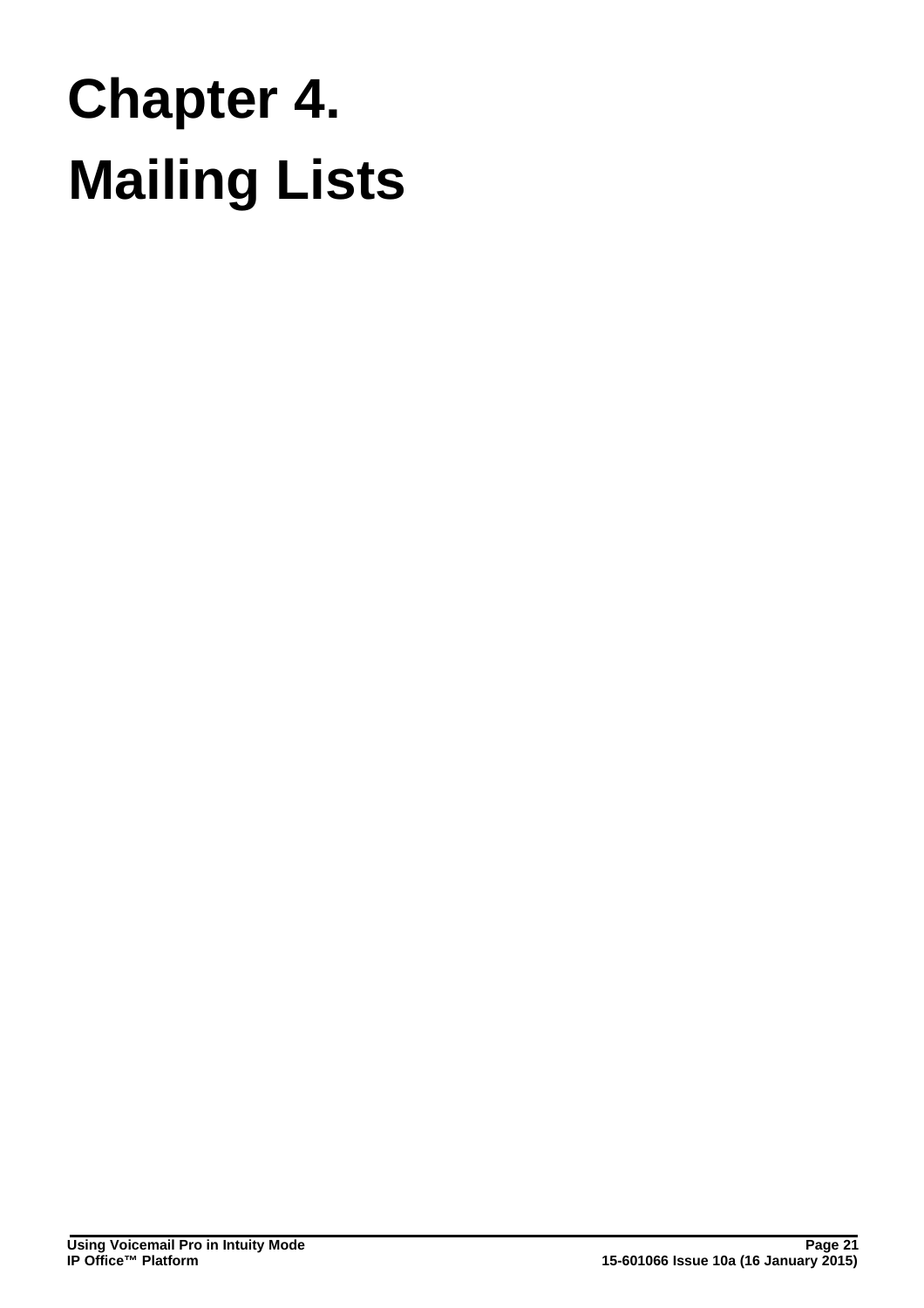# <span id="page-21-0"></span>**4. Mailing Lists**

With mailing lists (also known as personal distribution lists or PDLs) you can store sets of mailbox numbers so that you can send a voice message to several recipients at the same time. This is useful if you often send messages to the same people, for example the members of one or more departments or even the whole company.

Your mailbox can have up to 20 mailing lists associated with it. Each list can contain up to 360 mailbox numbers. Lists can be private or public. Private lists can be used only by you while public lists can be used by other mailbox users when they forward a message. If you create a public list it cannot be modified by other users. When you address a message, you can select one of your own mailing lists or a public list from a different mailbox.

If you have set up many mailing lists, it can be useful to scan through them to review them and check how many members (mailbox numbers) each contains. During a scan you can delete a list.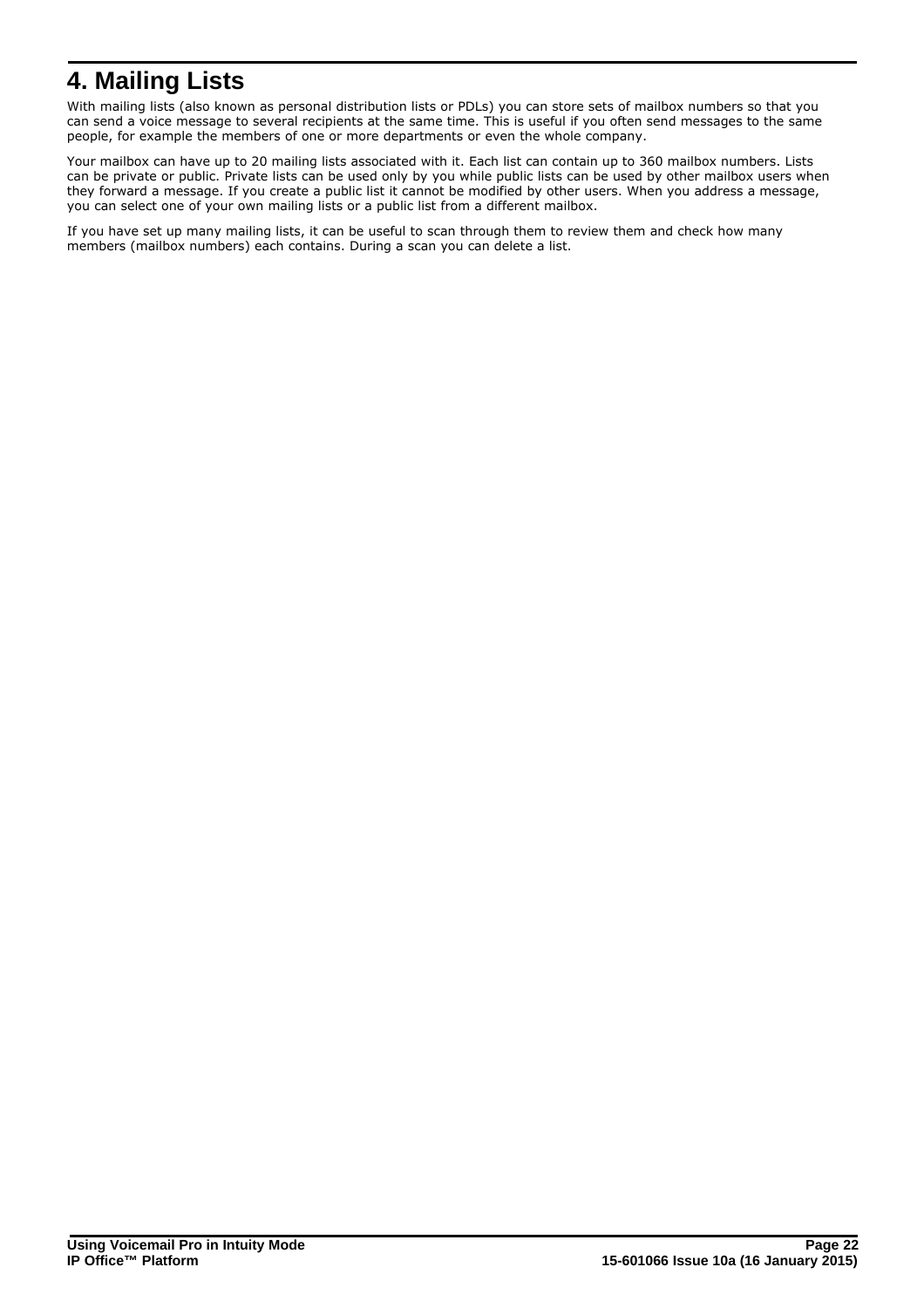## <span id="page-22-0"></span>**4.1 Creating a Mailing List**

You can create up to 20 mailing lists for your mailbox. Each mailing list can contain up to 360 mailbox numbers.

Login→ 5 Options→ 1 Mailing lists → 1 Create list → Enter list ID no. [#] → <list no.>-

| → 1 Private → Enter extr no [#] <extr announcement="" name="" no.=""> → → # Finish addressing<br/>→ 2 Public</extr> |  |
|---------------------------------------------------------------------------------------------------------------------|--|
|---------------------------------------------------------------------------------------------------------------------|--|

### **To create a mailing list:**

1.Log in to your mailbox.

- 2.Press **5** for personal options.
- 3.Press **1** for mailing list options.
- 4.Press **1** to create a new mailing list.

5.Enter a number to identify the list and then press **#**.

· The list identifying number must be less than 6 digits long. If the number is too long or already in use you are prompted to enter a different number followed by **#**.

6.Mark the list as private or public.

- · Press **1** to mark the list as private
- · Press **2** to mark the list as public. A public mailing list can be used by other mailbox owners but a private list cannot.
- 7.When prompted, start adding mailboxes to the mailing list. To add a mailbox enter the mailbox number and press **#**. For local mailboxes the name of mailbox user is confirmed. You can also select the following options while you add mailboxes:
	- · Press **\*2** to switch to selecting mailboxes by name.
	- · Press **\*5** to import the contents of another public mailbox list.
	- · You are asked to enter the mailbox number of the list owner followed by # and then the list number followed by **#**.
	- · If the mailbox or list is not valid or the list is private you are returned to the option for creating a mailbox list in the usual way.
	- · If the list exists and is public, its contents are imported as long as importing does not result in a list of more than 360 entries. Any duplicate entries are automatically removed.

8.Press **#** to finish adding mailbox addresses. The mailing list can now be used.

Once a list has been created, it can be [used](#page-23-0)  $24$  to send and forward messages using the telephone. The list can also be Once a list has been created, it can be <u>used</u> 244 to se<br><u>[changed](#page-25-1) 28</u> or <u>deleted</u> 28 using the telephone.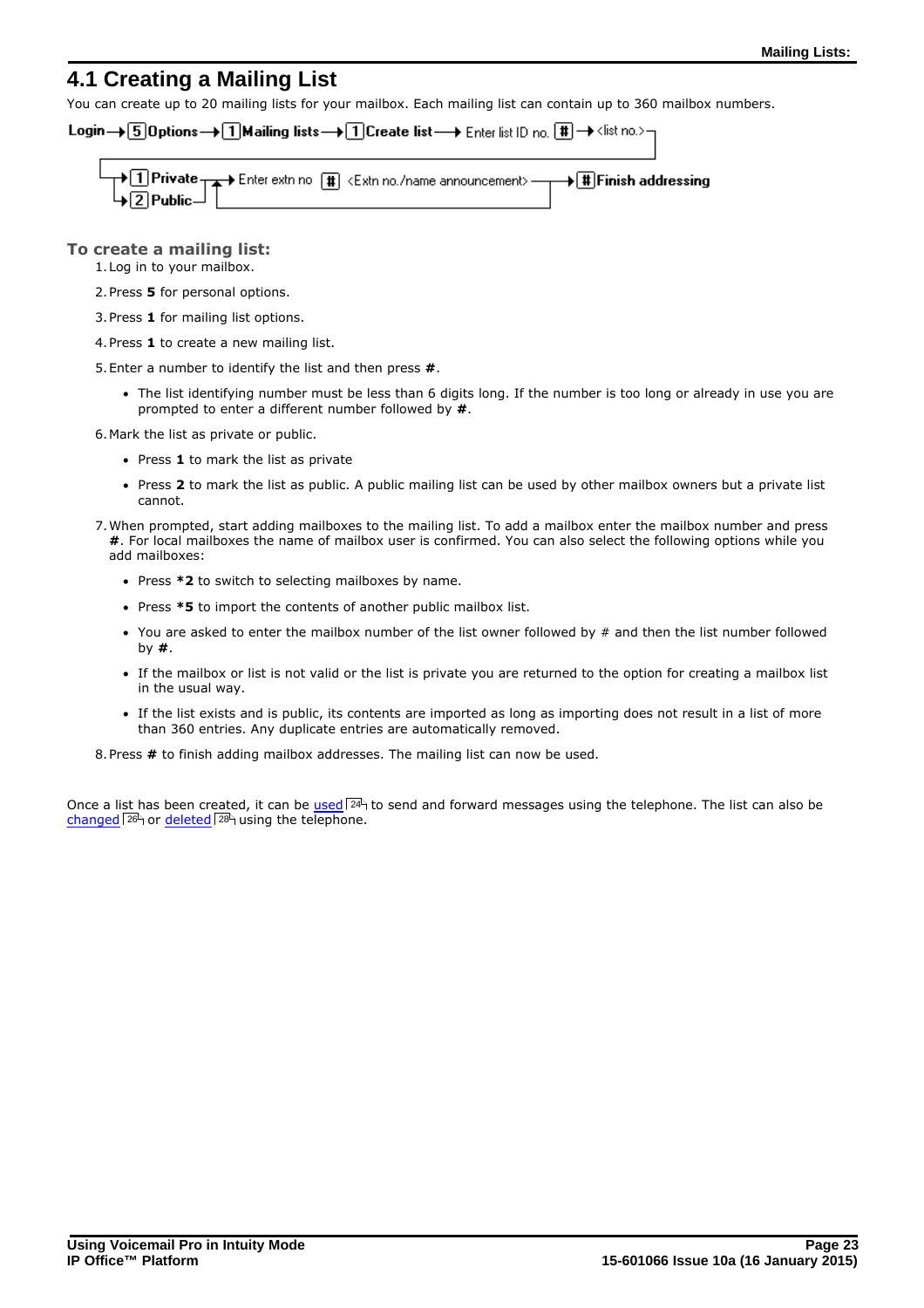# <span id="page-23-0"></span>**4.2 Using a Mailing List**

When you are logged in to your mailbox you can record a message and send it to all the mailboxes that are in a mailing list.



### **To send a message to the members of a private mailing list:**

1.Press **1** to record the message that you want sent to every one in the list.

- 2.After the tone, start recording your message.
- 3.Press **#** to finish recording. You are prompted to enter the extensions to send the message to. You are going to use a mailing list that contains all the extensions.
- 4.Press **\*5**. You are going to use a private mailing list that you created.
- 5.Press **#**. Your name is announced and you are asked to enter the list identification.
- 6.Enter the List ID and press **#**. You are told the list number and the number of members in the list. You are prompted to enter the extension numbers. You are using a mailing list that contains all the extensions.

7.Press **#**.

8.Press **#** to send the message. You hear a confirmation message that the delivery is scheduled. Your message is sent to all the extensions in the mailing list.

### **To send a message to the members of a public mailing list:**

1.Press **1** to record the message that you want sent to every one in the list.

- 2.After the tone, start recording your message.
- 3.Press **#** to finish recording. You are prompted to enter the extensions to send the message to. You are going to use a mailing list that contains all the extensions.
- 4.Press **\*5**. You are going to use a public mailing list that you did not created.
- 5.Enter the extension number of the Public mailing list owner and press **#**. You hear the name of the mailbox owner and you are asked to enter the list identification.
- 6.Enter the list ID and press **#**. You are told the list number and the number of members in the list. You are prompted to enter the extension numbers. You are using a mailing list that contains all the extensions.
- 7.Press **#**.
- 8.Press **#** to send the message. You hear a confirmation message that the delivery is scheduled. Your message is sent to all the extensions in the mailing list.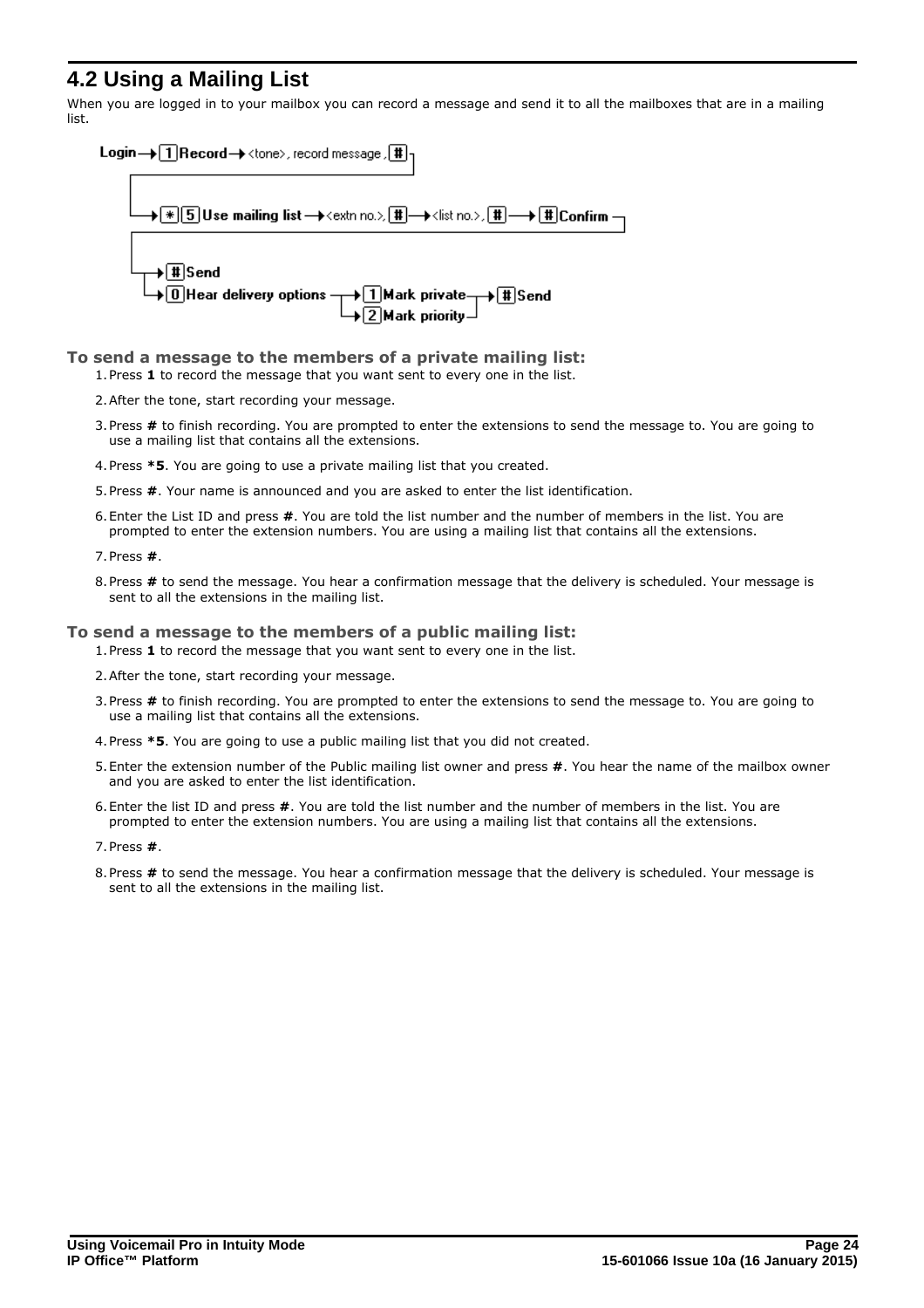## <span id="page-24-0"></span>**4.3 Forwarding to a List**

You can forward a message to the several mailboxes at the same time using a mailing list. Messages marked as private by the sender cannot be forwarded.



### **To forward a message to the members of a mailing list:**

1.While you listen to the message, press **1**.

- 2.Press **2** to forward the message with a comment. You are prompted to record your comment after the tone. Record your comment and press **#** to finish recording.
- 3.You are prompted to enter the extensions to send the message to. You are going to use a mailing list that contains all the extensions. Press **\*5**. You are going to use a mailing list that you created.
- 4.Press **#**. Your name is announced and you are asked to enter the list identification.
- 5.Enter the List ID and press **#**. You are told the list number and the number of members in the list. You are prompted to enter the extension numbers. You are using a mailing list that contains all the extensions.
- 6.Press **#**.
- 7.Press **#** to send the message. You hear a confirmation message that the delivery is scheduled. Your message is sent to all the extensions in the mailing list.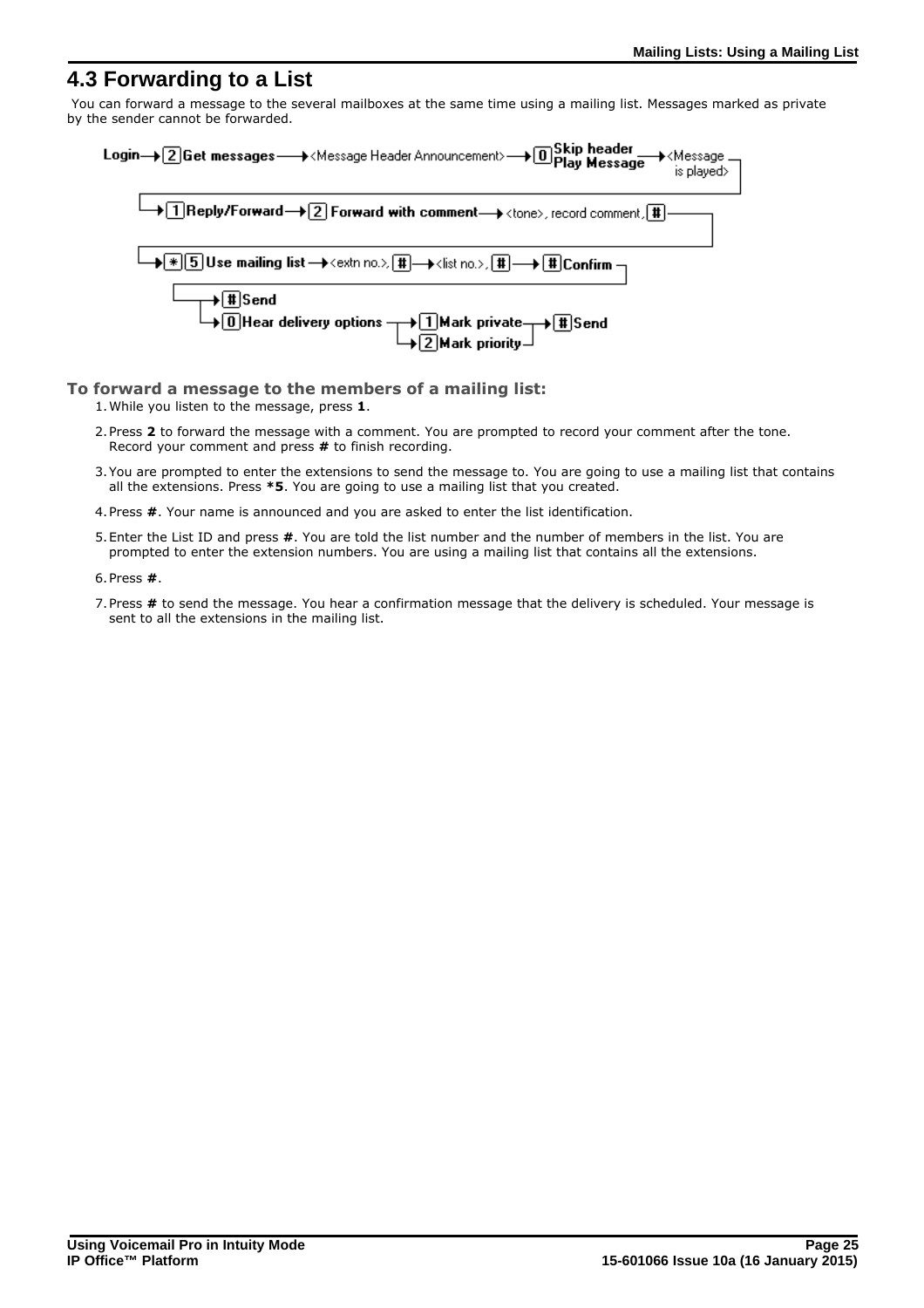# <span id="page-25-0"></span>**4.4 Reviewing a List**

When a mailing list has been created you can find out the list identification number and the members of the listing by scanning or reviewing your mailing lists.



### **To review all your mailing lists:**

- 1.Log in to your mailbox.
- 2.Press **5** for personal options.
- 3.Press **1** for mailing lists.
- 4.Press **2** to scan your mailing lists. You hear the number of the lowest numbered list, the number of members it contains and whether it is private or public.
- 5.You can now use the following options:
	- · Press **0** to listen to the list details
	- · Press **#** to skip to the next list.

# <span id="page-25-1"></span>**4.5 Changing a List Status**

The status of a mailing lists can be private or public. When a mailing list is public anyone can use the list to send a message to all the members of the listing. A private mailing list can only be used by the person that owns the list. When a list has been made the status of the list can be changed.

| Login→ 5 Options→ 1 Mailing lists → 3 Review lists → <extn no.=""> 1 -&gt; Enter list ID No. 1 -</extn> |  |
|---------------------------------------------------------------------------------------------------------|--|
| └→□△ Add/Change → <list announced="" details="">→ 3 Change</list>                                       |  |
| └―→ <list announced="" details=""> (#) Finish addressing —→ (*) #) Approved</list>                      |  |

### **To change the status of a mailing list:**

- 1.Log in to your mailbox.
- 2.Press **5** for personal options.
- 3.Press **1** for mailing lists.
- 4.Press **3** to modify your mailing list. You are prompted to enter the mailbox number of the mailing list owner.
- 5.Press **#** as you are the mailbox owner. The system prompts you to enter the mailing list number.
- 6.Enter the list identification number and press **#**. The list details are announced.
- 7.Press **1** to add or change details of the mailing list. The status of the mailing list is announced.
- 8.Press **9** to change the mailing list status. The new status of the mailing list is announced.
- 9.Press **#**.

10.Press **\*#** to complete the review.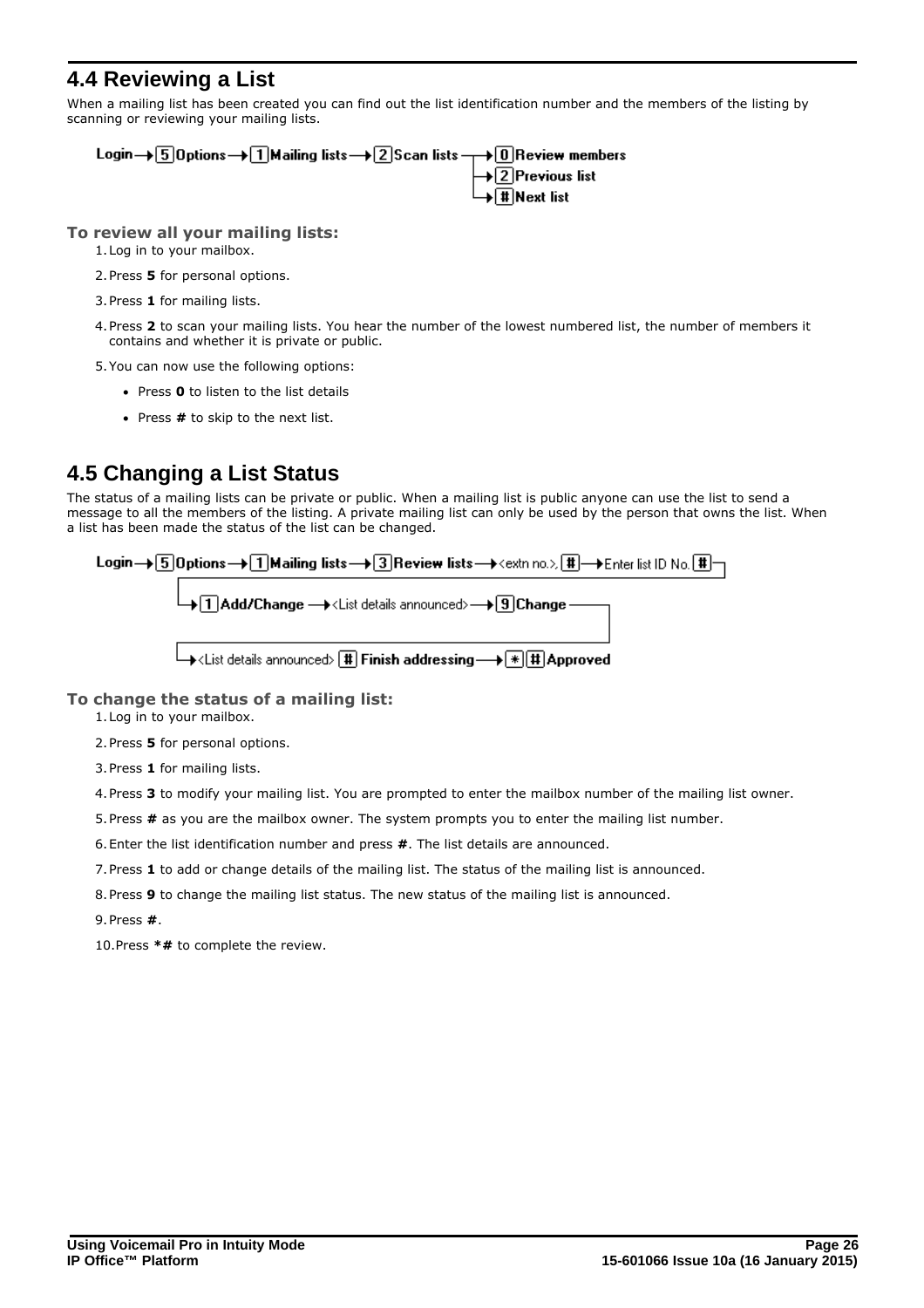### <span id="page-26-0"></span>**4.6 Adding Members to a List**

When a mailing list has been created, new members can be added to the listing.



**To add members to a mailing list:**

1.Log in to your mailbox.

2.Press **5** for personal options.

3.Press **1** for mailing lists.

4.Press **3** to modify your mailing list. You are prompted to enter the mailbox number of the mailing list owner.

5.Press **#** as you are the mailbox owner. The system prompts you to enter the mailing list number.

6.Enter the list identification number and press **#**. The list details are announced.

7.Press **1** to add or change details of the mailing list. The status of the mailing list is announced.

8.Press **6** to leave the lists status unchanged.

9.Enter new extension number and press **#**.

10.Press **#** to finish addressing.

11.Press **\*#** to complete the review.

# <span id="page-26-1"></span>**4.7 Removing Members from a List**

When a mailing list has been created, members of the list can be removed from the listing.

Login→ 5 Options→ 1 Mailing lists → 3 Review lists → <extn no.> # - Enter list ID No. # -

### **To delete members from a mailing list:**

1.Log in to your mailbox.

2.Press **5** for personal options.

- 3.Press **1** for mailing lists
- 4.Press **3** to modify your mailing list. You are prompted to enter the mailbox number of the mailing list owner.
- 5.Press **#** as you are the mailbox owner. The system prompts you to enter the mailing list number.
- 6.Enter the list identification number and press #. The list details are announced and the first mailbox number or name in the list. Review the members of the list.
	- · Press **\*3** to delete the mailing list member.
	- · Press **#** to hear the next member.

7.Press **\*#** to complete the review.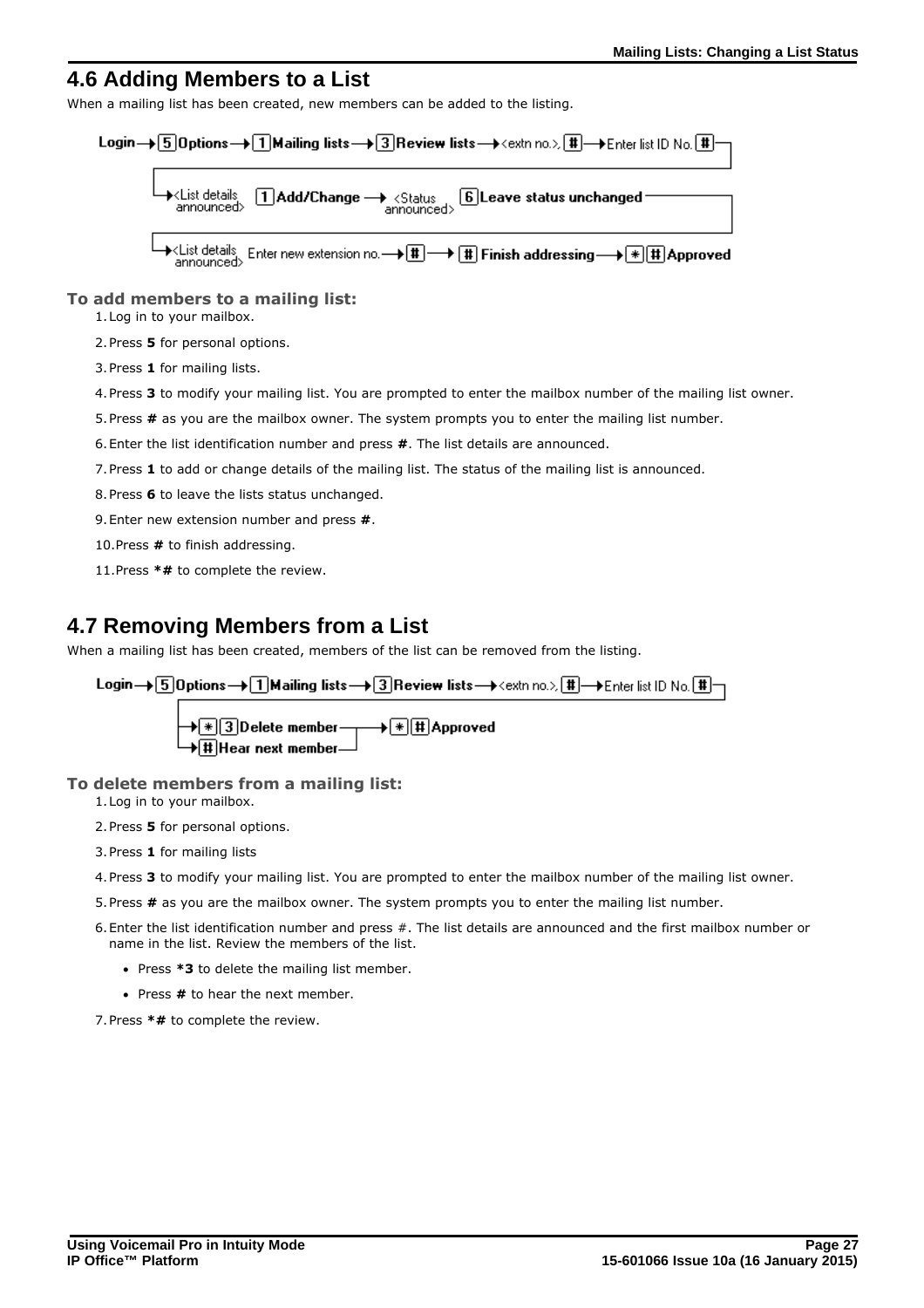# <span id="page-27-0"></span>**4.8 Deleting a List**

If a mailing list is no longer required, the listing can be deleted.

# Login $\rightarrow$  5 Options  $\rightarrow$  1 Mailing lists  $\rightarrow$  2 Scan lists  $\rightarrow$   $\boxed{*}$  3 Delete mailing list

**To delete a mailing list:**

- 1.Log in to your mailbox.
- 2.Press **5** for personal options.
- 3.Press **1** for mailing lists.
- 4.Press **2** to scan your mailing lists.
- 5.Press **#** to skip the mailing lists not required.
- 6.Press **\*3** when you hear the details of the mailing list that you want to delete.
- 7.Press **\*7** to return to the activity menu.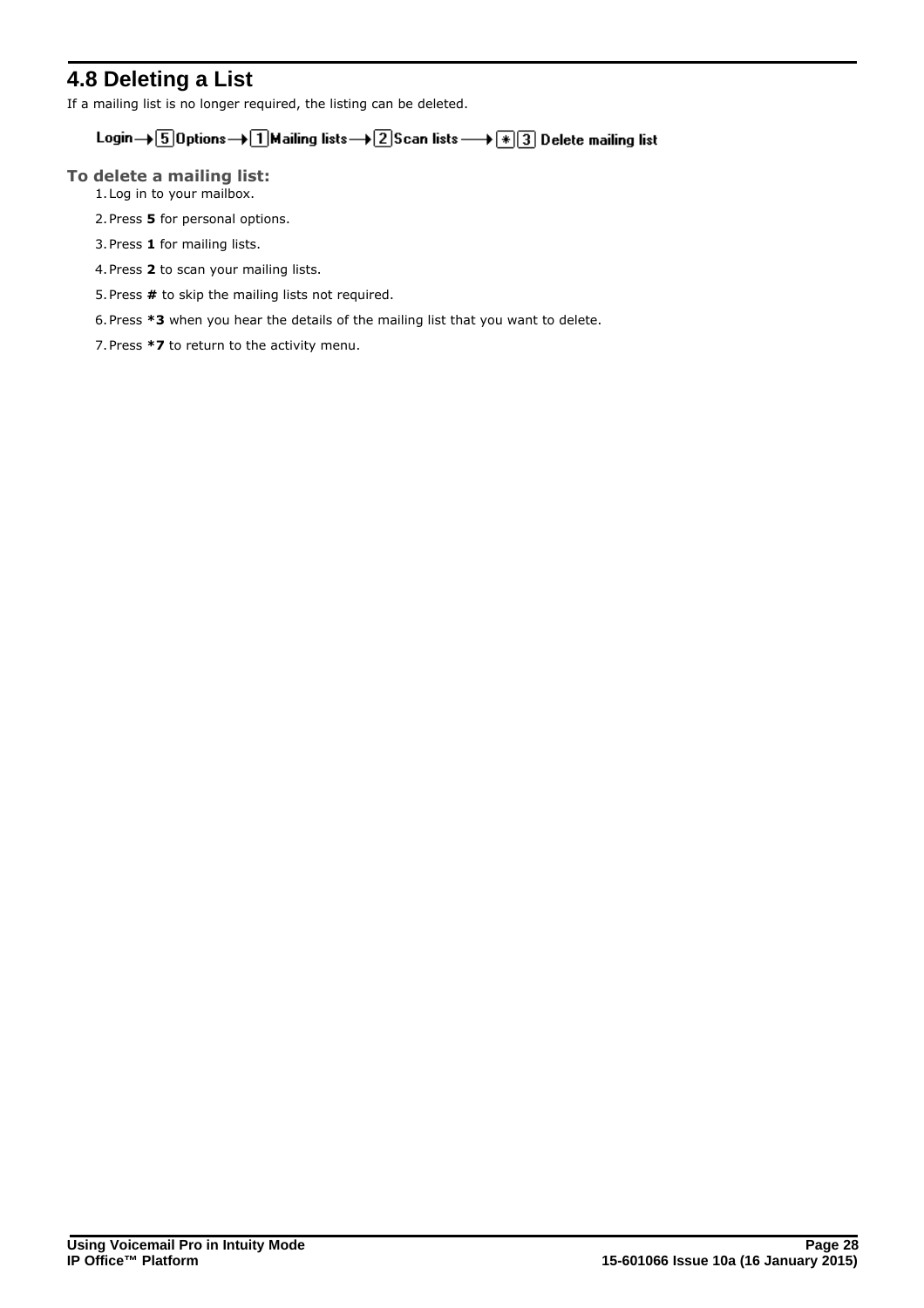# **Personal Greetings Chapter 5.**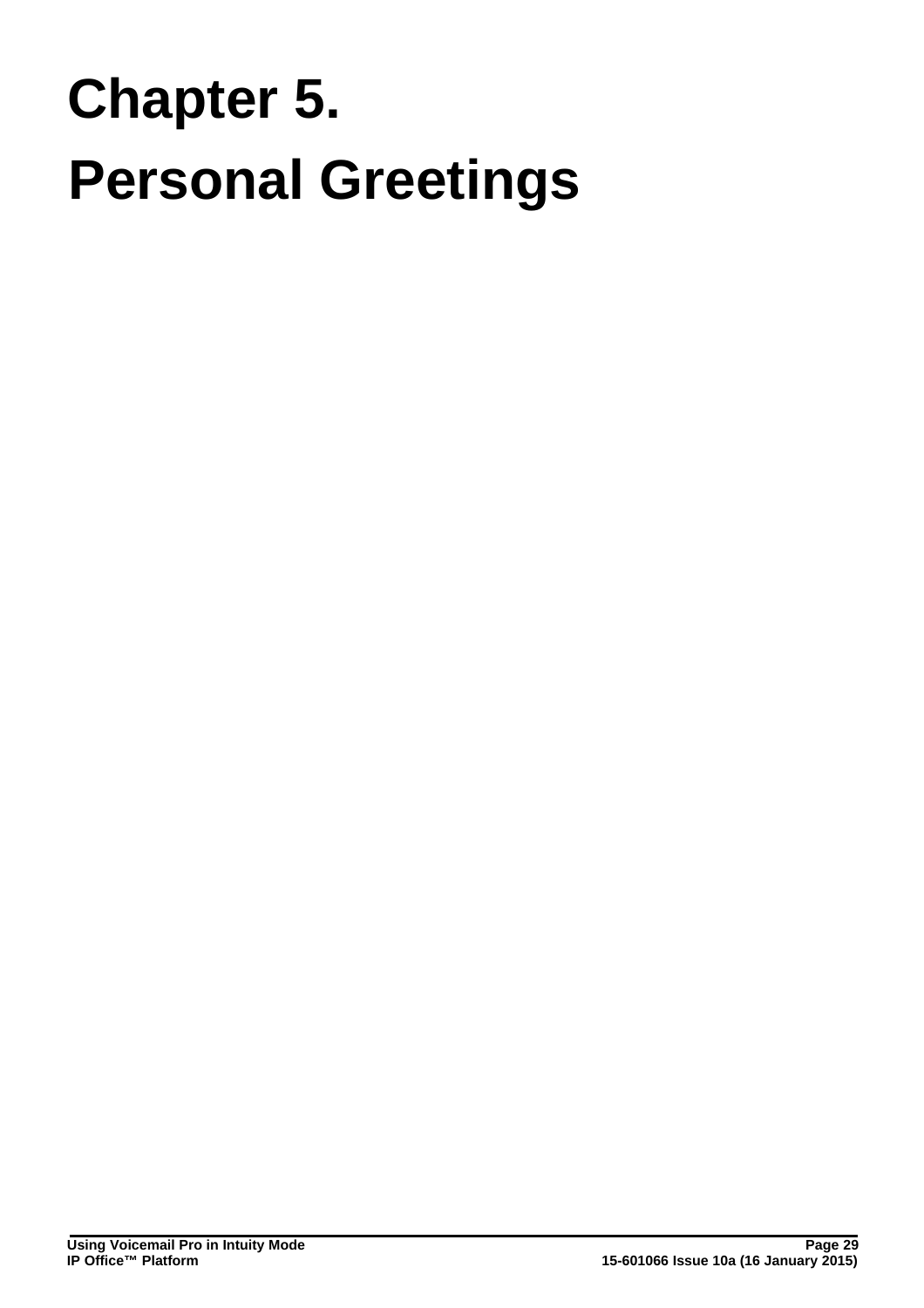# <span id="page-29-0"></span>**5. Personal Greetings**

By default, callers who are directed to your mailbox hear the default system greeting. The default system greeting cannot be changed. However, you can replace the system greeting with a greeting that you have recorded.

You can record a library of up to 9 personal greetings. These are the greeting messages heard by callers when they are directed to your voicemail. You can assign a different greeting for specific call situations. For example, you can assign a different greeting for calls received internally to those received from outside the company. You can also use a personal greeting message to tell callers about <u>available transfer options</u>|39<sup>5</sup>).<br>There are three types of greetings:

- [Temporary](#page-29-1) 30<sup>4</sup>.
- · [Hunt Group](#page-30-0) . 31
- [Personal](#page-31-0) 32 .

The process for using greetings involves the following key steps:

1. Record your greetings 33<sup>4</sup>.

2. Assign a greeting to a call type. There are two ways to assign greetings to call types:

- [You can select the call type and then assign the greeting](#page-33-0)  $34^{\circ}$ .
- [Select a greeting and assign it to a type of call](#page-34-0)  $35^{\circ}$ .

# <span id="page-29-1"></span>**5.1 Temporary Greetings**

A temporary greeting can be created and played for all call types. For example, a temporary greeting might be used when you are away from the office, giving the caller an alternative contact person. If you are using a temporary greeting, no other greetings are active. For more information, see [Creating a Temporary Greeting](#page-37-0) 38 4.

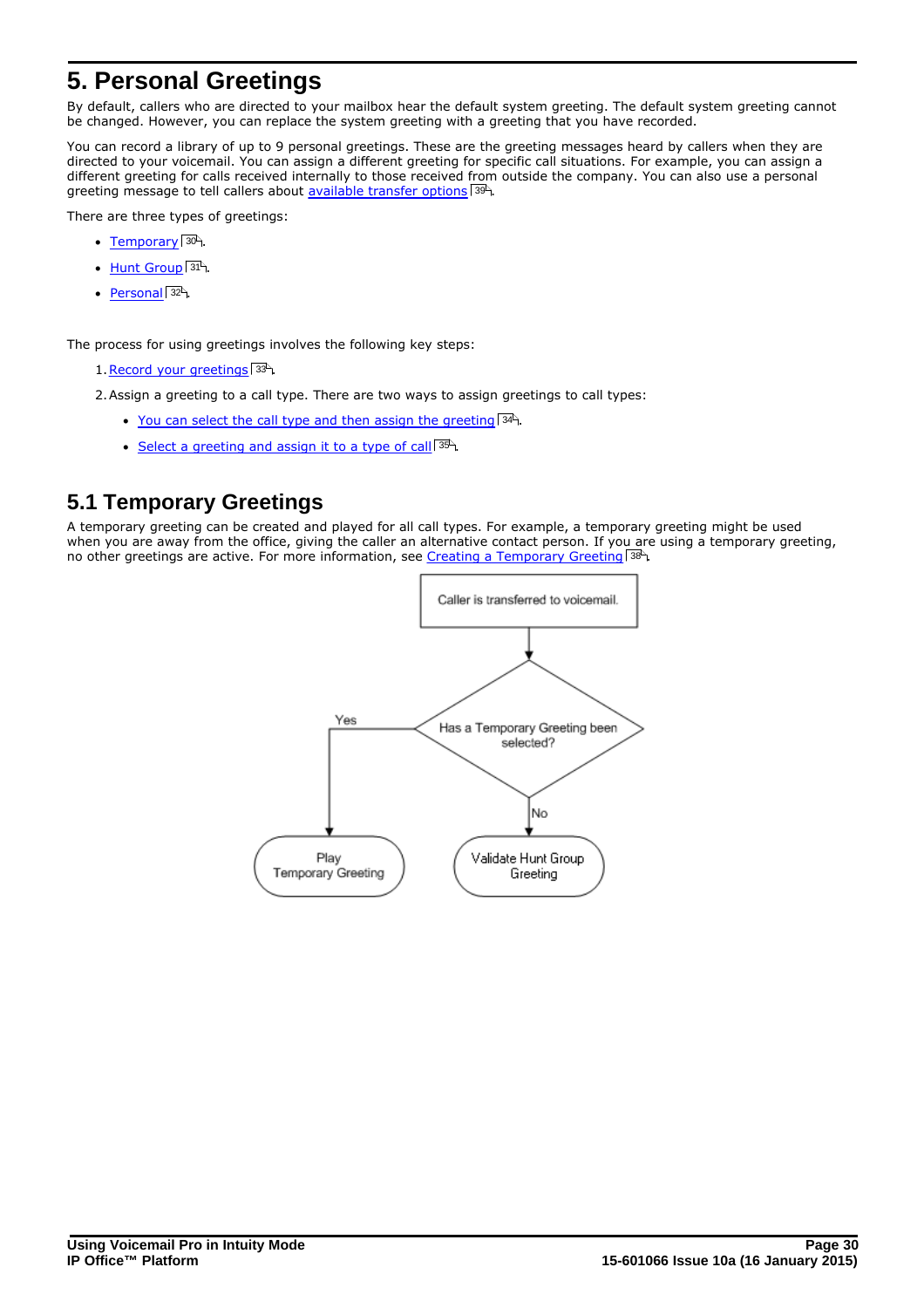# <span id="page-30-0"></span>**5.2 Hunt Group Greetings**

Personal greetings can be created for hunt groups. If you log in to a hunt group mailbox there are two additional greeting types available.

- · **Out of Service** If the greeting is active it is played if a call arrives when the hunt group is out of service.
- · **Out of Hours** If the greeting is active it is played if a call arrives during the times specified as out of hours.

Hunt group greetings are played when the temporary greeting is not being used. If no hunt group specific greeting has been set the setting of the personal greetings are checked.

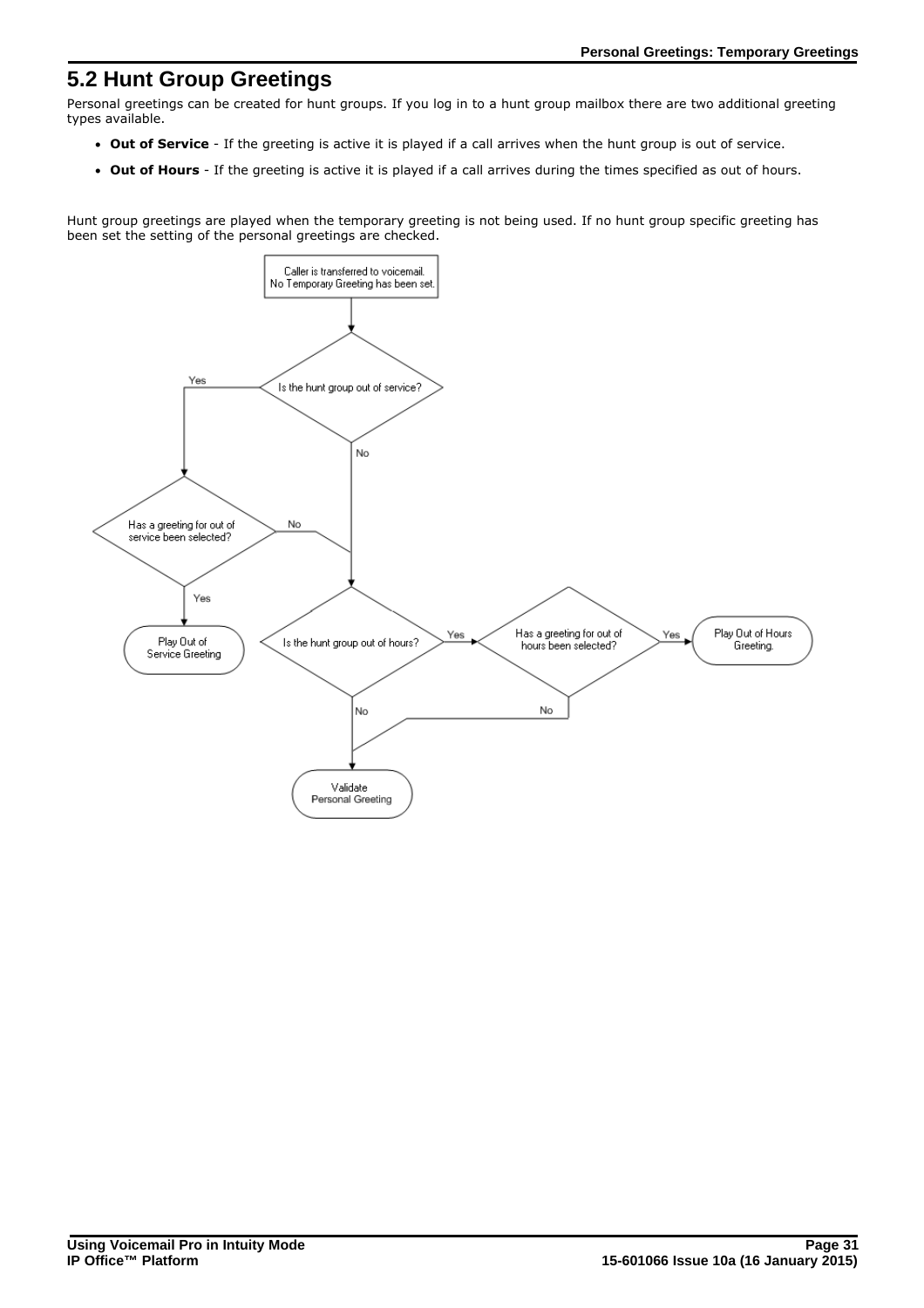# <span id="page-31-0"></span>**5.3 Personal Greetings**

Personal greetings are played when the temporary greeting is not being used. If no personal greetings are applied callers to your mailbox hear the default system greeting.

Personal greetings can be created for certain call types. For example, if you are busy on a call anyone calling your extension can hear a personalized greeting stating that you are on a call, but are in the office. There are six types of personal greetings:

- · All Calls
- · Internal Calls
- · External Calls
- · Number engaged calls
- · No reply calls
- · Default

When you assign a personal greeting for more than one call type, the greeting used for any call is decided using an order of priority. The priority order is shown in the flow chart. If the call is to a hunt group, the hunt group greetings are checked before the personal greetings.

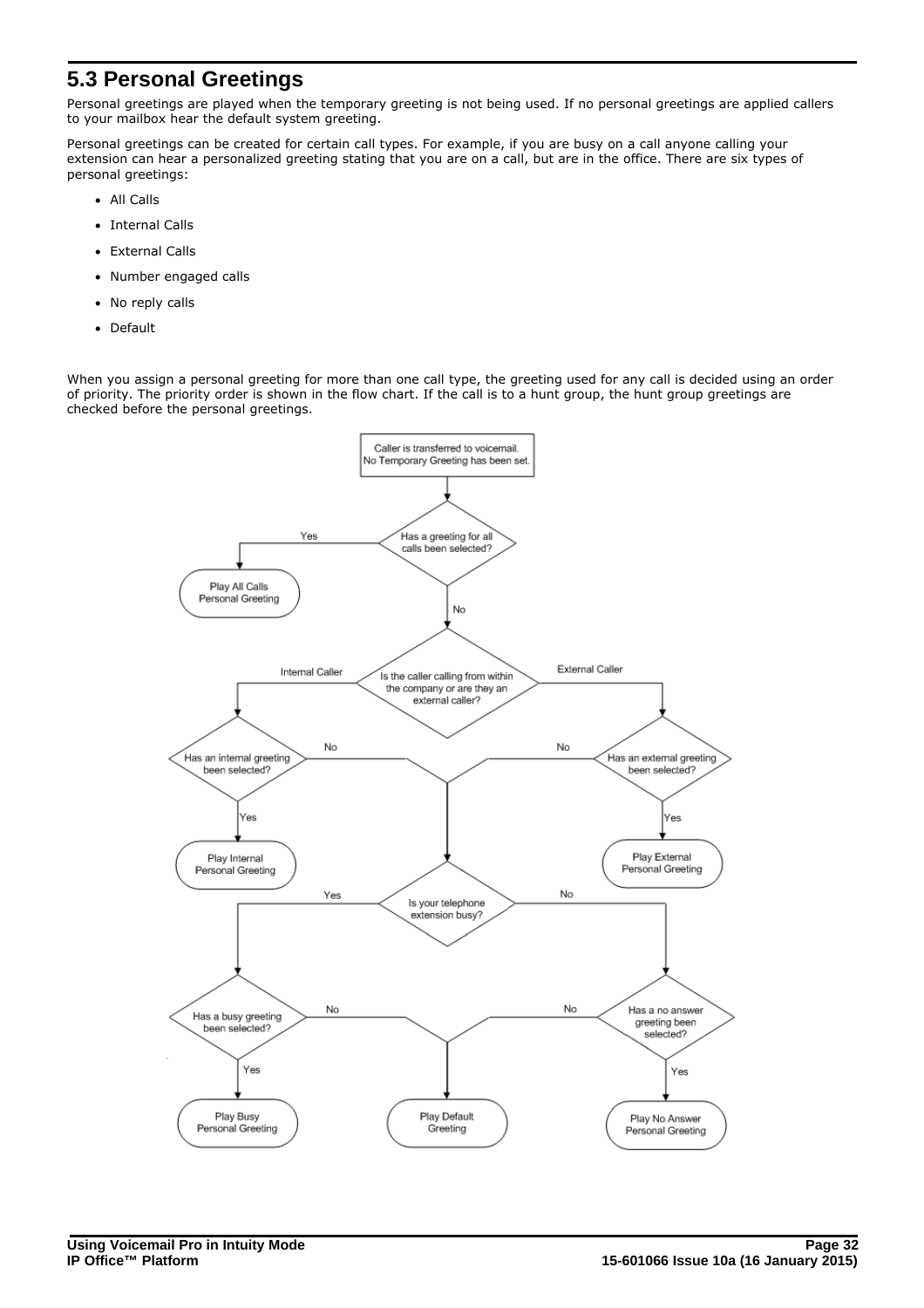# <span id="page-32-0"></span>**5.4 Recording a Greeting**

You can record a library of up to 9 greetings that can be used as either a temporary greeting or as personal greetings applied to specific call types. The greetings are heard by callers when they are directed to your voicemail.

At any time you can <u>[listen to a greeting message](#page-35-1)</u> 36 and [re-record it](#page-36-0) <sup>37</sup>.

- · A greeting must be longer than 3 seconds. The maximum length of a greeting is 120 seconds by default. Your system administrator will be able to tell you if the system defaults have been changed.
- · If you record a greeting, you can choose to not assign the greeting until you need it. This is useful if, for example, you record a greeting message for the times when you are on vacation or away on business.

| Login $\rightarrow$ 3 Greetings $\rightarrow$ 1 Create greeting $\rightarrow$ 1  9 Greeting number $\rightarrow$ <tone>, speak, 1 -</tone> |                                                                                                                                                           |  |  |
|--------------------------------------------------------------------------------------------------------------------------------------------|-----------------------------------------------------------------------------------------------------------------------------------------------------------|--|--|
|                                                                                                                                            | $\rightarrow$ 3 Rewind and playback $\rightarrow$ $\left(\frac{11}{4}\right)$ Approve $\rightarrow$ $\left(\frac{11}{4}\right)$ Save and do not make live |  |  |
|                                                                                                                                            | $\overline{+1}$ Add to recording $\rightarrow$ 1  9 Greeting number $\rightarrow$ < tone>, speak, 1                                                       |  |  |

### **To record or re-record a personal greeting:**

1.Log in to your mailbox.

- 2.Press **3** to select personal greetings. If you have selected any call types, you hear an announcement that lists the call types and the greeting assigned to that call type. For example you would hear *"For internal calls greeting 1 active"*.
	- · If the temporary greeting is active you hear an announcement that details the number of days that the temporary greeting is active for. Press **1** to deactivate the temporary greeting.
- 3.Press **1** to create or change a greeting.
- 4.Enter the number of the greeting (1 to 9) that you want to create or change.
- 5.Start speaking your greeting at the tone.
- 6.When you have finished press 1 to edit your greeting.
- 7.Press **2 3** to play back the greeting that you have just recorded.
- 8.Press # to confirm the recording. The number of the greeting that has just been recorded is announced.
	- · If you want to add to the recording, press **1**. Start speaking the extra words, press **1** when finished.
- 9.Press # to save the recording and not make active.

The new greeting can be assigned to a call type by:

- [Selecting the call type and then assigning the greeting](#page-33-0)  $34^{\circ}$ .
- [Selecting the greeting and assigning the greeting to a type of call](#page-34-0)  $|^{35}$ .
- [You can also use a greeting as a temporary greeting](#page-37-0) 38<sup>4</sup>.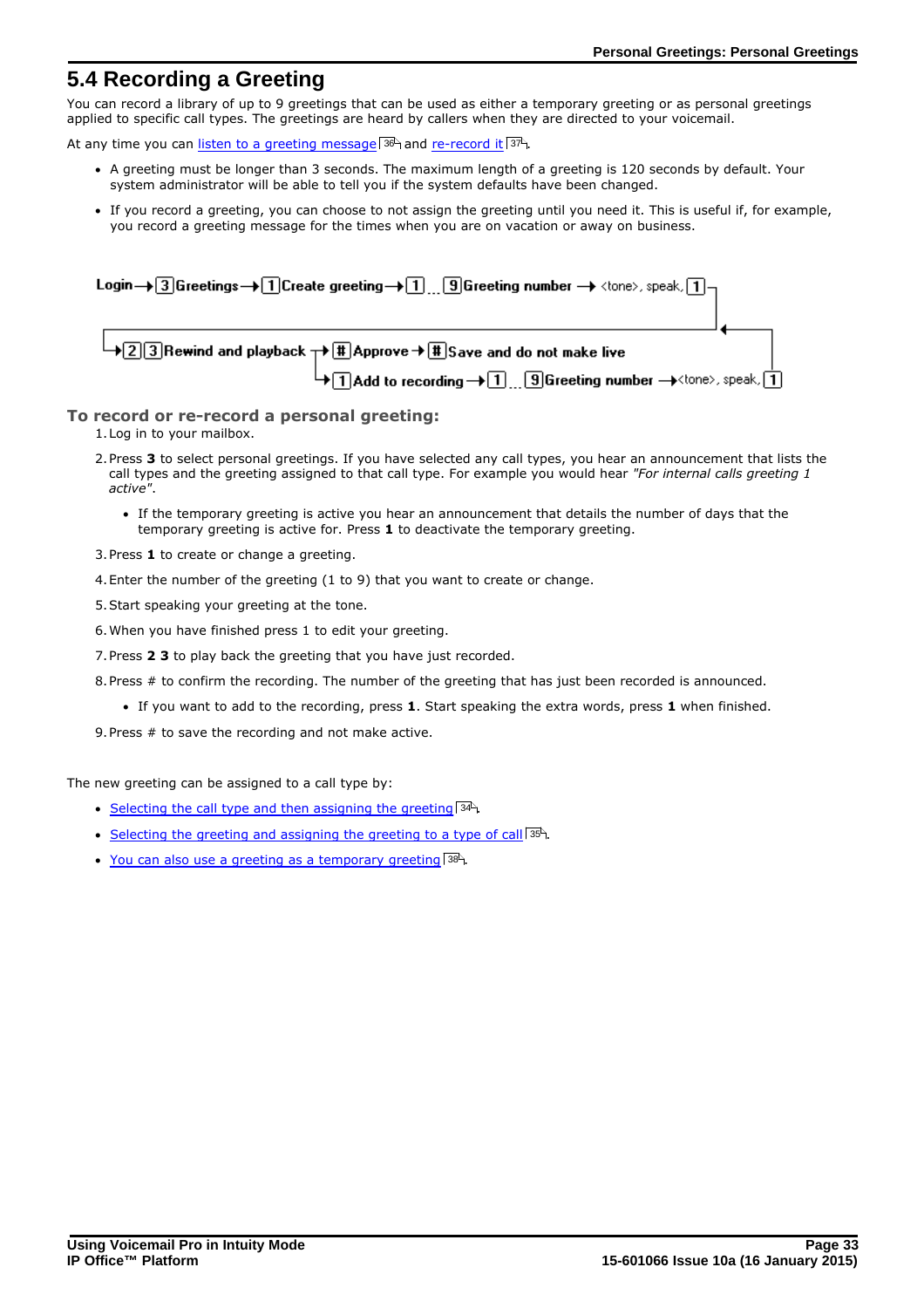# <span id="page-33-0"></span>**5.5 Administer Greetings**

When you have recorded greetings, you can select the call type and then assign the greeting. When you assign a personal greeting for more than one call type, the greeting used for any call is decided using an order of priority. For more information, see [Call Types and Greetings](#page-29-0) 30 a.



### **To assign a call type to a greeting:**

1.Log in to your mailbox.

- 2.Press **3** for personal greetings. If you have selected any call types, you hear an announcement that lists the call types and the greeting assigned to that call type. For example you would hear *"For internal calls greeting 1 active"* .
- 3.Press **4** to administer call types.
- 4.Press **1** to activate a call type. You hear a message to confirm the call types that are currently identified.

5.Select the required call type.

- · If you select **9** for temporary greeting, no other greetings are active. For more information, see [Creating a](#page-37-0) [Temporary Greeting](#page-37-0) 38<sup>4</sup>.
- · The options **6** (Out of hours greeting) and **7** (Out of service greeting) are only available from hunt group mailboxes.
- 6.Enter the personal greeting number to assign to the call type selected.
- 7.Press **#** when you have finished to return to the greetings menu.

### **To deactivate a call type:**

- 1.Log in to your mailbox.
- 2.Press **3** for personal greetings. If you have selected any call types, you hear an announcement that lists the call types and the greeting assigned to that call type. For example you would hear *"For internal calls greeting 1 active"* .
- 3.Press **4** to administer call types.
- 4.Press **2** to deactivate a call type. You hear a message to confirm the call types that are currently identified.
- 5.Select the required call type to deactivate.
- 6.Press **#** when you have finished to return to the greetings menu.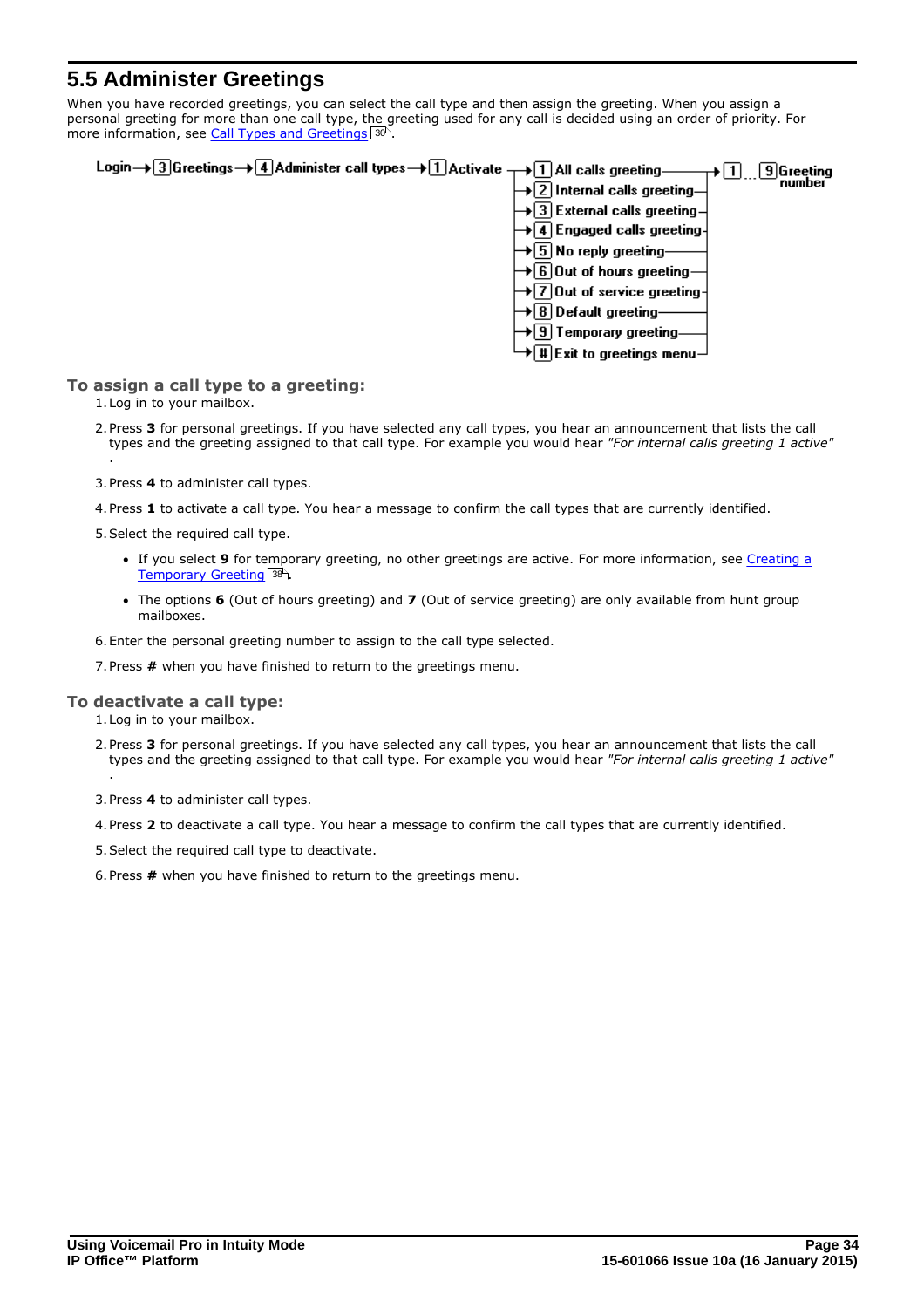# <span id="page-34-0"></span>**5.6 Activating a Greeting**

When you have recorded greetings, you can select the greeting and then assign the call type. When you assign a personal greeting for more than one call type, the greeting used for any call is decided using an order of priority. For more information, see Personal Greetings: Overview 304.



### **To assign a personal greeting to a call type:**

- 1.Log in to your mailbox.
- 2.Press **3** for personal greetings. If you have selected any call types, you hear an announcement that lists the call types and the greeting assigned to that call type. For example you would hear For internal calls greeting 1 active.
- 3.Press **3** for activate greeting. You hear a message to confirm the call types that are currently identified.
- 4.Enter the personal greeting number to assign to a call type.
- 5.Select the required call type.
- 6.Press **#** when you have finished to return to the greetings menu.

# <span id="page-34-1"></span>**5.7 Deactivate a Greeting**

When a greeting has been assigned to a call type, you can deactivate the greeting at any time. For example, greeting 1 has been recorded and assigned to the call type all calls. New greetings have been recorded and assigned to the call types busy and no answer. Any caller transferred to voicemail will hear the greeting assigned to the call type all calls and not the applicable busy or no answer greeting. The greeting assigned for all calls needs to be deactivated so that any caller transferred to voicemail will hear the appropriate greeting. When you activate greetings for more than one call type, the greeting used is decided using an <u>order of priority</u>  $30^{\circ}$ .

# Login  $\rightarrow$  3 Greetings  $\rightarrow$  0 Listen  $\rightarrow$  1  $\ldots$  9 Greeting  $\rightarrow$   $\rightarrow$  8 Deactivate greeting

### **To deactivate a greeting:**

1.Log in to your mailbox.

- 2.Press **3** for personal greetings. If you have selected any call types, you hear an announcement that lists the call types and the greeting assigned to that call type. For example you would hear *"For internal calls greeting 1 active"* .
- 3.Press **0** to listen to a greeting.
- 4.When you are prompted, enter the number of the greeting to listen to (1 to 9). The greeting number and status is played.
- 5.Press **\*8** to deactivate the greeting. The greeting is not deleted but is no longer associated with the call type.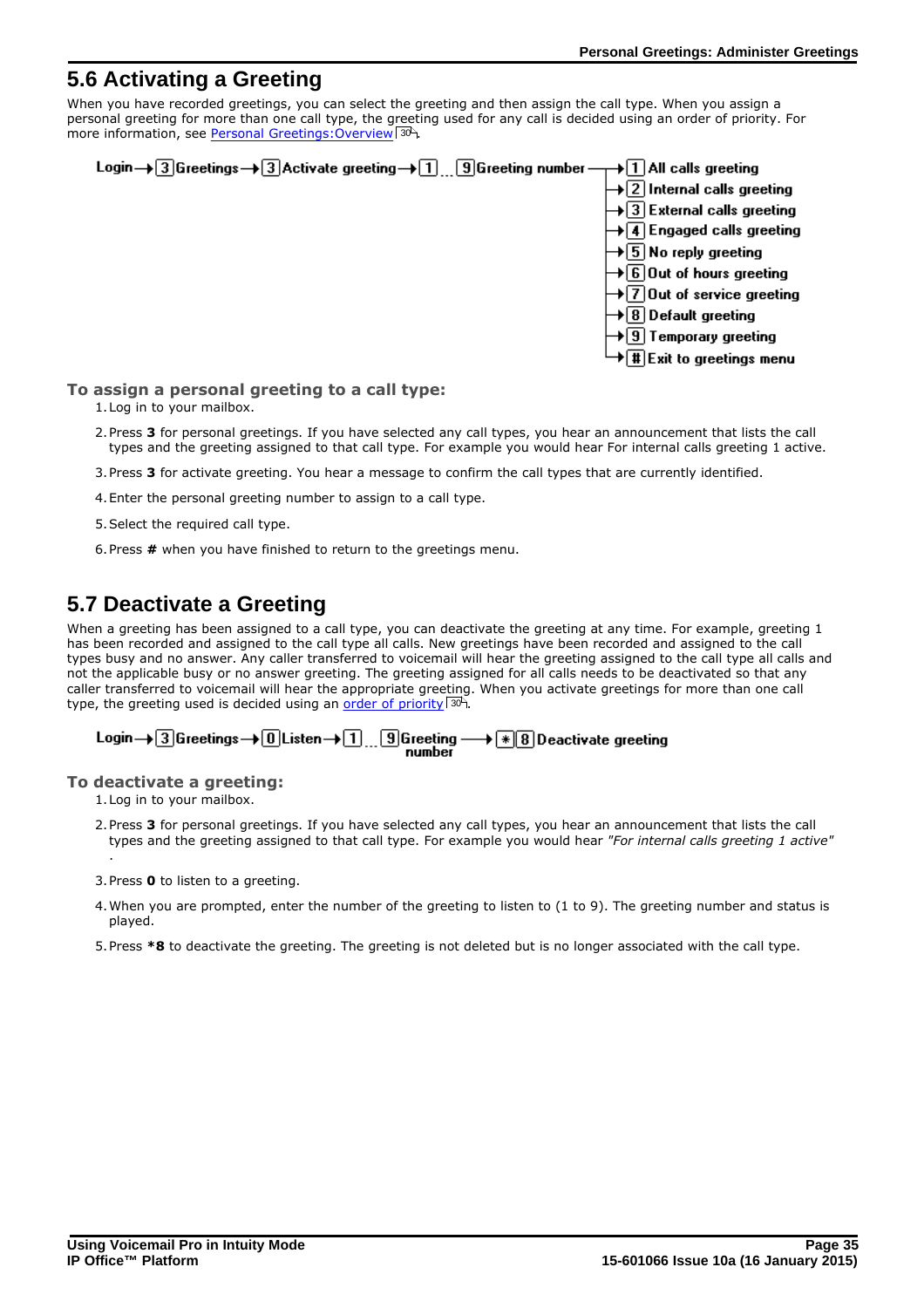# <span id="page-35-0"></span>**5.8 Scanning Greetings**

You can scan through your current personal greetings to check which greetings are active and which call types they are assigned to. You can listen to each greeting if required.

Login  $\rightarrow$  3 Greetings  $\rightarrow$  2 Scan greetings  $\rightarrow$  0 Listen to greeting  $\overline{+}\overline{+}\overline{+}$ Skip to next greeting

### **To scan greeting messages:**

1.Log in to your mailbox.

.

- 2.Press **3** for personal greetings. If you have selected any call types, you hear an announcement that lists the call types and the greeting assigned to that call type. For example you would hear *"For internal calls greeting 1 active"*
- 3.Press **2** to scan greetings. The status of the first greeting and call type assignment is played.
	- · Press **0** to listen the greeting.
	- · Press **#** to skip to the next greeting.

# <span id="page-35-1"></span>**5.9 Listening to a Greeting**

At any time you can check, and change, any of your existing personal greeting messages.

Login  $\rightarrow$  3 Greetings  $\rightarrow$  0 Listen  $\rightarrow$  1 ... 9 Greeting - $\rightarrow$  0 Listen to  $\rightarrow$  1 Exit to greetings greeting menu

### **To listen to your greeting messages:**

1.Log in to your mailbox.

.

- 2.Press **3** for personal greetings. If you have selected any call types, you hear an announcement that lists the call types and the greeting assigned to that call type. For example you would hear *"For internal calls greeting 1 active"*
- 3.Press **0** to listen to a greeting.
- 4.When you are prompted, enter the number of the greeting to listen to (1 to 9). The greeting number and status is played.
- 5.Press **0** to listen to the greeting.
- 6.Press **#** to return to the main greetings menu.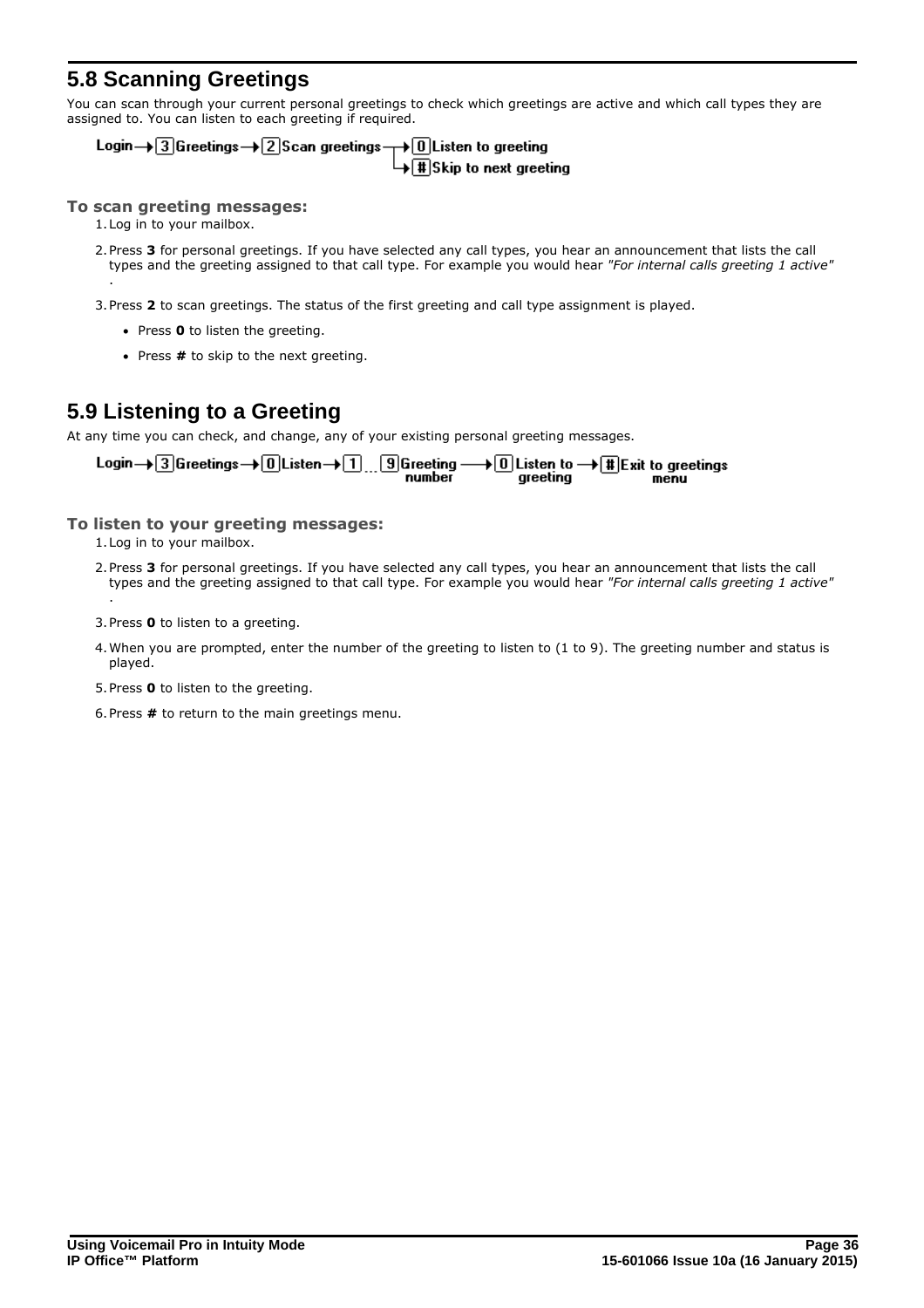# <span id="page-36-0"></span>**5.10 Changing a Greeting**

Personal greetings can be re-recorded or changed as required.

### Login  $\rightarrow$  3 Greetings  $\rightarrow$  1 Create greeting  $\rightarrow$  1 9 Greeting number  $\rightarrow$  1 Record over

### **To change a personal greeting:**

1.Log in to your mailbox.

- 2.Press **3** to select personal greetings. If you have selected any call types, you hear an announcement that lists the call types and the greeting assigned to that call type. For example you would hear *"For internal calls greeting 1 active"*.
- 3.Press **1** to create, change or delete a greeting.
- 4.When you are prompted, enter the number of the greeting (1 to 9) that you want to change. The system announces whether the greeting is active (in use) and tells you which call types have been identified.
- 5.Start speaking your greeting at the tone.
- 6.When you have finished press **1** to edit your greeting.
- 7.Press **2 3** to play back the greeting that you have just recorded.
- 8.Press **#** to confirm the recording. The number of the greeting that has just been recorded is announced.
	- · If you want to add to the recording, press 1. Start speaking the extra words, press 1 when finished.

9.Press **#** to save the recording and not make active.

The new greeting can be assigned to a call type by:

- [Selecting the call type and then assigning the greeting](#page-33-0)  $34^{\circ}$ .
- [Selecting the greeting and assigning the greeting to a type of call](#page-34-0)  $|^{35}$ .
- [You can also use a greeting as a temporary greeting](#page-37-0) 38<sup>4</sup>.

# <span id="page-36-1"></span>**5.11 Deleting a Greeting**

You can delete a greeting message any time. However, if you delete a greeting that is assigned to a call type, the system greeting is played.

Login  $\rightarrow$  3 Greetings  $\rightarrow$  1 Create greeting  $\rightarrow$  1 9 Greeting number  $\rightarrow$  13 Delete

### **To delete a greeting message**

1.Log in to your mailbox.

- 2.Press **3** to select personal greetings. If any call types have been selected an announcement lists the call types and the greeting assigned to that call type. For example you would hear *"For internal calls greeting 1 active"*.
- 3.Press **1** to create, change or delete a greeting.
- 4.When you are prompted, enter the number of the greeting (1 to 9) that you want to delete.
- 5.Press **\*3**. The selected greeting message is deleted. The greeting number has no greeting associated with it. You can record a greeting for the greeting number that has now become free. For more information, see [Recording a](#page-32-0)  $G$ reeting  $\mid$  33 $\hspace{0.1cm}\mid$

When you are scanning your greetings you can also delete any unwanted greetings by pressing \*3 when prompted. For more information, see [Scanning Greetings](#page-35-0) 36 .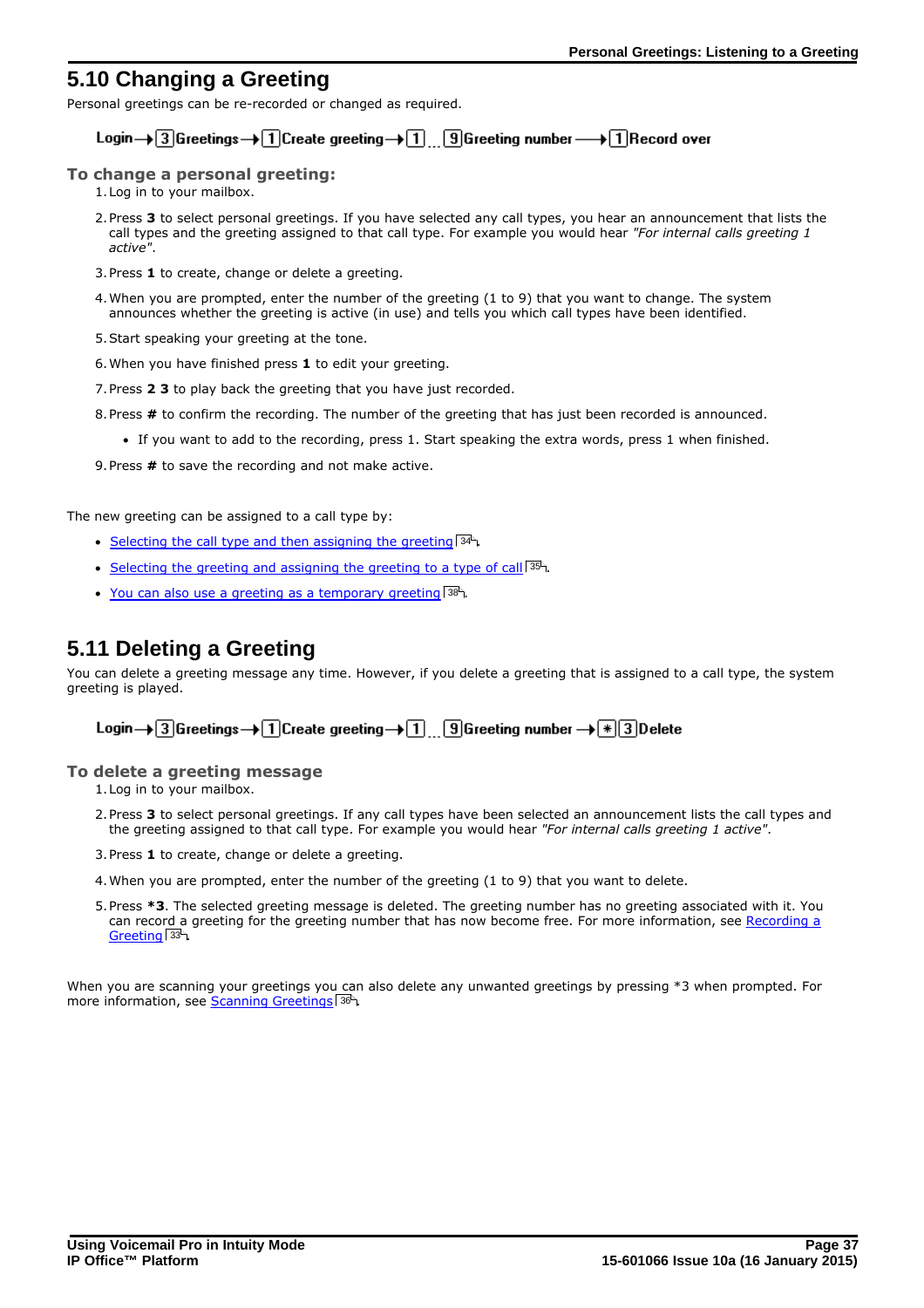# <span id="page-37-0"></span>**5.12 Creating a Temporary Greeting**

When a temporary greeting is being used, no other greetings are active. The temporary greeting can be selected for a certain number of days, the maximum number of days being 30. When you enter the number of days the end date is calculated and announced. When the temporary greeting time expires the greetings that you have assigned to specific call types are used. If you have no other greetings assigned the system default greeting will be played to callers.



### **To create a temporary greeting:**

- 1.Log in to your mailbox.
- 2.Press **3** to select personal greetings. If you have selected any call types, you hear an announcement that lists the call types and the greeting assigned to that call type. For example you would hear *"For internal calls greeting 1 active"*.
- 3.Press **4** for administer call types. You hear a message to confirm the call types that are currently identified.
- 4.Press **9** for a temporary greeting.
- 5.Press **1** to record your temporary greeting. Speak after the tone.
- 6.Press **#** when you have finished recording your message.
- 7.Enter the number of days that you want the greeting to be active for and press **#** when finished.
	- · If the number of days selected is between 1 and 30, the greeting is active for the selected number of days. When the number of days has expired your temporary greeting no longer works.
	- · If the number of days selected is 0, the selected greeting is your permanent greeting for all voicemail calls. The temporary greeting replaces the system default greeting.
- 8.You will hear an announcement stating that your temporary greeting is active and the number of days that the greeting will remain active.
- 9.Press **#** when you have finished to return to the greetings menu.

When you next log in to your mailbox and select your personal greetings you will hear an announcement "your temporary greeting is active for X days". You can:

- · Press 1 to deactivate or remove your temporary greeting.
- · Press # to leave the temporary greeting active.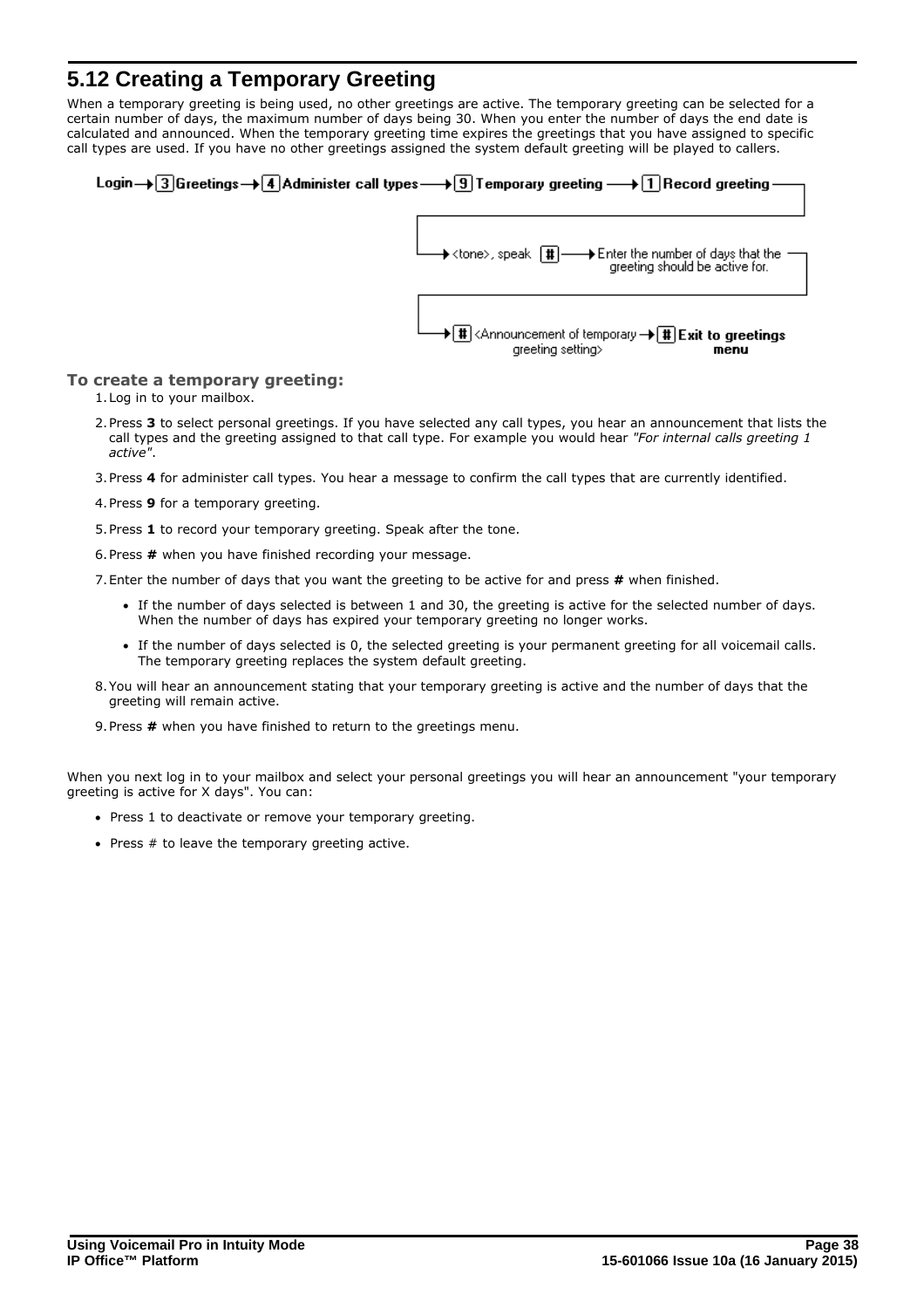# <span id="page-38-0"></span>**5.13 Giving Callers a Transfer Option**

Your system administrator can set up a maximum of three transfer options. If any transfer options have been created any caller who is directed to your voicemail can be given the option to be transferred to a different extension. The transfer options available are 0,2 and 3. Ideally a transfer option should be to an extension where a person is expected to answer. If a transfer results in the caller being diverted to a mailbox on the same system, they will be returned to your voicemail box.

If you are using the transfer options you must record a new greeting message to inform callers that if they press 0, 2 or 3 they will be transferred accordingly . For more information, see <u>[Recording a Greeting](#page-32-0)</u>  $33^{\circ}$ .

· If you prefer, you can keep these options hidden and reserve them for personal use with friends and family or special callers such as your manager or certain customers. In this case, you should not record a new greeting message but you must tell each caller the option that you would like them to use.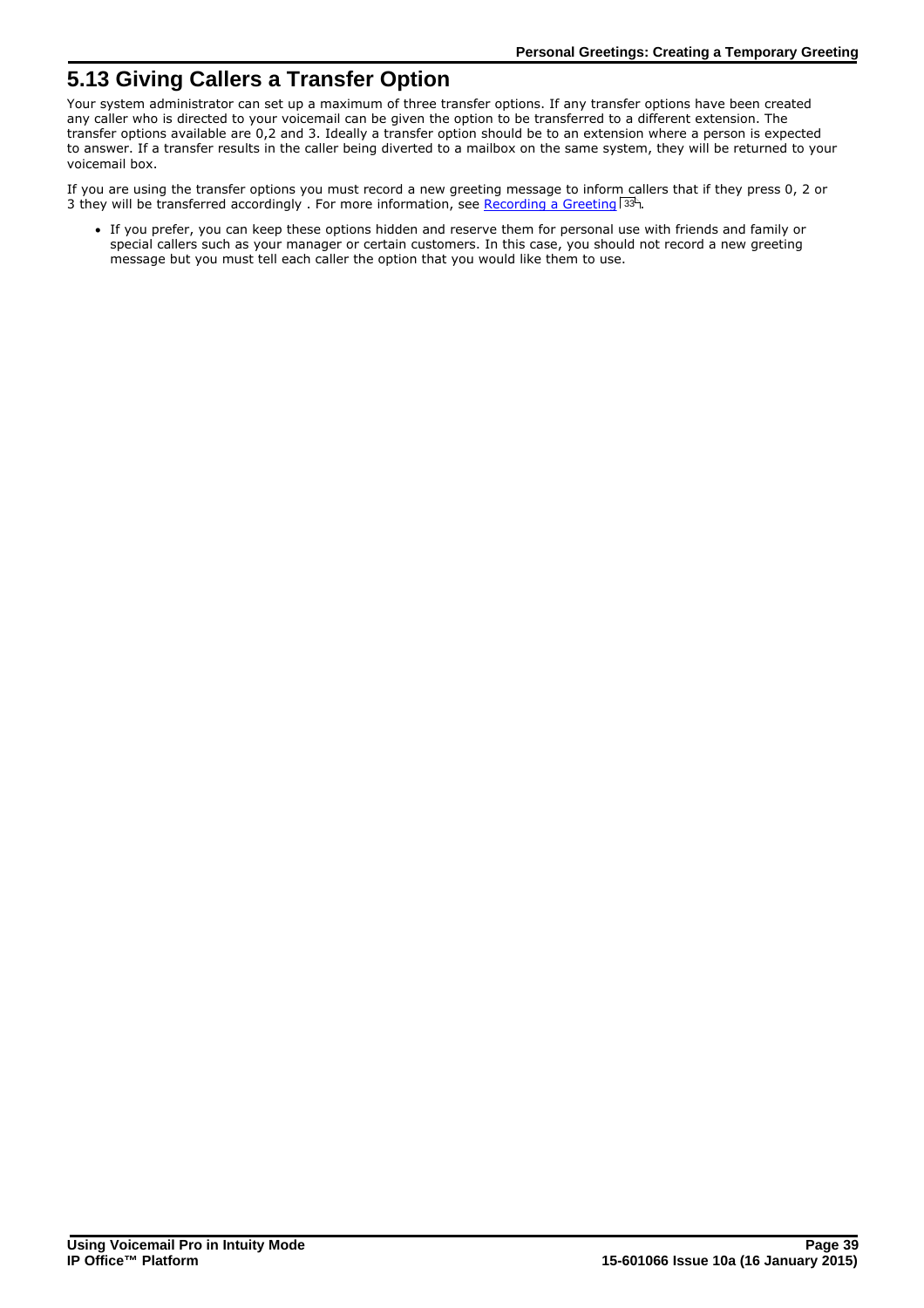# **Voicemail Notification Chapter 6.**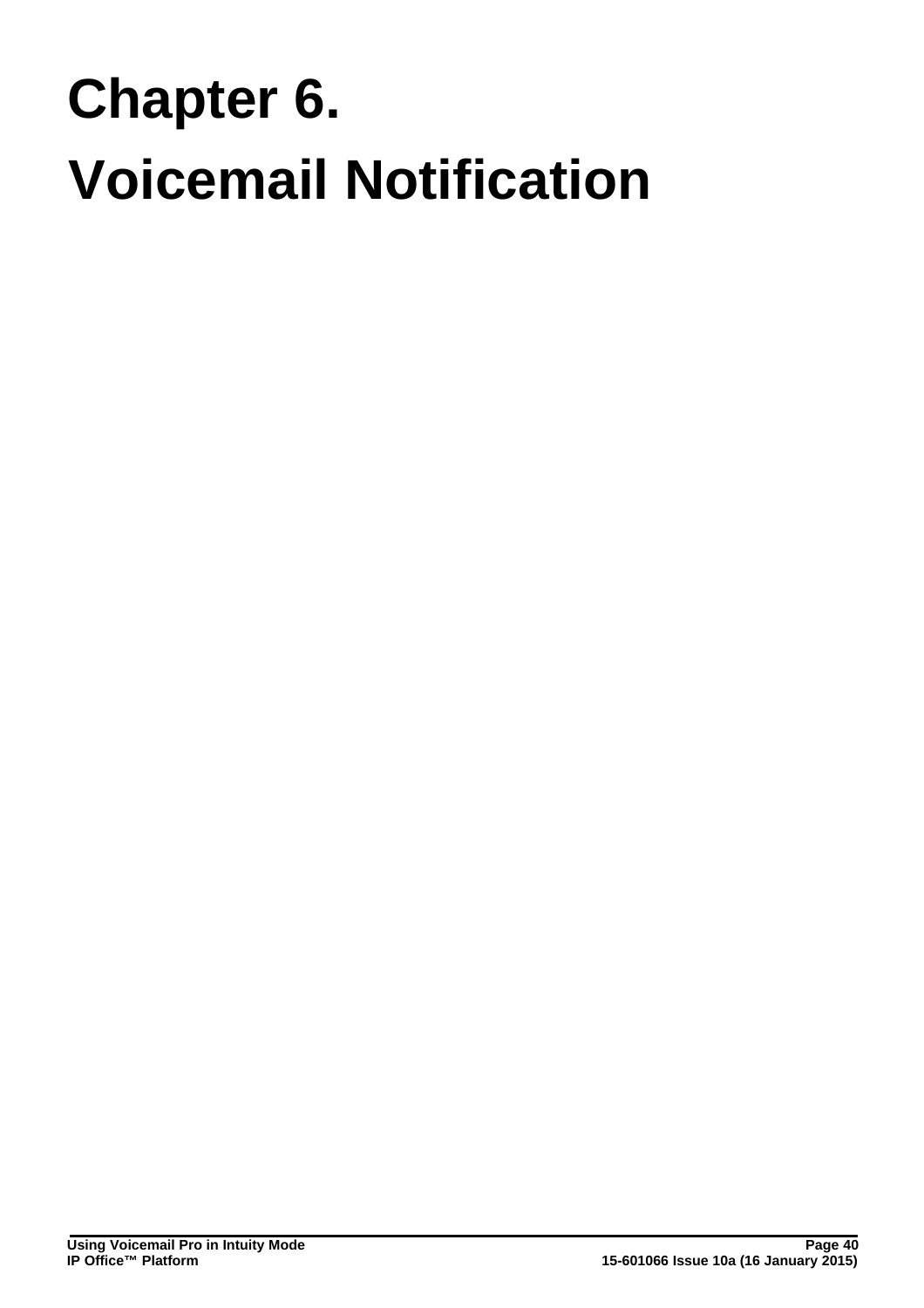# <span id="page-40-0"></span>**6. Voicemail Notification**

You can receive notification of a new voice message by using the Ringback or Outcalling features.

### · **Ringback**

Notification is received at your own extension number. The voicemail system calls you if you have new messages. This is useful when you are using a telephone that does not have a message waiting lamp or display, for example a traditional analogue telephone. For more information, see <u>[Turning Ringback On or Off](#page-40-1)</u> 14 A

· **Outcalling**

Notification is received at the destinations specified. When you receive notification of a new voice message you can collect the message from the destination at which you receive the notification. For more information, see [Answering Outcalling Calls](#page-50-0)<sup>| 51</sup> . You can amend the outcalling settings from your telephone handset. If the destination specified is an internal number, outcalling will not go to voicemail if it is not answered.

# <span id="page-40-1"></span>**6.1 Turning Ringback On or Off**

Ringback is a feature where the voicemail system calls you if you have new messages. It waits until your telephone is in use, to confirm that you are present, and calls you when you end your next call. You can switch voicemail ringback on or off at any time.

· Ringback is not the same as outcalling. Ringback works with your own extension number. Outcalling can be configured to call a number other than your own extension.

### **To turn on ringback:**

1.At your extension, dial **\*48**.

### **To turn off ringback:**

1.At your extension, dial **\*49**.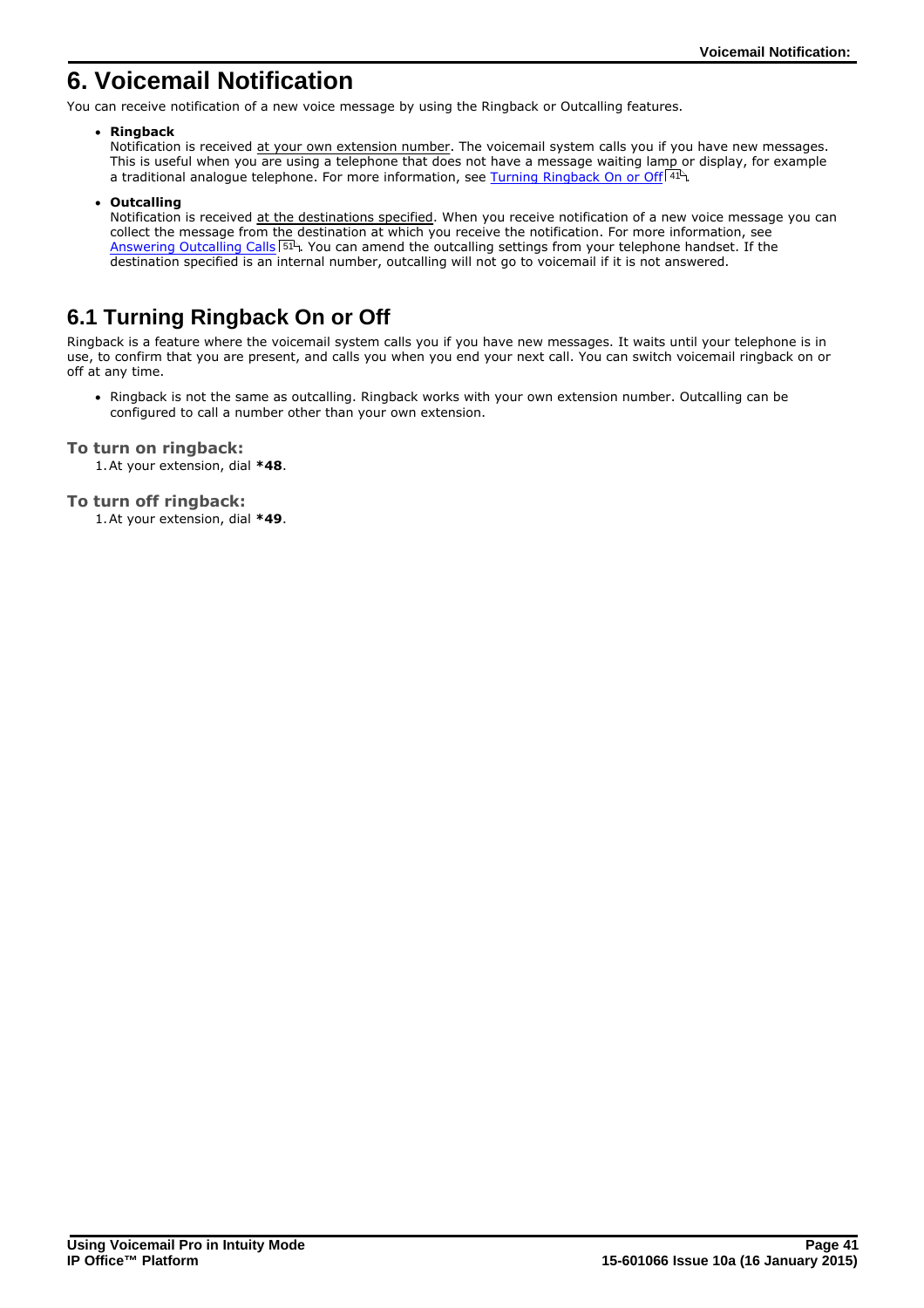# <span id="page-41-0"></span>**6.2 Outcalling**

At the mailbox main menu, press 6 to select the outcalling menu. When you enter the outcalling menu you hear details of the current settings. The announcement contains the following information if available:

- · The message type for which you will receive outcalling notification. (all messages or only priority messages).
- · Outcalling time profile giving the start and end times.
- · Outcalling status (either on or off).

To get help on outcalling, press \*4 at any time when you are in the outcalling menu. The main menu contains the following options.



The first time you enter you will hear the announcement that your outcalling is not configured. The option 0 to listen to outcalling settings is not available.

### **To configure outcalling:**

- 1.Log in to your mailbox.
- 2.Press 6 to change outcalling information. An announcement tells you that your outcalling is not configured.
- 3. Press 1 to [configure your outcalling options](#page-42-0)  $43$  You must specify the destination telephone numbers at which you want to receive your new voicemail notifications.
- 4. When the outcalling destination numbers are configured you can [turn outcalling on/off](#page-43-0)  $\left(44^{\circ}\right)$

The next time that you enter the main outcalling menu you will hear an announcement of your current outcalling settings. You can change your outcalling settings at any time. You can:

- [Change the destination telephone numbers](#page-44-0) 45<sup>4</sup>.
- [Create an escalation list](#page-46-0)  $47^4$  that contains the priority order of destinations to receive new voicemail notifications.
- [Select when to receive outcalling notification](#page-47-0) 48
- [Create a personal time profile for receiving outcalling notifications.](#page-48-0)  $49^{\circ}$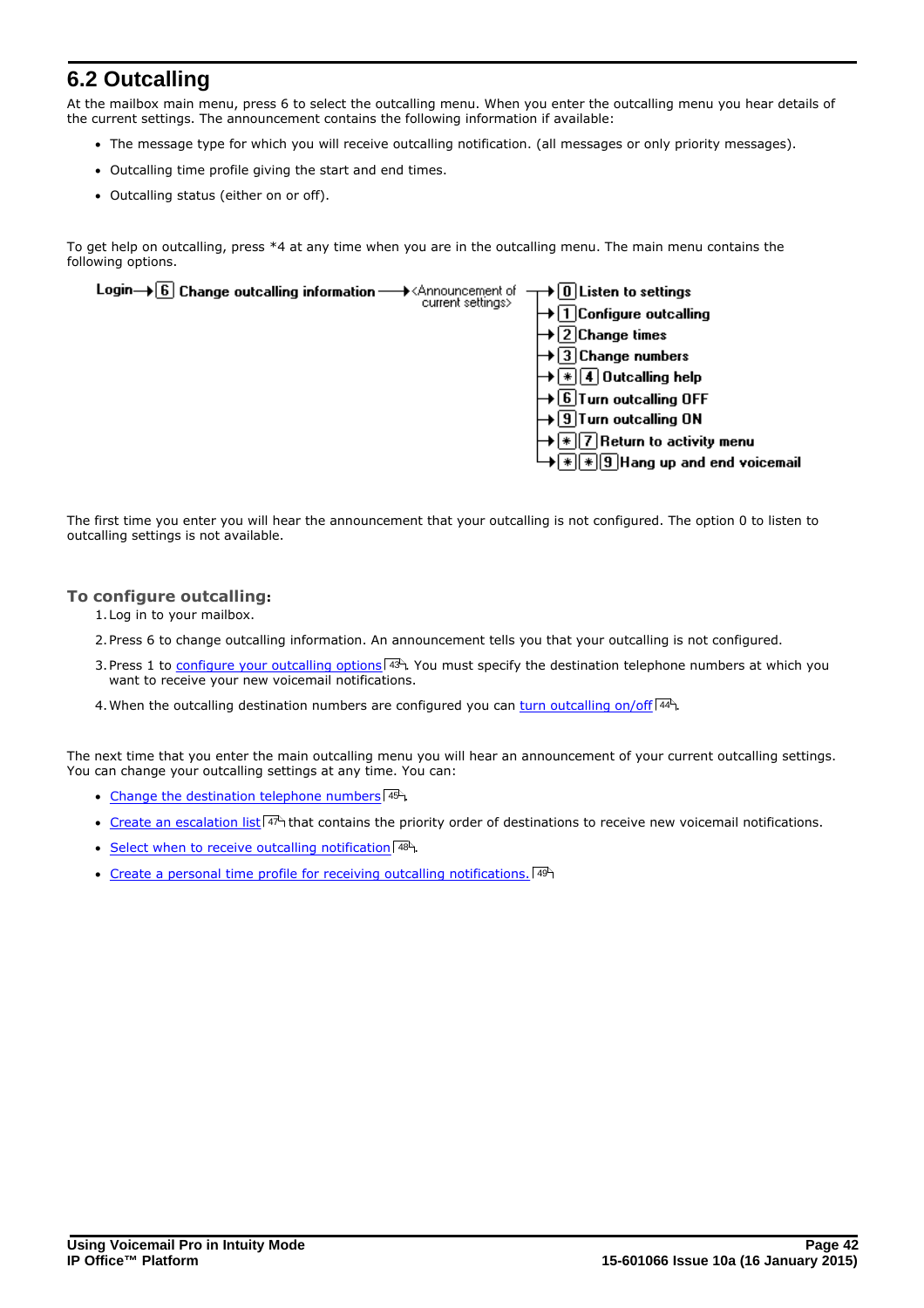### <span id="page-42-0"></span>**6.2.1 Configuring Outcalling Destinations**

You can add or change the destinations and telephone numbers that outcalling uses. For each destination number you can set the time out length. This is the length of time (in seconds) that the destination telephone rings when notification of a new voicemail message is received. The default time is 15 seconds with the maximum time period being 99 seconds.



### **To change or add an outcalling destination:**

- 1.Log in to your mailbox.
- 2.Press **6** to change your outcalling information. An announcement tells you your current outcalling settings.
- 3.Press **1** to configure your outcalling options. A list of outcalling destinations is played.
- 4.Select the outcalling destination to configure. An announcement tells you your current outcalling settings.
	- · If you selected the incorrect destination, for example Desk instead of Home, press **1**. The list of destinations is played again. Select the required destination.
- 5.Press **2** to change or enter the destination number.
- 6.Press **1**, enter the new destination number then press #. The telephone number entered is played back.
	- · If you must re-enter the destination number, press **1**.
- 7.Press **#** to accept and enable the new destination.
	- · You can change the time out setting by pressing **2**.
	- Enter the new value in seconds and press  $#$ . The new settings are played.
	- · Press **#** to accept and enable the new configuration.

8.Press **\*7** to return to the activity menu.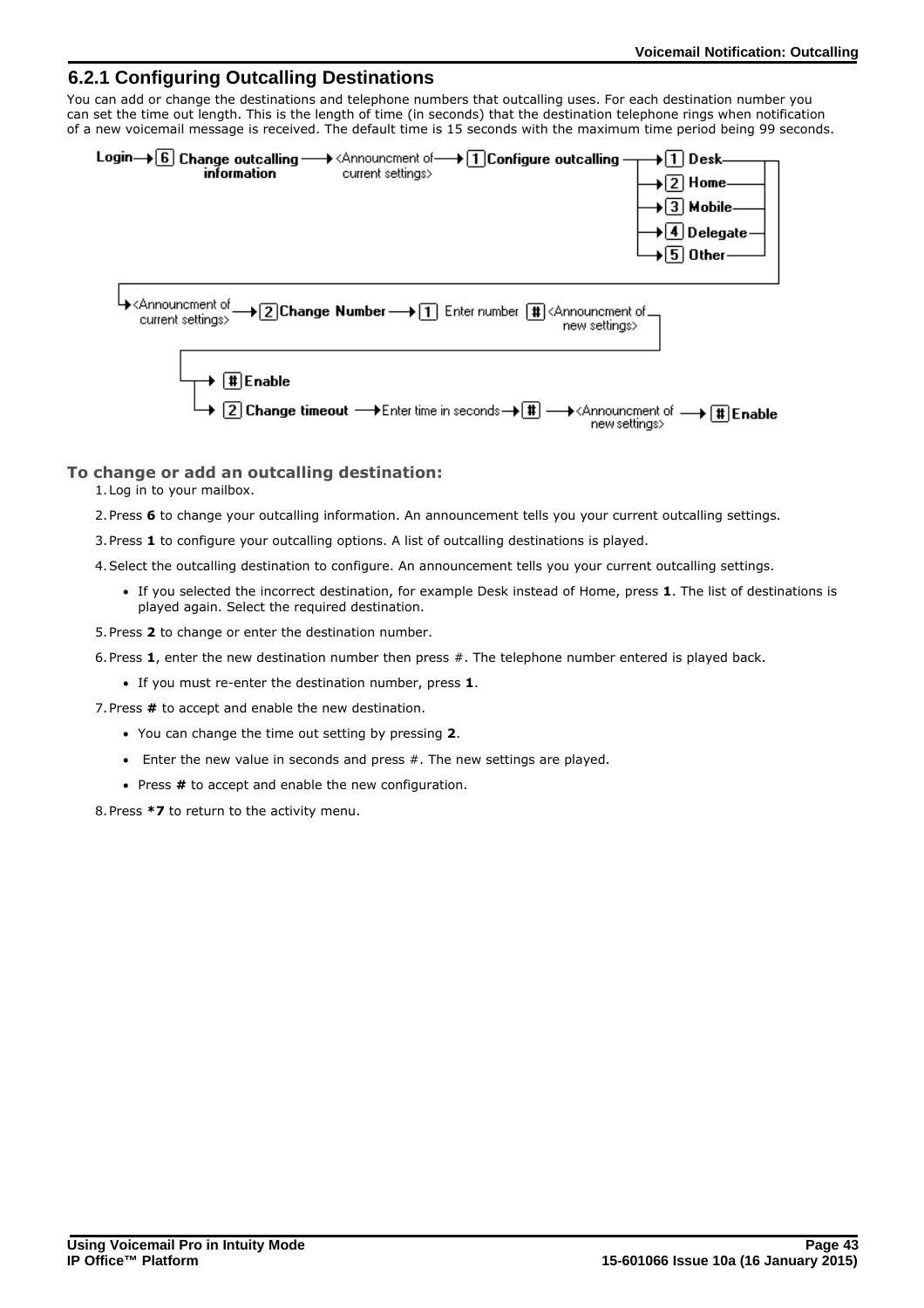### <span id="page-43-0"></span>**6.2.2 Turning Outcalling On or Off**

When outcalling is configured you can control whether outcalling is active. You can also specify the times that outcalling is turned on. For more information, see <u>[Selecting When to Receive Outcalling](#page-47-0) (48)</u>.



### **To turn on outcalling:**

1.Log in to your mailbox.

2.Press **6** to change outcalling information.

3.Press **9** to turn on outcalling. The current settings are announced. You are returned to the outcalling main menu.

4.Press **\*7** to return to the activity menu.

Login $\rightarrow$  6 Change outcalling information  $\rightarrow$  < Announcement of current settings>  $\rightarrow$  6 Turn outcalling OFF

### **To turn off outcalling:**

- 1.Log in to your mailbox.
- 2.Press **6** to change outcalling information.
- 3.Press **6** to turn outcalling off. The current setting of outcalling being turned off is announced. You are returned to the outcalling main menu.
- 4.Press **\*7** to return to the activity menu.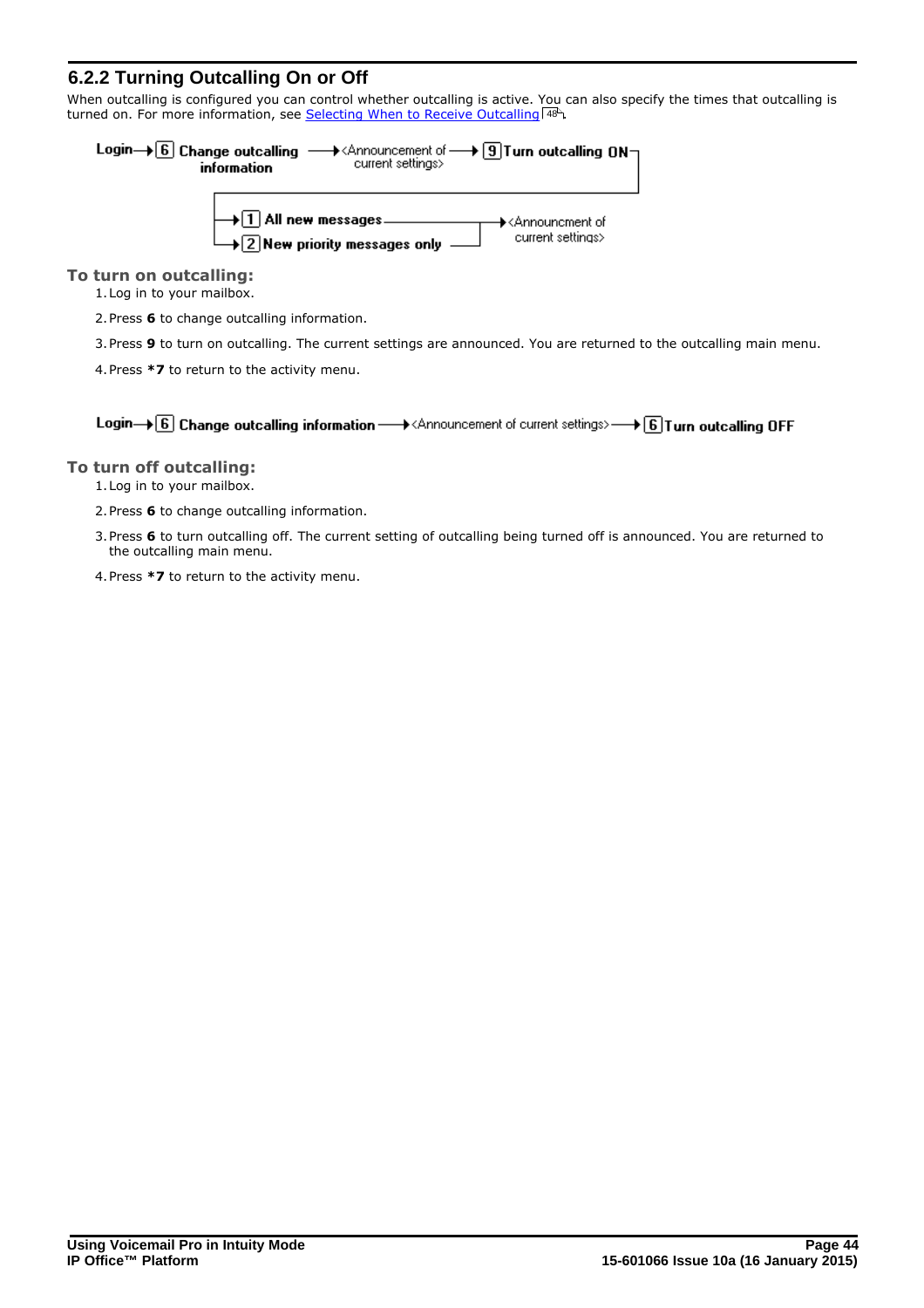### <span id="page-44-0"></span>**6.2.3 Changing Telephone Numbers**

You can change the telephone number of an outcalling destination or if no telephone number is defined you can enter a telephone number.

|  |  |  | Login $\rightarrow$ [6] Change outcalling information $\rightarrow$ <announcement current="" of="" settings=""> <math>\rightarrow</math> [3] Change telephone No<math>-</math></announcement> |  |  |
|--|--|--|-----------------------------------------------------------------------------------------------------------------------------------------------------------------------------------------------|--|--|
|--|--|--|-----------------------------------------------------------------------------------------------------------------------------------------------------------------------------------------------|--|--|

| $\Box \rightarrow \Box$ Desk-         |                   | $\rightarrow$ <announcement <math="" of="">\rightarrow 1 Change number <math>\rightarrow</math> 1 Enter number <math>\boxed{\ddagger}</math> <announcment .<="" of="" th=""></announcment></announcement> |
|---------------------------------------|-------------------|-----------------------------------------------------------------------------------------------------------------------------------------------------------------------------------------------------------|
| $\rightarrow$ 2 Home                  | current settings> | new settings>                                                                                                                                                                                             |
| $\rightarrow$ $\boxed{3}$ Mobile–     |                   | $\longrightarrow$ # Enable $\longrightarrow$ # Exit                                                                                                                                                       |
| $\mapsto \boxed{4}$ Delegate $\dashv$ |                   |                                                                                                                                                                                                           |
| $\mapsto$ 5 Other — '                 |                   |                                                                                                                                                                                                           |

### **To change or enter a new outcalling telephone number:**

1.Log in to your mailbox.

2.Press **6** for change outcalling information.

3.Press **3** to change a destination telephone number. A list of possible destination options is played.

- 4.Select the destination to change.
	- · Press **1** to change the number for Desk.
	- · Press **2** to change the number for Home.
	- · Press **3** to change the number for Mobile.
	- · Press **4** to change the number for Delegate.
	- · Press **5** to change the number for Other.
- 5.The telephone number for the selected destination is announced. If you have not defined a number for the selected destination you are informed.
- 6.Press **1** to change the number.
- 7.Press **1**, enter the new number and press # when finished.
- 8.Press **#** to enable the new telephone number.
- 9.You can change the time out setting by pressing **2**.
	- · Enter the new value in seconds and press **#**. The new settings are played.
- 10.Press **#** to accept and enable the new configuration.
- 11.Press **#** to return to the outcalling menu.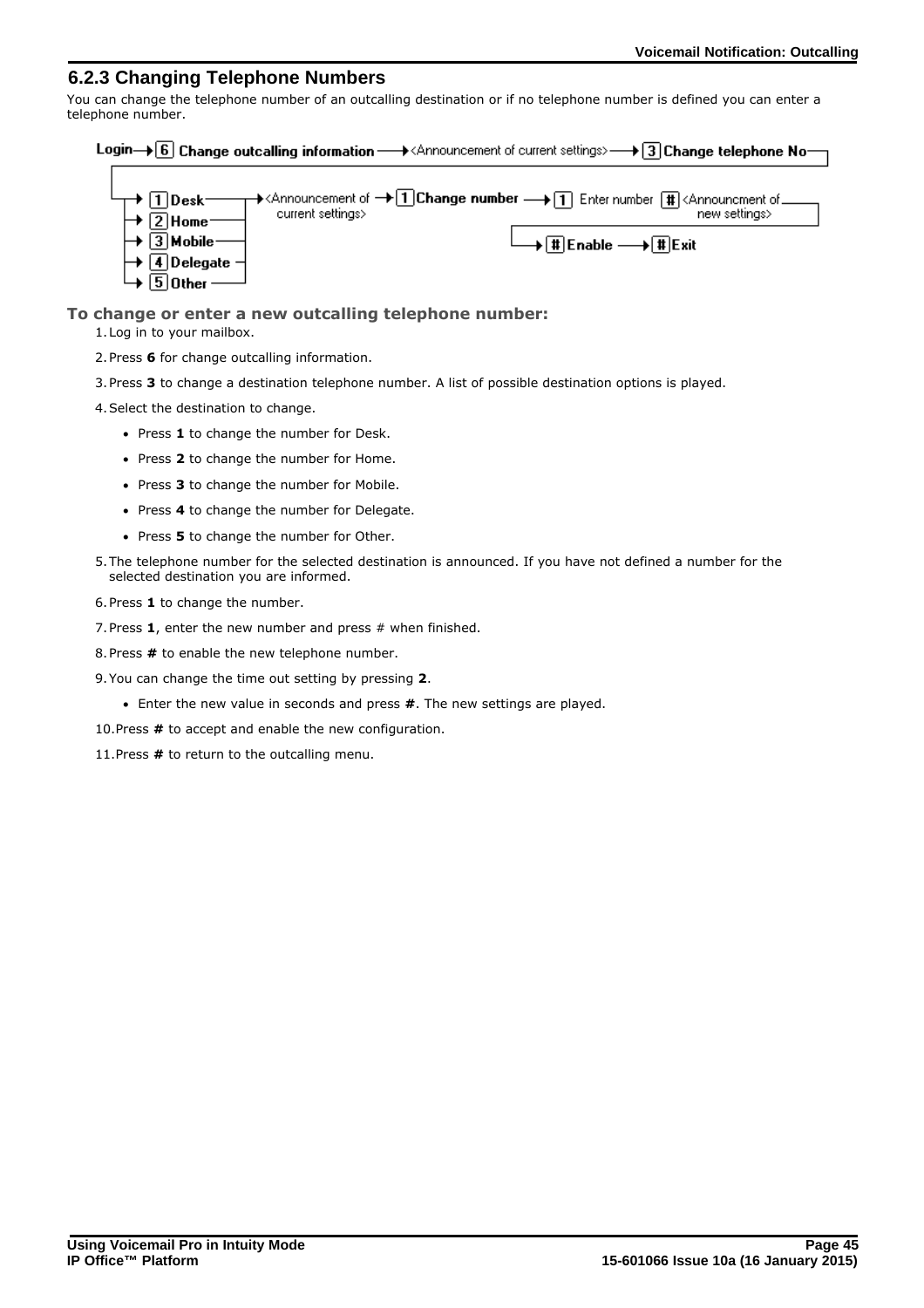### <span id="page-45-0"></span>**6.2.4 Changing the Time Out Settings**

For each destination number you can set the time out length. This is the length of time (in seconds) that the destination telephone rings when notification of a new voicemail message is received. The default time is 15 seconds with the maximum time period being 99 seconds.

If the destination specified is an internal number, outcalling will not go to voicemail if it is not answered. However, if automatic call answering is active for an external number, the time out setting needs to be configured to less than the setting before the call is automatically answered. For example, if you have voicemail active for your mobile telephone where any calls go to voicemail if not answered after 30 seconds, the timeout setting for outcalling to your mobile number needs to be set to less than 30 seconds.



### **To change the time out setting:**

1.Log in to your mailbox.

 $\bm{\rightarrow}$   $\bm{\boxdot}$  Mobile-

 $\rightarrow \sqrt{4}$ Delegate  $\overline{5}$  Other

- 2.Press **6** for change outcalling information.
- 3.Press **3** to change a destination telephone number. A list of possible destination options is played.
- 4.Select the destination to change.
	- · Press **1** to change the number for Desk.
	- · Press **2** to change the number for Home.
	- · Press **3** to change the number for Mobile.
	- · Press **4** to change the number for Delegate.
	- · Press **5** to change the number for Other.
- 5.The telephone number for the selected destination is announced.
- 6.Press **2** to change the time out length.
- 7.Enter the time out length between 5 and 99 seconds.
- 8.Press **#** to confirm the time out length.
- 9.Press **#** to return to the outcalling menu.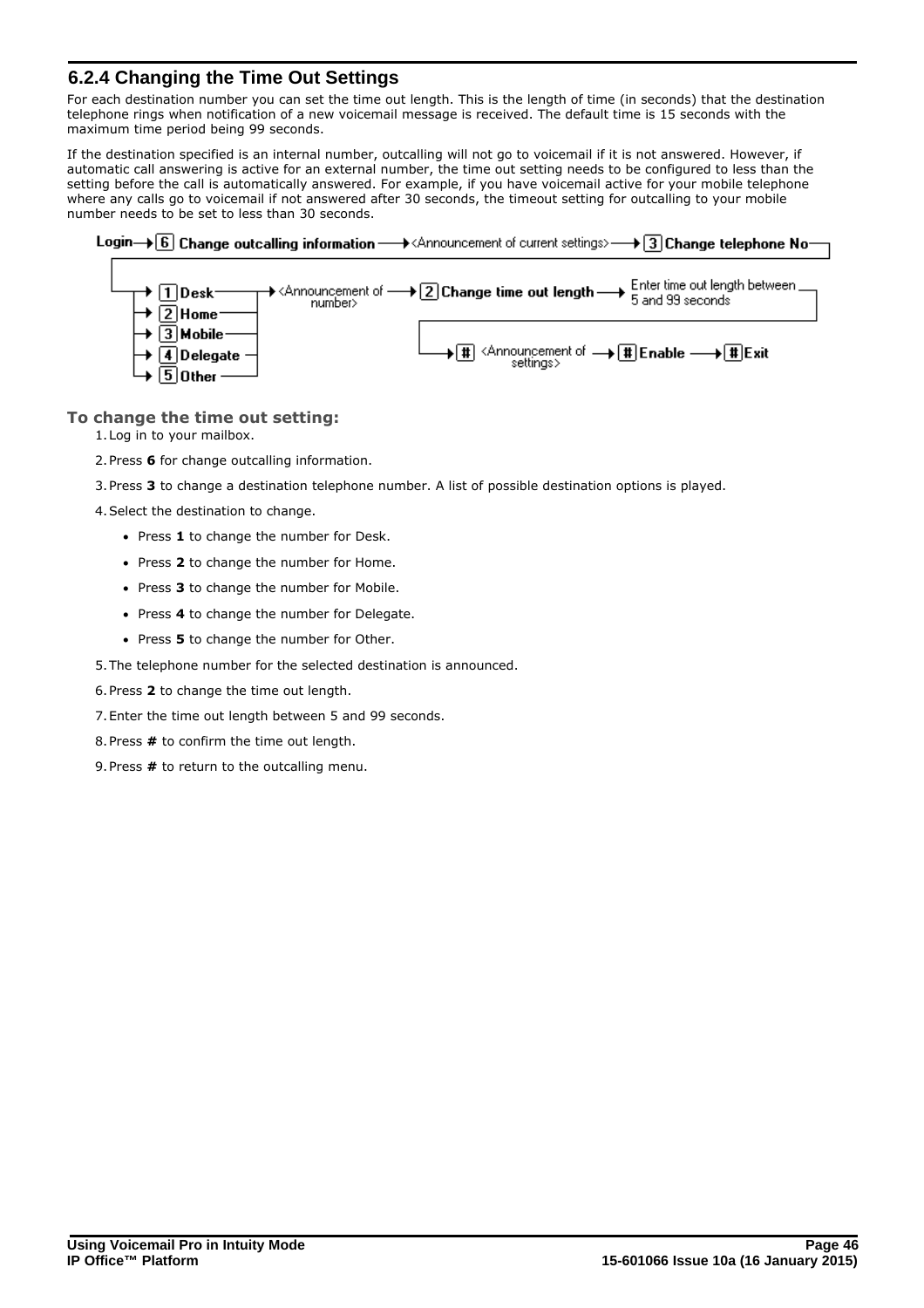### <span id="page-46-0"></span>**6.2.5 Creating an Escalation List**

You can create a list of destinations to receive voicemail notification in an order of priority. For example, you can select that new voicemail notification is sent to your desk. If there is no response voicemail calls your mobile number. If again there is no response voicemail will call your home number as it is the third destination in your escalation list.

When you create an escalation list you can select between two and five different destinations.

· The number of times that the system will try to call a destination number and the time interval between each attempt is set by your system administrator. For more information, see your system administrator.

Login  $\rightarrow$  6 Change outcalling  $\rightarrow$  <Announcment of  $\rightarrow$  1 Configure outcalling  $\rightarrow$  6 Escalation  $\rightarrow$  <Announcment of information current settings> current settings>

|            | $\rightarrow$ [1] Configure/Change $\rightarrow$ < Announcement of $\rightarrow$ Select 1st location $\rightarrow$ [#] Completed escalation list $\rightarrow$ [2] Accept |
|------------|---------------------------------------------------------------------------------------------------------------------------------------------------------------------------|
| locations> | $\mapsto$ Select 2nd location $\rightarrow$                                                                                                                               |
|            | $\mapsto$ Select 3rd location $\rightarrow$                                                                                                                               |
|            | $\mapsto$ Select 4th location $\rightarrow$                                                                                                                               |
|            | $\rightarrow$ Select 5th location $\rightarrow$                                                                                                                           |

### **To create an escalation list:**

1.Log in to your mailbox.

- 2.Press **6** for change outcalling information. An announcement tells you your current outcalling settings.
- 3.Press **1** to configure outcalling.
- 4.Press **6** to select escalation.
- 5.Press **1** to change or configure the locations for escalation. An announcement of the locations available is heard.
- 6.Select the locations for the escalation. If you have not defined a number for the destination, you are prompted to enter the telephone number and the time out period or select a different destination.
	- · Press **1** for Desk.
	- · Press **2** for Home.
	- · Press **3** for Mobile.
	- · Press **4** for Delegate.
	- · Press **5** for Other.

7.When you have selected the required locations, press # to finish the escalation list.

- · Press **1** to re-select the destinations.
- · Press **3** to listen to the destinations selected.
- · Press **4** to listen to the destinations and telephone numbers selected.
- · Press **2** to accept the list. You are returned to the outcalling main menu.

When you have created an escalation list you can select to receive notification using the default settings of prime time, peak time or any time. You can also use the escalation list when you specify your own time profile.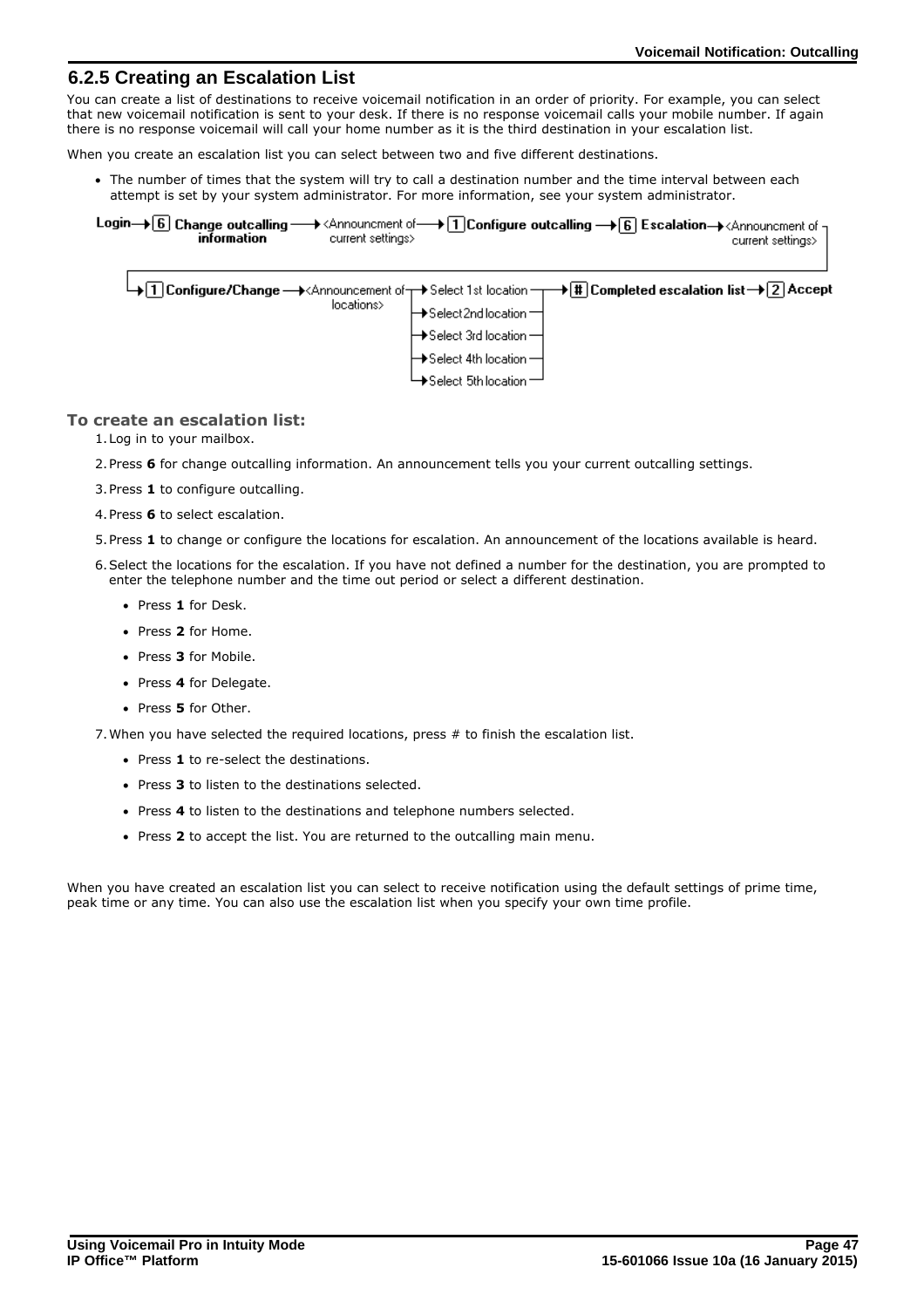### <span id="page-47-0"></span>**6.2.6 Selecting When to Receive Outcalling**

You can select to receive outcalling notification during the prime or peak time periods. The time periods are set globally by your system administrator and may have been changed from the default setting. The default times are:

- · Anytime 24 hours a day.
- · Prime times 09:00 to 19:30 (9am to 7.30pm).
- · Peak times 09:00 to 17:30 (9am to 5.30pm).

The times are based on the location of the Voicemail Pro server which may be different from your time zone. For details, contact your system administrator.

You can specify different time periods to receive outcalling notification or you can create your own time profile. For more information, see [Specify your Time Profile](#page-48-0) 49 .



### **To receive outcalling anytime:**

1.Log in to your mailbox.

- 2.Press **6** to change your outcalling information. An announcement tells you your current outcalling settings.
- 3.Press **2** to change the outcalling times.
- 4.Press **1** to receive outcalling notification anytime.
- 5.You will hear an announcement of the new outcalling settings.
- 6.Replace your handset or select another option from the outcalling main menu.

### **To receive outcalling during the prime time period:**

1.Log in to your mailbox.

- 2.Press **6** to change your outcalling information. An announcement tells you your current outcalling settings.
- 3.Press **2** to change the outcalling times.
- 4.Press **2** to receive outcalling notification during peak times.
- 5.You will hear an announcement of the new outcalling settings. Replace your handset or select another option from the outcalling main menu.

### **To receive outcalling during the peak time period:**

1.Log in to your mailbox.

- 2.Press **6** to change your outcalling information. An announcement tells you your current outcalling settings.
- 3.Press **2** to change the outcalling times.
- 4.Press **3** to receive outcalling notification during peak times.
- 5.You will hear an announcement of the new outcalling settings. Replace your handset or select another option from the outcalling main menu.

### **To hear the default system outcalling schedule:**

1.Log in to your mailbox.

- 2.Press **6** to change your outcalling information. An announcement tells you your current outcalling settings.
- 3.Press **2** to change the outcalling times.
- 4.Press **5** to hear the system outcalling schedule. When the schedule times are announced you can select the time period. You are returned to the outcalling main menu.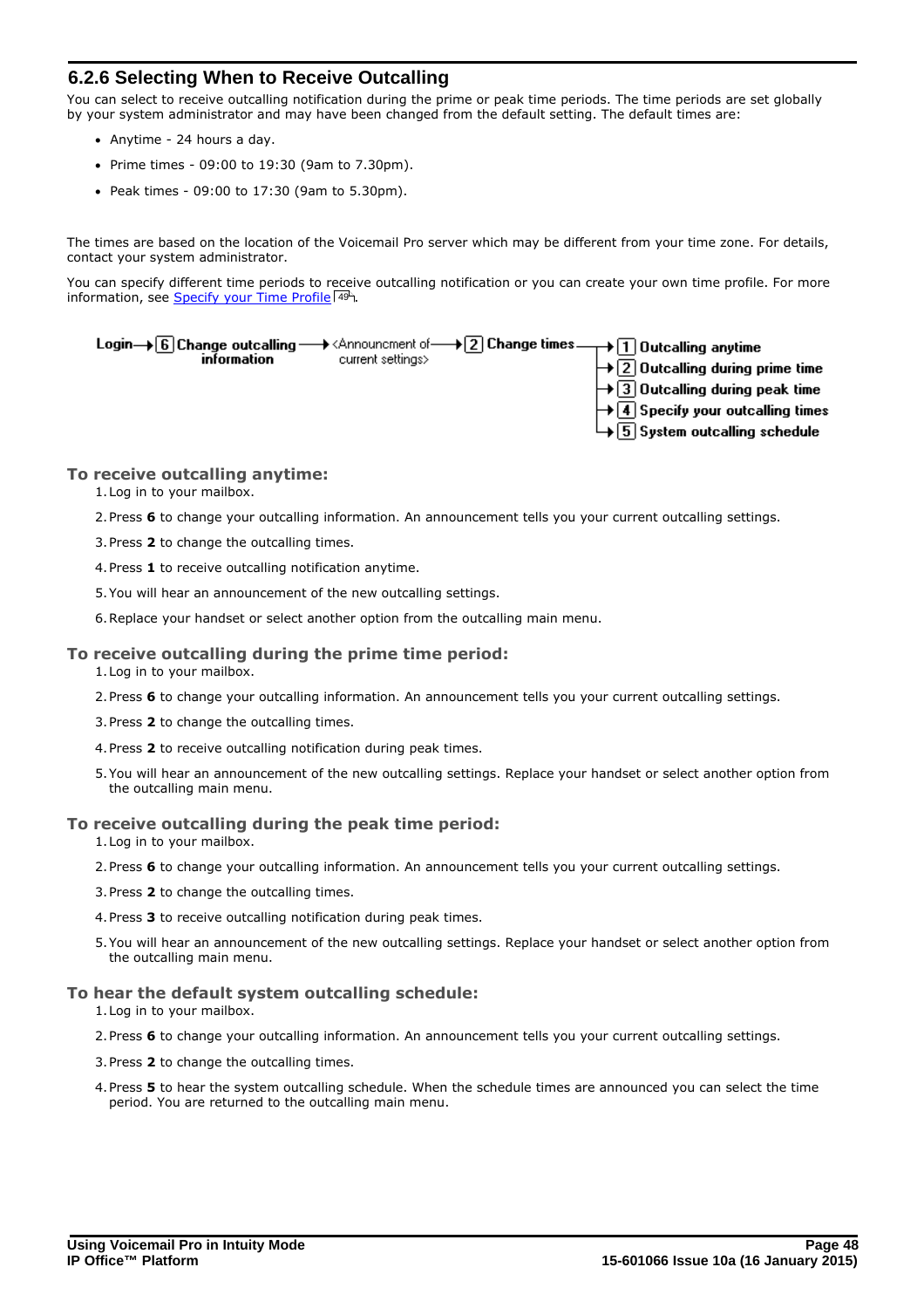### <span id="page-48-0"></span>**6.2.7 Specifying your Time Profile**

You can create your own time profile to select when you will receive outcalling notification. You can change the times of each time period and select when to turn outcalling on. The default time profile is:

- · From time A currently 9am to time B currently 5.30pm, outcalling is turned on/off.
- · From time B currently 5.30pm to time C currently 7.30pm, outcalling is turned on/off.
- · From time C currently 7.30pm to time A currently 9am, outcalling is turned on/off.

| Login→ 6 Change outcalling → <announcment 2="" 4="" change="" of="" specify="" times="" times-<br="" →="">information<br/>current settings&gt;</announcment>                                                                                                                                                                                                                                                                                                                                                                                                                                                                 |
|------------------------------------------------------------------------------------------------------------------------------------------------------------------------------------------------------------------------------------------------------------------------------------------------------------------------------------------------------------------------------------------------------------------------------------------------------------------------------------------------------------------------------------------------------------------------------------------------------------------------------|
|                                                                                                                                                                                                                                                                                                                                                                                                                                                                                                                                                                                                                              |
| $\begin{array}{r}\n\downarrow \text{ 2 Hom}\n\downarrow \text{ 3 Mobile}\n\end{array}\n\begin{array}{r}\n\downarrow \text{ 3 Mobile}\n\end{array}\n\begin{array}{r}\n\downarrow \text{ 4 D elegate}\n\end{array}$                                                                                                                                                                                                                                                                                                                                                                                                            |
| $\blacktriangleright$ 2 Change time A $\longrightarrow$ Enter time—— $\blacktriangleright$ <announcement a="" for="" of="" setting="" time="">—</announcement>                                                                                                                                                                                                                                                                                                                                                                                                                                                               |
| $\blacktriangleright$ 3 Change time B — $\blacktriangleright$ Enter time— $\blacktriangleright$ <announcement b="" for="" of="" setting="" time="">-</announcement>                                                                                                                                                                                                                                                                                                                                                                                                                                                          |
| + [#] Accept settings for time A to time B → <announcement b="" c="" current="" of="" settings="" time="" to="">-</announcement>                                                                                                                                                                                                                                                                                                                                                                                                                                                                                             |
|                                                                                                                                                                                                                                                                                                                                                                                                                                                                                                                                                                                                                              |
| $+1$ Change destination $+1$ Desk $\longrightarrow$ Announcement of $+1$ Enable $\longrightarrow$ 1 All new messages $\longrightarrow$ 2 New priority messages only-<br>$+1$ Delegate $\longrightarrow$ 5 Other $\longrightarrow$                                                                                                                                                                                                                                                                                                                                                                                            |
| $\blacktriangleright$ 2 Change time C $\longrightarrow$ Enter time—— $\blacktriangleright$ <announcement a="" for="" of="" setting="" time="">-</announcement>                                                                                                                                                                                                                                                                                                                                                                                                                                                               |
| $\blacktriangleright$ [#] Accept settings for time B to time C $\rightarrow$ <announcement a="" c="" current="" of="" settings="" time="" to="">-</announcement>                                                                                                                                                                                                                                                                                                                                                                                                                                                             |
| $\overline{+1}$ Change destination $-$<br>$\begin{array}{c}\n\begin{array}{c}\n\downarrow \\ \hline\n\end{array}\n\end{array}\n\end{array}\n\begin{array}{c}\n\downarrow\n\end{array}\n\end{array}\n\begin{array}{c}\n\downarrow\n\end{array}\n\end{array}\n\begin{array}{c}\n\downarrow\n\end{array}\n\begin{array}{c}\n\downarrow\n\end{array}\n\end{array}\n\begin{array}{c}\n\downarrow\n\end{array}\n\end{array}\n\begin{array}{c}\n\downarrow\n\end{array}\n\begin{array}{c}\n\downarrow\n\end{array}\n\end{array}\n\begin{array}{c}\n\downarrow\n\end{array}\n\begin{array$<br>$\sqrt{2}$ New priority messages only- |
| $\blacktriangleright\lfloor\frac{\texttt{H}}{\texttt{H}}\rfloor$ Accept settings for time C to time A $\longrightarrow$ Outcalling main menu                                                                                                                                                                                                                                                                                                                                                                                                                                                                                 |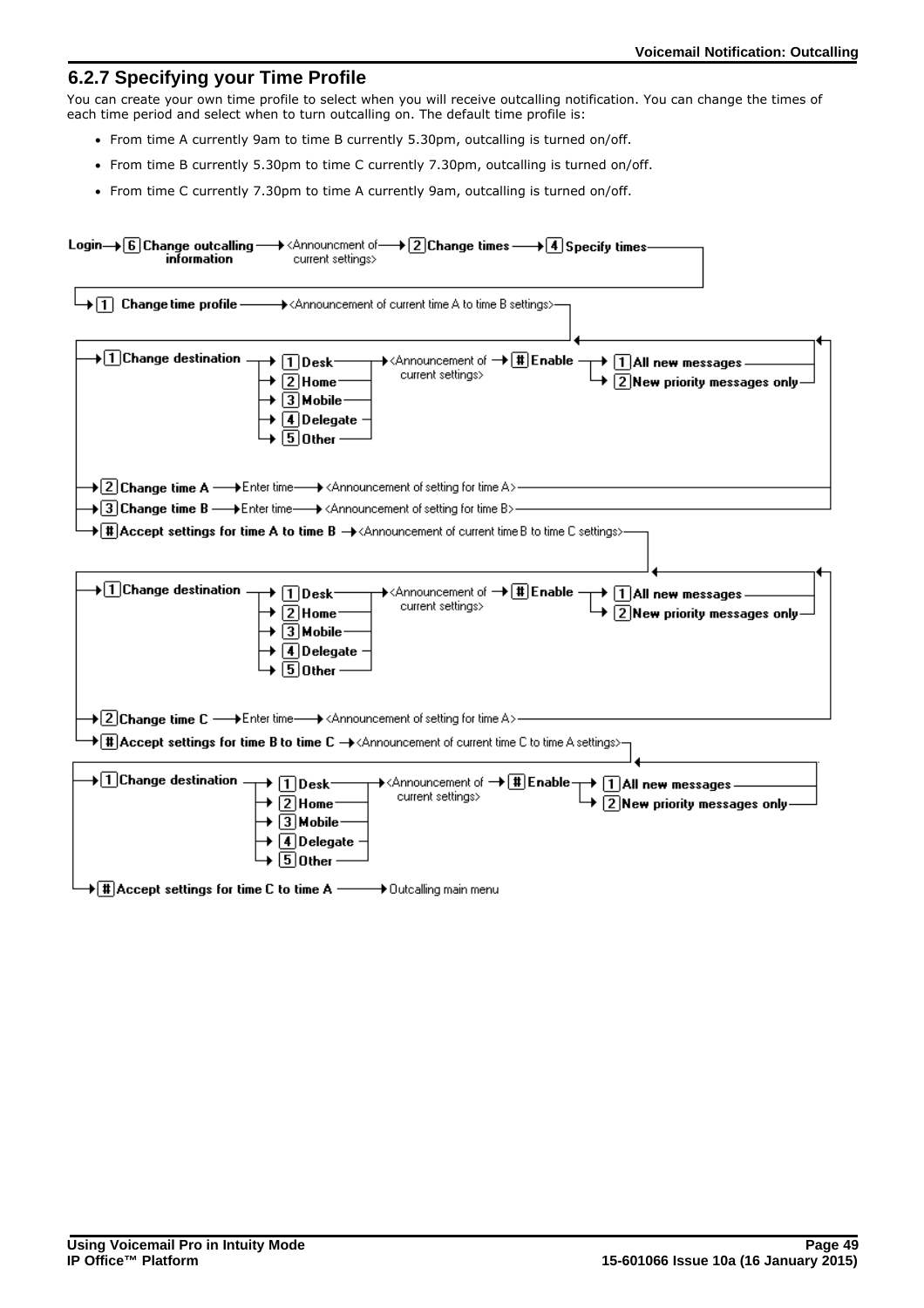### **To specify your time profile:**

- 1.Log in to your mailbox.
- 2.Press **6** to change your outcalling settings. You hear an announcement of the current settings.
- 3.Press **2** to change the outcalling times.
- 4.Press **4** to specify the times.
- 5.Press **1** to change your time profile settings. You hear an announcement of the current settings for the time period A to B.
	- · Press **1** to change the outcalling destination.
	- · Select the outcalling destination.
		- · The destination details announced. Press # to enable.
	- · Press **1** to turn outcalling on for all new messages or 2 for new priority messages.
	- · Press **2** to change time A.
	- · Press **3** to change time B.
- 6.Press **#** to accept the settings for the time period A to B. You will hear the current settings for the time B to C settings.
	- · Press **1** to change the outcalling destination.
	- · Select the outcalling destination.
	- The destination details announced. Press # to enable.
	- · Press **1** to turn outcalling on for all new messages or 2 for new priority messages.
	- · Press **2** to change time C.
- 7.Press **#** to accept the settings for the time period B to C. You will hear the current settings for the time C to A settings.
	- · Press 1 to change the outcalling destination
	- · Select the outcalling destination.
	- · The destination details are announced. Press # to enable.
	- · Press **1** to turn outcalling on for all new messages or **2** for new priority messages.

8.Press **# #** to accept the settings for the time period C to A. You are returned to the outcalling main menu.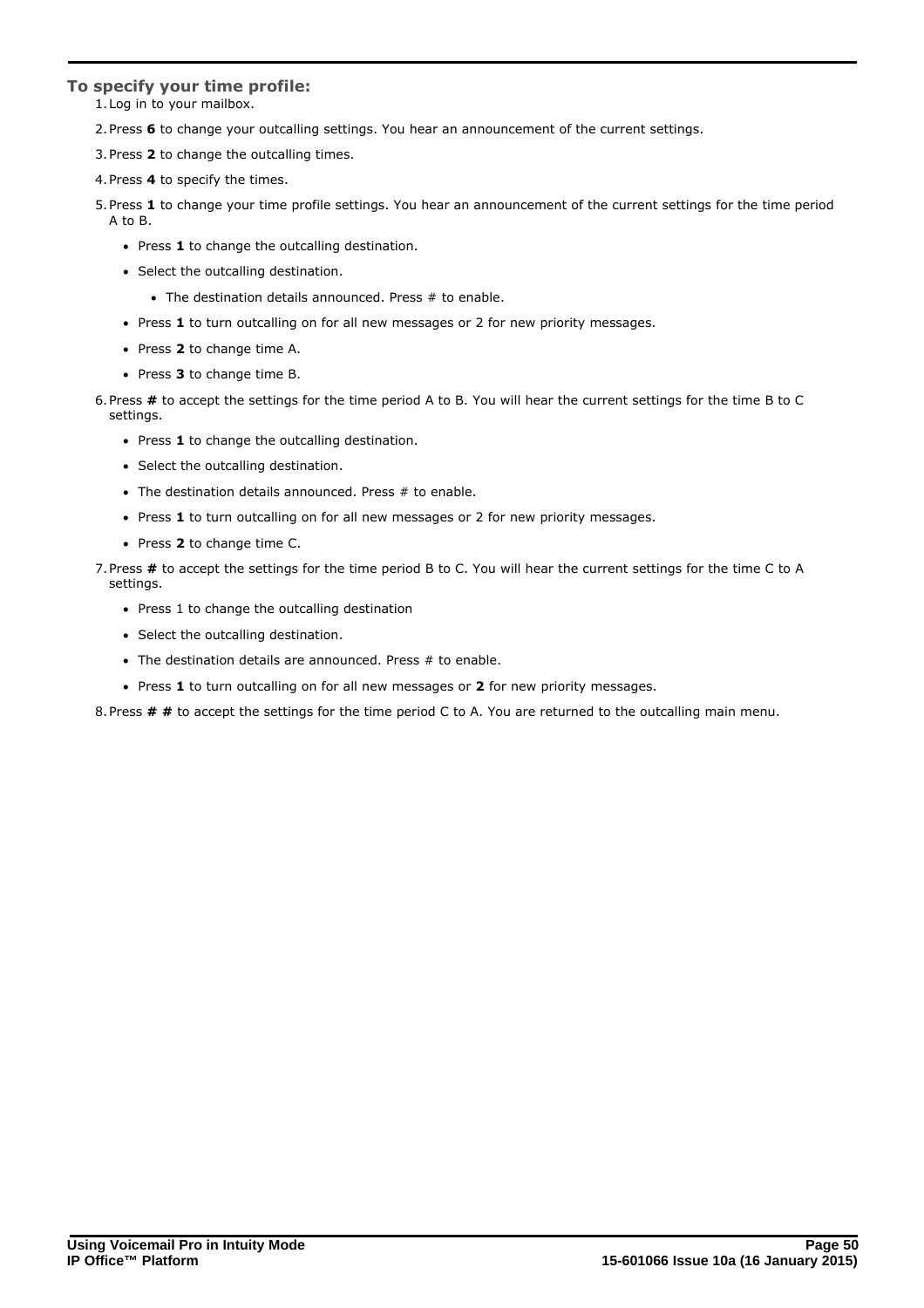### <span id="page-50-0"></span>**6.2.8 Answering Outcalling Calls**

When you are notified of a new voice message you hear the announcement *"<Your name>, you have new messages. To access your messages, please enter your extension number and press hash. To avoid further notification of these messages, press star hash"*.

· The number of times that the system will try to call a destination number and the time interval between each attempt is set by your system administrator.

When you are notified of a new message you can listen to the message. Once you log in to your voicemail the outcalling request for the new message is cancelled. If you do not want to listen to the message after receiving the outcalling telephone call, you can cancel the outcalling request. If you do not cancel the outcalling request you will receive the notification again. The frequency of the notification depends on the parameters set for the escalation by your system administrator. For more information, see [Creating an Escalation List](#page-46-0) 47<sup>4</sup>

# Answer call  $+\rightarrow<$  extring to  $|\text{#}$  Collect message  $\overline{\mathbf{F}(\mathbf{F})}$  Til Cancel further notification

### **To collect a message:**

1.Answer telephone call.

- 2. When you hear outcalling announcement enter your extension number and press #. The welcome announcement is played.
- 3.Log in to voicemail in the usual way and collect your new message.

### **To cancel a notification:**

1.Answer telephone call.

2.When you hear the outcalling announcement, enter **\*#**. The outcalling request is canceled for the current new voice message. You will receive an outcalling call for any subsequent voice messages.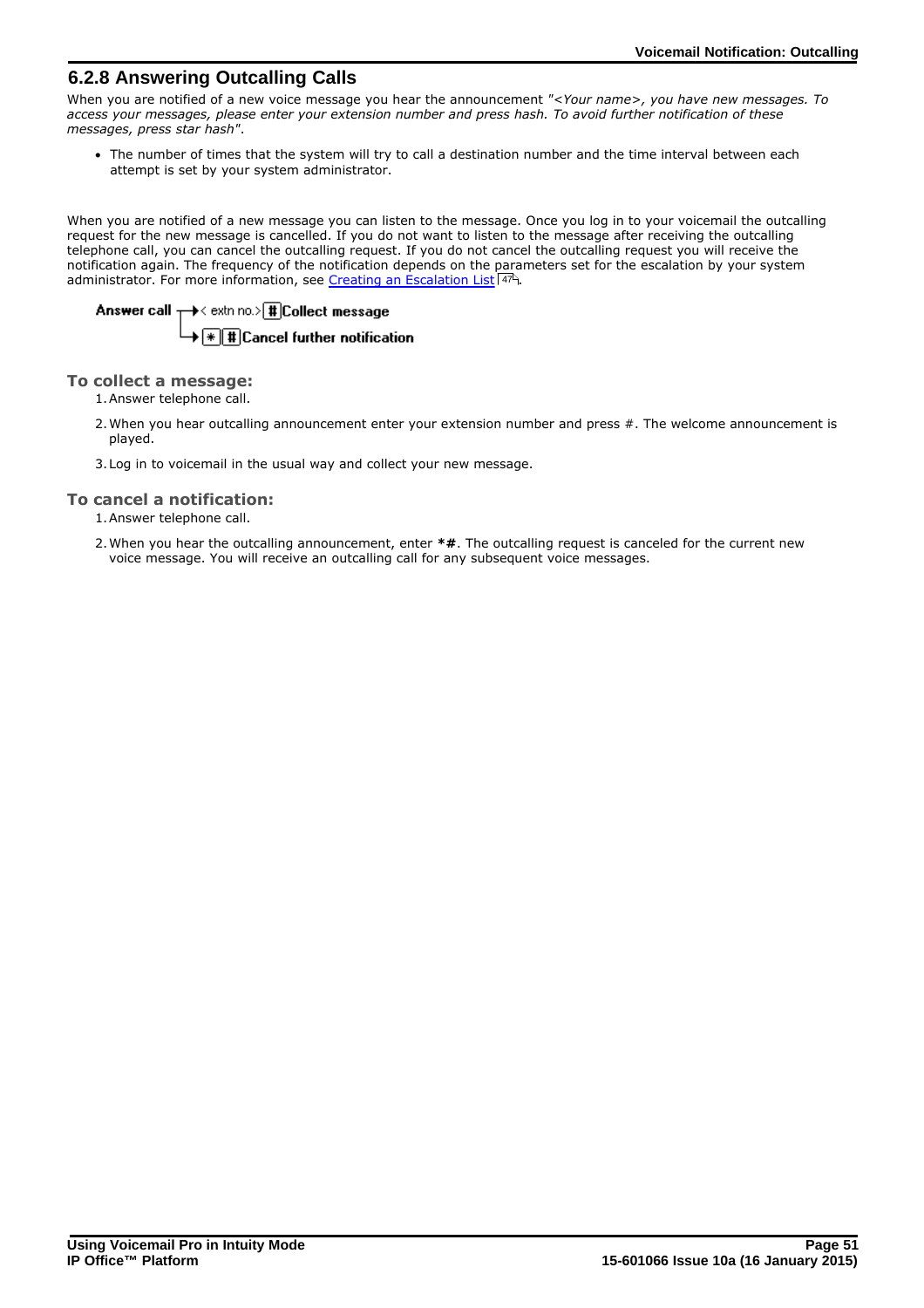# **Mailbox Administration Chapter 7.**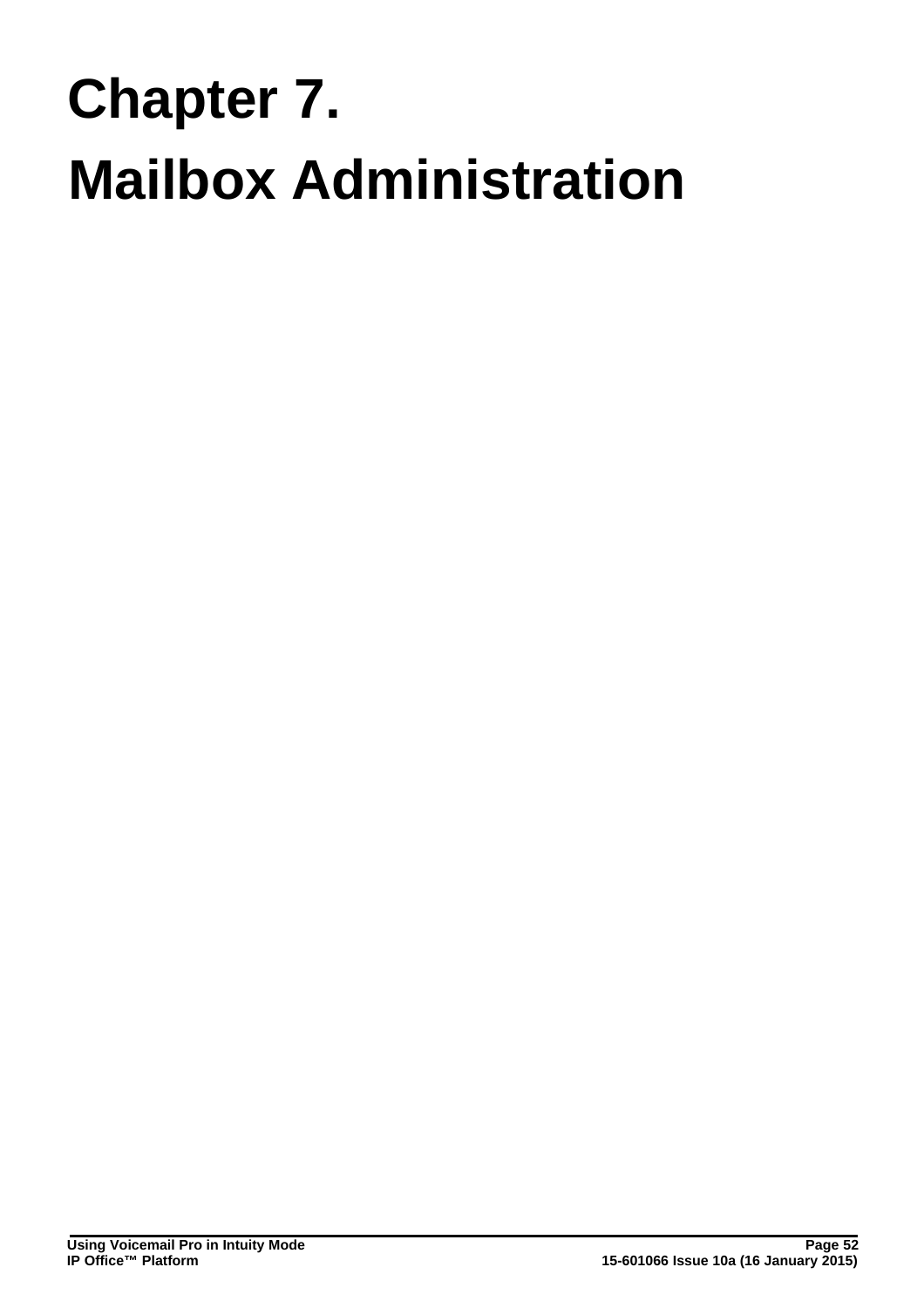# <span id="page-52-0"></span>**7. Mailbox Administration**

# **7.1 Changing Your Password**

If you set a password to restrict access to your mailbox, you can change it whenever you like. For security reasons, you must change your password periodically.

Your system administrator is able to change or enter a voicemail password for you using IP Office Manager. The password that a system administrator enters may ignore the password rules. For example, a system administrator can set a password as a set of repeated or consecutive digits, as the same number as your extension number, or with a length of less than minimum password length. If your system administrator sets your voicemail password ignoring the rules, the system prompts you to change your password at your first login using the password.

Login  $\rightarrow$  5 Personal Options  $\rightarrow$  4 Change password  $\rightarrow$  enter new password  $\overline{\text{H}}$   $\rightarrow$  confirm new password  $\overline{\text{H}}$ 

### **To change your voicemail password:**

1.Log in to your mailbox.

- 2.Press **5** to access your personal options.
- 3.Press **4** to change your password.
- 4.Enter the new password and press **#**.
	- · You must select a password of at least four digits. The system allows passwords of up to 15 digits.
	- · Your password cannot be the same as your extension number or a set of repeated digits or consecutive numbers.
- 5.Re-enter the new password and press **#**. You hear a message to confirm that your password has been changed.

Note: As a hunt group mailbox is tended by more than one user, you must change a hunt group voicemail password using IP Office Manager and must refrain from changing the password using telephone user interface (TUI). Also note that the system does not prompt you to change a hunt group voicemail password even if your system administrator ignores rules while setting the password.

# <span id="page-52-1"></span>**7.2 Recording Your Name**

Your name is played as a confirmation when you log in to your mailbox. It is also used for other system announcements and for the directory search feature of the system. You can re-record your name at any time.

| Login $\rightarrow$ 5 Personal Options $\rightarrow$ 5 Record name $\rightarrow$ <tone), 1="" <math="" name,="" speak="">\rightarrow 1 Record again</tone),> |                           |
|--------------------------------------------------------------------------------------------------------------------------------------------------------------|---------------------------|
|                                                                                                                                                              | $\rightarrow \pm$ Approve |

### **To record your name:**

1.Log in to your mailbox.

- 2.Press **5** to for personal options.
- 3.Press **5**. If you have already recorded your name, you hear it played back to you. You also hear an explanation of when your name is used.
- 4.After the tone, speak your name and then press 1 to stop recording.
	- · Recordings must be at least 3 seconds long.
- 5.Your recording is played back.
	- · Press **1** to record your name again.
- 6.Press **#** to accept the recording.
- 7.Hang up or choose another option.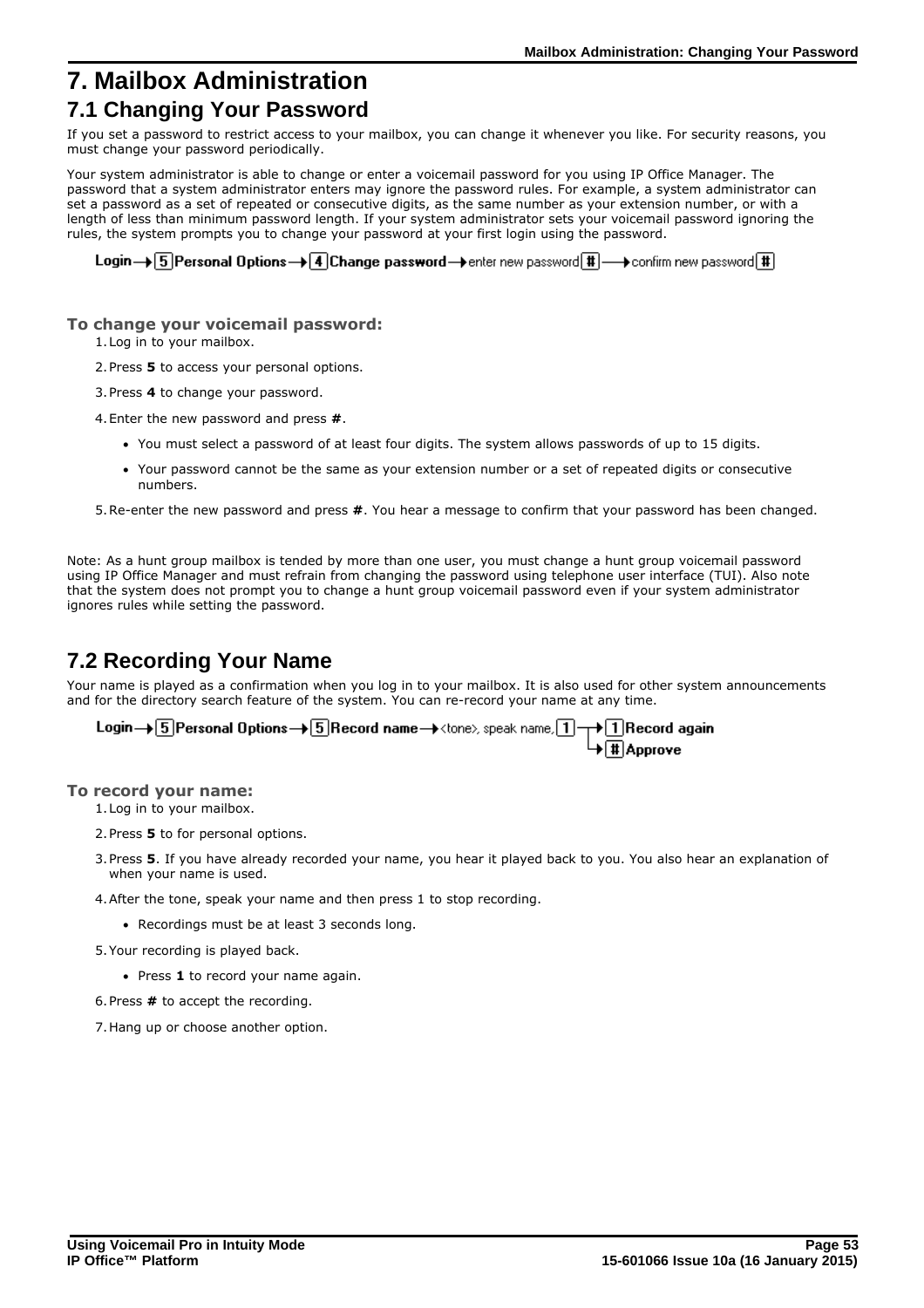# <span id="page-53-0"></span>**7.3 Addressing a Message Before You Record**

You can select whether to set the address for a message before or after you record. The default is off, which means that you set the address after recording the message.

### Login→ 5 Personal Options→ 6 Address before record→ 1 Toggle setting

### **To address a message before you record it:**

- 1.Log in to your mailbox.
- 2.Press **5** for personal options.
- 3.Press **6**. You hear a message that tells you whether the Address before Record option is turned on or off.
- 4.To change the setting, press **1**. You hear a message to confirm your change. When you record a message from now on, you are asked to specify the extension numbers of the recipients before you record the message.

# <span id="page-53-1"></span>**7.4 Preventing Further Calls and Messages**

You can prevent further callers from leaving messages. Instead callers hear your name and the message *"Sorry, the mailbox you have reached is not accepting messages at this time. Please disconnect"*. This option is also known as Accept Call Answer. This does not stop other mailbox users from forwarding messages to your mailbox.

### Login  $\rightarrow$  5 Personal Options  $\rightarrow$  7 Accept call answer  $\rightarrow$  1 Toggle setting

- **To prevent your mailbox from accepting new caller messages:**
	- 1.Log in to your mailbox.
	- 2.Press **5** for personal options.
	- 3.Press **7**. You hear a message that tells you whether the Accept Call Answer option is turned on or off.
	- 4.To change the setting, press **1**. You hear a message to confirm your change.

### **To prevent calls from diverting to voicemail:**

The IP Office™ Platform also provides an additional voicemail on or off function. You can switch this on or off from your telephone. The default codes are:

- · **\*18** Turn voicemail on. Calls will go to voicemail when you are busy or do not answer.
- · **\*19** Turn voicemail off. Callers are no longer diverted to voicemail when you are busy or do not answer.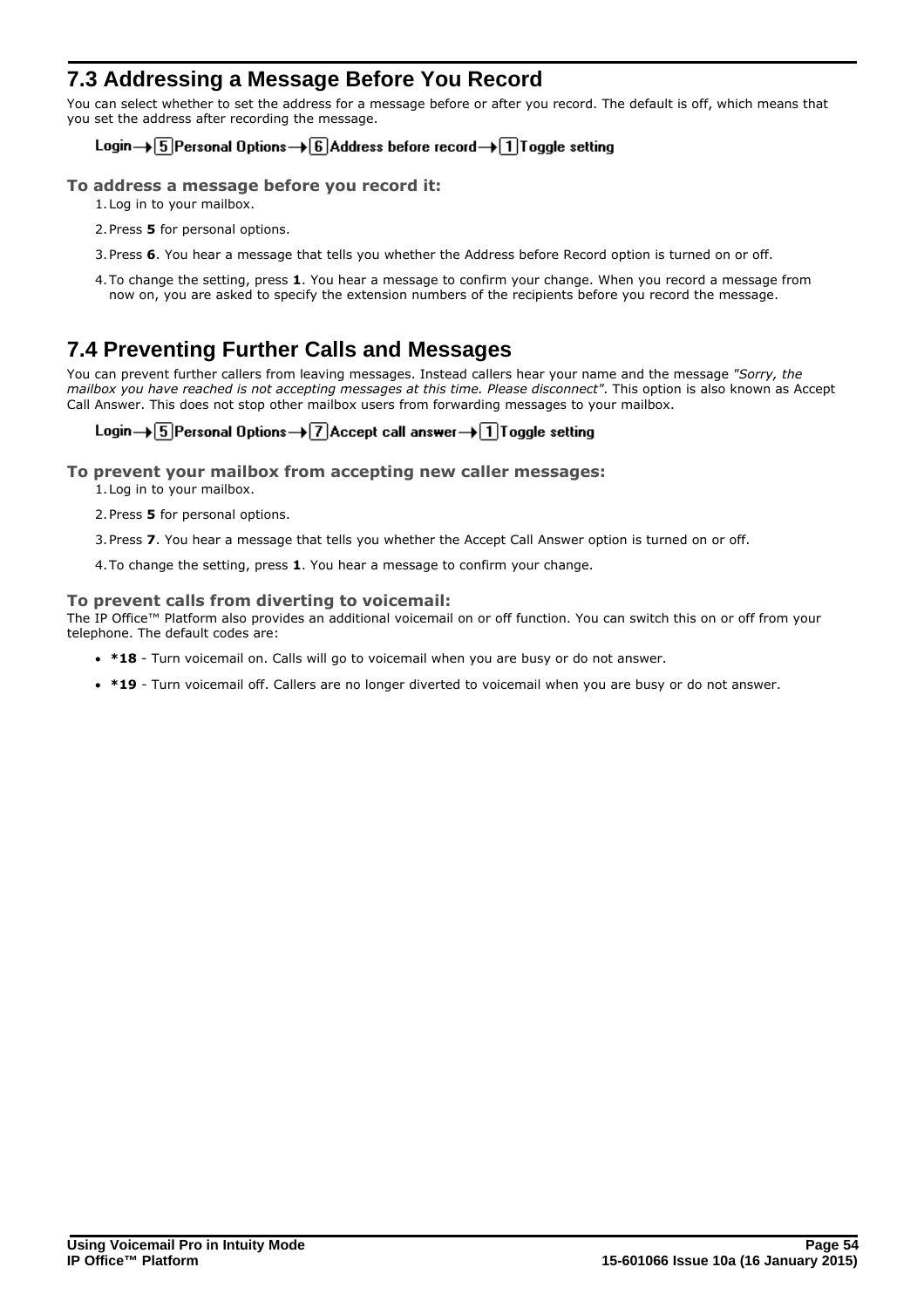# <span id="page-54-0"></span>**7.5 Setting the Order in which Messages are Played**

When you log into your mailbox, messages are played to you in the order in which they were received. You can specify the order in which different types of incoming messages (voice, e-mail and fax) are played. For example, you can choose to hear e-mails first or fax messages before voice messages.

Whichever order you specify, new messages are presented first followed by old or read messages. While you are listening to your messages, you can press **\*#** to skip to the next type of message if, for example, you do not want to listen to messages that you have already accessed.

| Login→ 5 Personal Options → 8 Media preferences —— → 0 No preference |                                                                             |
|----------------------------------------------------------------------|-----------------------------------------------------------------------------|
|                                                                      | $\biguplus$ $\Box$ Voice calls first                                        |
|                                                                      | $\rightarrow$ 2 Fax messages first<br>$\rightarrow$ 3 E-mail messages first |
|                                                                      |                                                                             |
|                                                                      | $\overline{\mathbf{H}}$ Retain current preferences                          |

### **To set the order in which types of message are played:**

- 1.Log in to your mailbox.
- 2.Press **5** for personal options.
- 3.Press **8** for media preferences. If any media preferences have been set, you hear an announcement to tell you the current media preference order.
	- · Press **0** for no preference.
	- · Press **1** to make voice calls your preferred media type. Your voice messages will be played first, followed by your fax messages then your e-mail messages.
	- · Press **2** to make fax messages your preferred media type. Your fax messages will be played first, followed by your voice messages then your e-mail messages.
	- · Press **3** to make e-mail messages your preferred media type. Your e-mail messages will be played first, followed by your voice messages then your fax messages.
	- · Press **#** to retain your current preferred media type.

**Note:** Although the prompt to select media preferences provides an option to select Binary files, it cannot be configured or set as preferred media type. The Binary files media preference is not supported in the current release.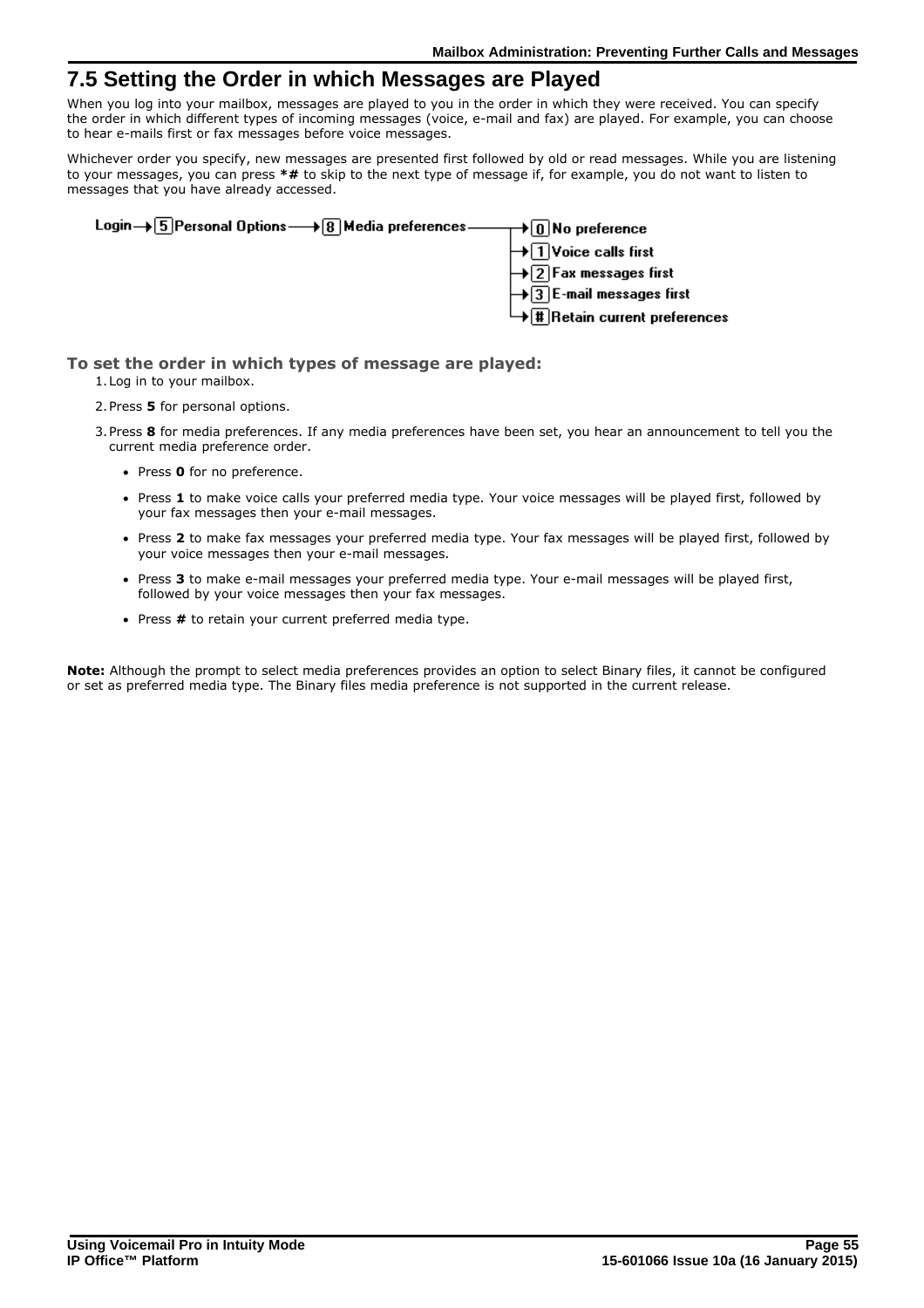# **Fax Messages Chapter 8.**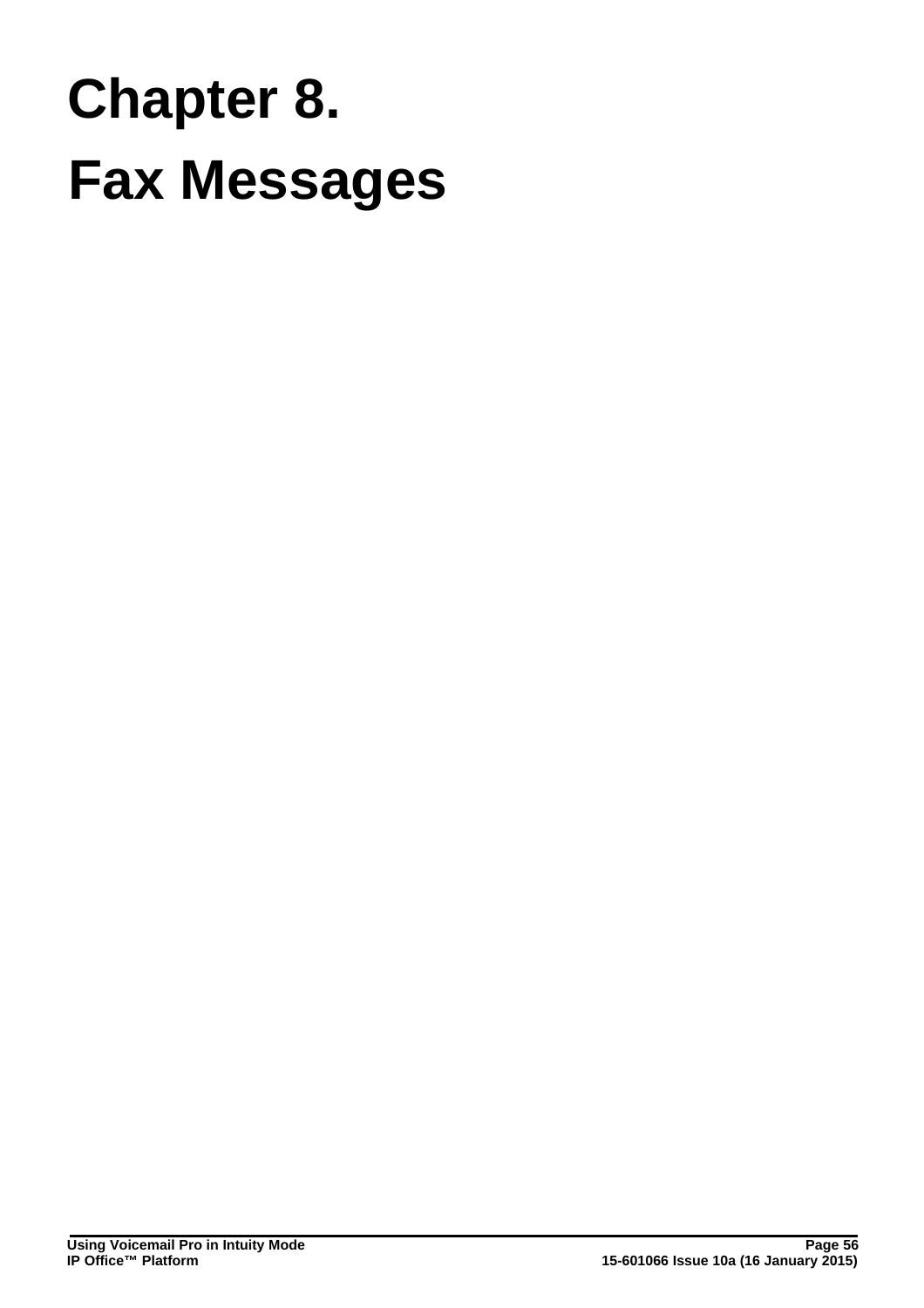# <span id="page-56-0"></span>**8. Fax Messages**

Your voicemail system can be configured to handle fax messages. You can then either <u>[configure a fax number](#page-57-0)</u> 58<sup>5</sup> to which you want any faxes received by your mailbox to be automatically forwarded. Alternatively, the faxes can be left in your mailbox.

When you listen to you messages you will be told which are faxes, any details about who they are from and when received and how many pages. You can then [manually forward fax message](#page-56-1) 57<sup>h</sup>.

# <span id="page-56-1"></span>**8.1 Forwarding a Fax Message**

If you receive a fax message in your mailbox, you can forward it to a default system-wide fax number, typically a company fax. Alternatively, you can forward a fax message to a fax number that you specify. For example if you are out of the office, it might be more convenient to forward your fax messages to local fax number. For more information, see [Changing a Personal Fax Number](#page-57-0) 58<sup>4</sup>.

| Login $\rightarrow$ 2 Get messages $\rightarrow$ $\boxed{\textcolor{blue}{\ast}}$ $\boxed{\textcolor{blue}{1}}$ Forward Fax $\rightarrow$ $\boxed{\textcolor{blue}{\textcolor{blue}{\ast}}}$ System Fax No $\rightarrow$ $\boxed{\textcolor{blue}{\textcolor{blue}{\textcolor{blue}{\ast}}} }$ Confirm |                                       |  |
|--------------------------------------------------------------------------------------------------------------------------------------------------------------------------------------------------------------------------------------------------------------------------------------------------------|---------------------------------------|--|
|                                                                                                                                                                                                                                                                                                        | $\mapsto$ type fax no. $\boxed{1}$ —— |  |

### **To forward a fax message:**

1.Log in to your mailbox and listen to your messages or message headers.

2. If any of your messages are faxes, press **\*1** for fax options.

- 1.Press **#** to forward the fax message to the system fax number. Press **#** to confirm.
- 2.Alternatively, type the number to which the fax is to be forwarded and press **#**. The fax number that you have specified is played back to you for confirmation.

3.Press **#** to confirm. Delivery is scheduled.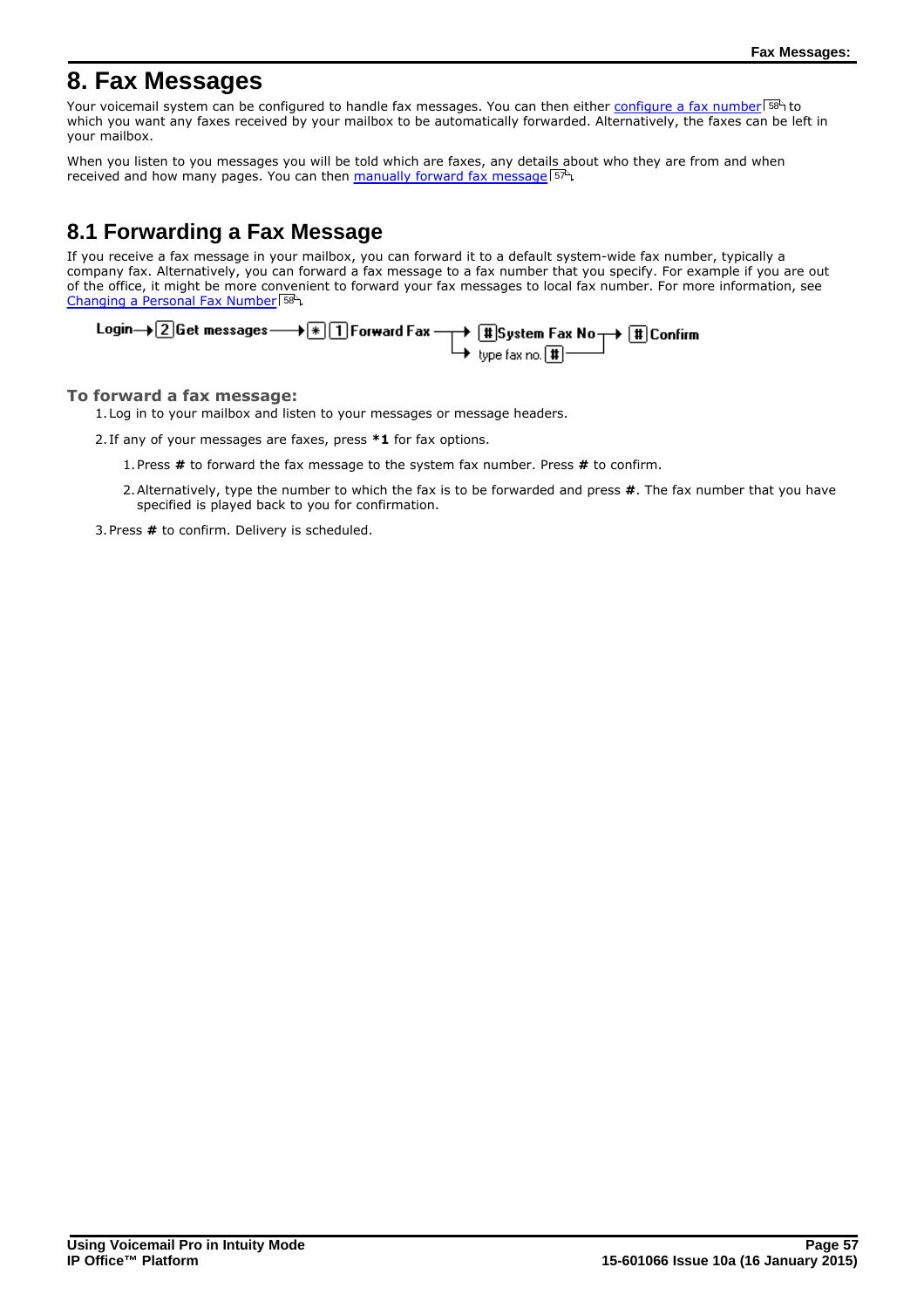# <span id="page-57-0"></span>**8.2 Changing a Personal Fax Number**

If your system administrator has set a system fax number, any fax calls to your mailbox are diverted to the specified number. You can override this from your telephone handset and set your own personal number for printing fax calls that are received in your mailbox. This is useful if you are not in the office and want to use a different fax number.

### Login  $\rightarrow$  5 Personal Options  $\rightarrow$  3 Fax options  $\rightarrow$  1 Change fax number

### **To change a personal fax print number:**

- 1.Log into your mailbox.
- 2.Press **5** for personal options.
- 3.Press **3** for fax preferences. If you hear the prompt A default print destination has not been defined, this is because a default system fax number has not been set. You cannot set up a personal fax number until a default system fax number is set by your system administrator.
- 4.Press **\*7** to return to the activity menu. If a personal fax print number is already set, it is played to you.
- 5.Press **1** to change the default fax destination.
- 6.Enter the telephone number of the fax machine that you would prefer to use instead. The fax number can be up to 23 digits long.
	- · If you try 3 times unsuccessfully to set a personal fax number, you are returned automatically to the main activity menu.
- 7.Enter **#** when you have finished typing the fax number. The new default destination is played to you.

### **To return to the main activity menu:**

1.Press **\*7**.

2.Hang up or press **\*\*9** when you have finished.

# <span id="page-57-1"></span>**8.3 Deleting a Personal Fax Number**

At any time you can delete a personal fax number, if you have set one, and return to using the system fax number.

### Login  $\rightarrow$  5 Personal Options  $\rightarrow$  3 Fax options  $\rightarrow$   $\mid \cdot \mid$  3 Delete fax number

### **To delete your personal fax print number:**

- 1.Log into your mailbox. 2.Press **5** for personal options.
- 3.Press **3** for fax preferences. If a personal fax print number is already set, it is played to you.
- 4.Press **\*3** to delete the personal fax number. Your personal fax number is deleted and the system fax number is played to you. The system fax number is now used for any future fax messages that you receive.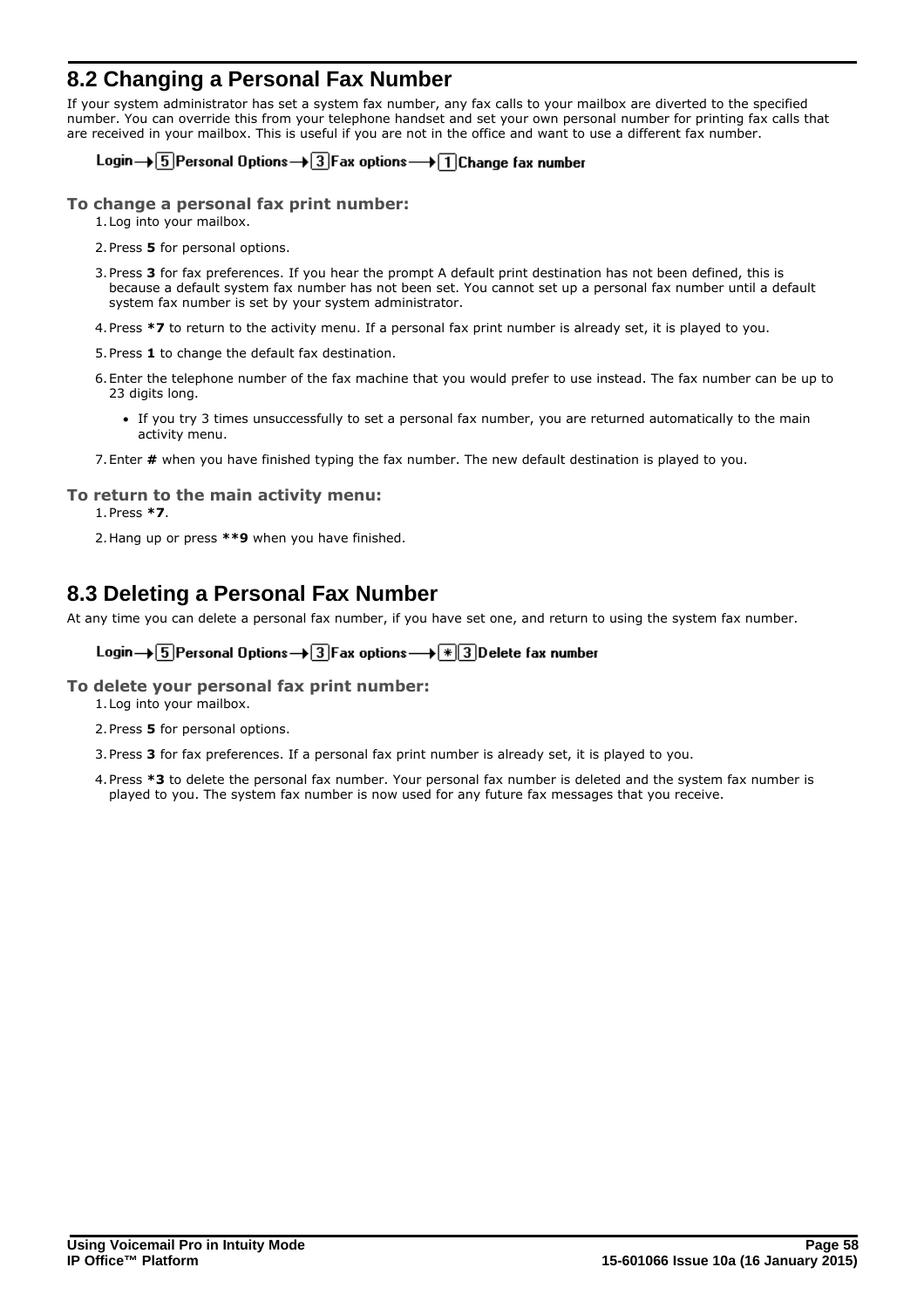# **Visual Voice Chapter 9.**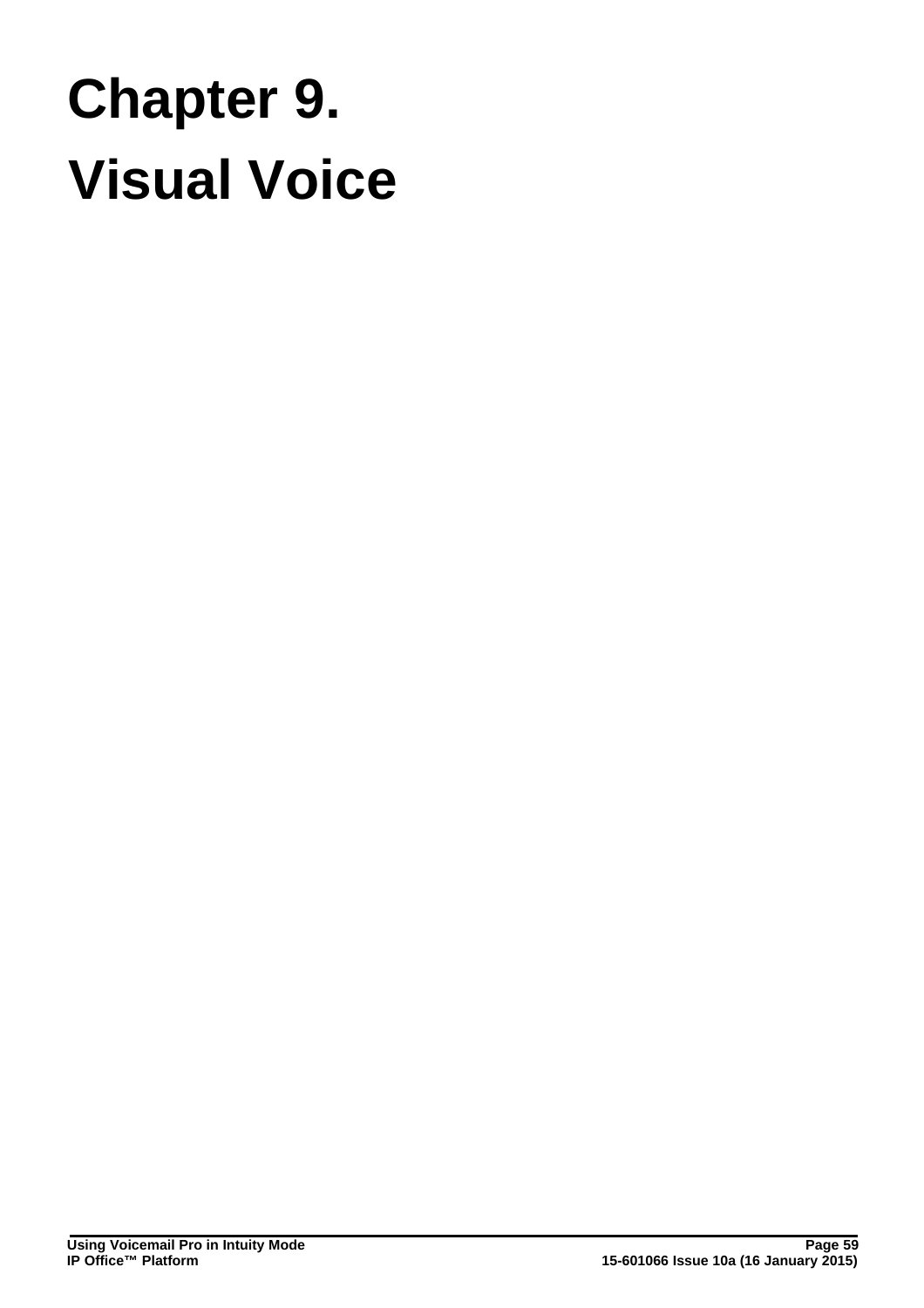# <span id="page-59-0"></span>**9. Visual Voice**

Visual Voice allows you to access your voicemail mailbox using the display menu of your phone rather than following spoken mailbox prompts.

To use Visual Voice, your system maintainer must either add a Visual Voice button to your phone or set the **MESSAGES** button to use Visual Voice.

- · Visual Voice is supported on most Avaya desk phones supported by IP Office™ Platform subject to a suitable display. On other phones, the button can be used for mailbox access using voice prompts and for direct to voicemail transfer during a call.
- · On T3 phones, the Visual Voice button goes direct to the **Listen** function of Visual Voice. To access the full set of Visual Voice functions use **Menu > Settings > Voicemail Settings**.

### **Visual Voice Controls**

The arrangement of options on the screen will vary depending on the phone type and display size.

### · **Listen**

Access your own voicemail mailbox. When pressed the screen will show the number of **New**, **Old** and **Saved** messages. Select one of those options to start playback of messages in that category. Use the options below

- · **Listen** Play the message. · **Save** Mark the message as a saved message.
- · **Pause**
- 
- Pause the message playback.
- · **Call**
	- Call the message sender if a caller ID is available.

additional options are displayed.

· **Delete**

· **Copy**

Delete the message.

Copy the message to another mailbox. When pressed as number of

### · **Message**

Record and send a voicemail message to another mailbox or mailboxes.

· **Greeting**

Change the main greeting used for callers to your mailbox. If no greeting has been recorded then the default system mailbox greeting is used.

· **Email**

This option is only shown if you have been configured with an e-mail address for voicemail e-mail usage in the IP Office™ Platform configuration. This control allows you to see and change the current voicemail e-mail mode being used for new messages received by your voicemail mailbox. Use **Change** to change the selected mode. Press **Done** when the required mode is displayed. Possible modes are:

· **Password**

Change the voicemail mailbox password. To do this requires entry of the existing password.

· **Voicemail**

Switch voicemail coverage on/off.

### **Using the Visual Voice Button for Voicemail Transfer**

If pressed when you have a call is connected, the **MESSAGE** button allows entry of an extension number for direct to voicemail transfer of the connected call.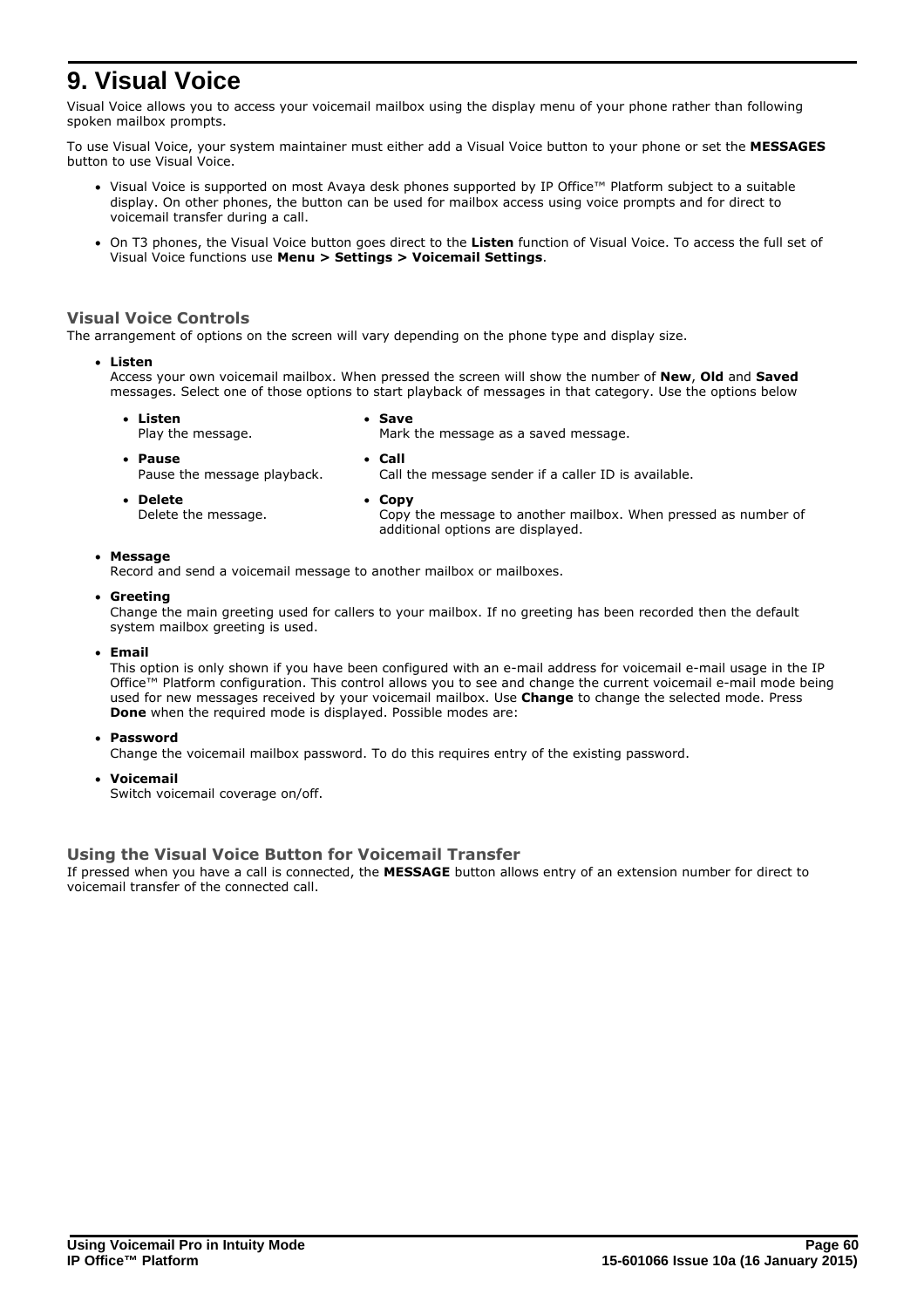# **Document History Chapter 10.**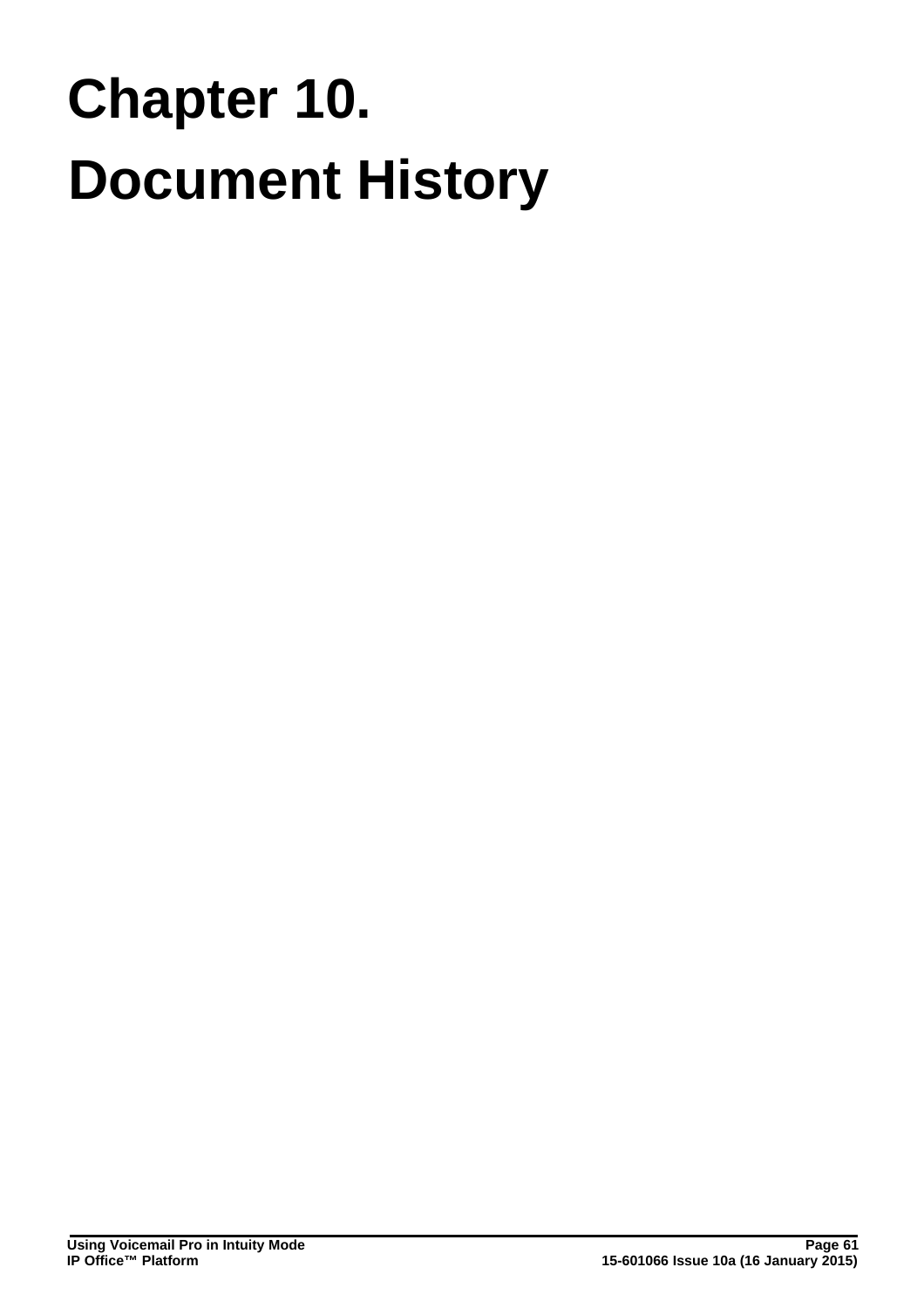# <span id="page-61-0"></span>**10. Document History**

| Date              |     | <b>Issue Change Summary</b>                                              |
|-------------------|-----|--------------------------------------------------------------------------|
| 14th January 2015 | 10a | $\bullet$ Source changes to support Japanese rebranding.<br>Greenwashed. |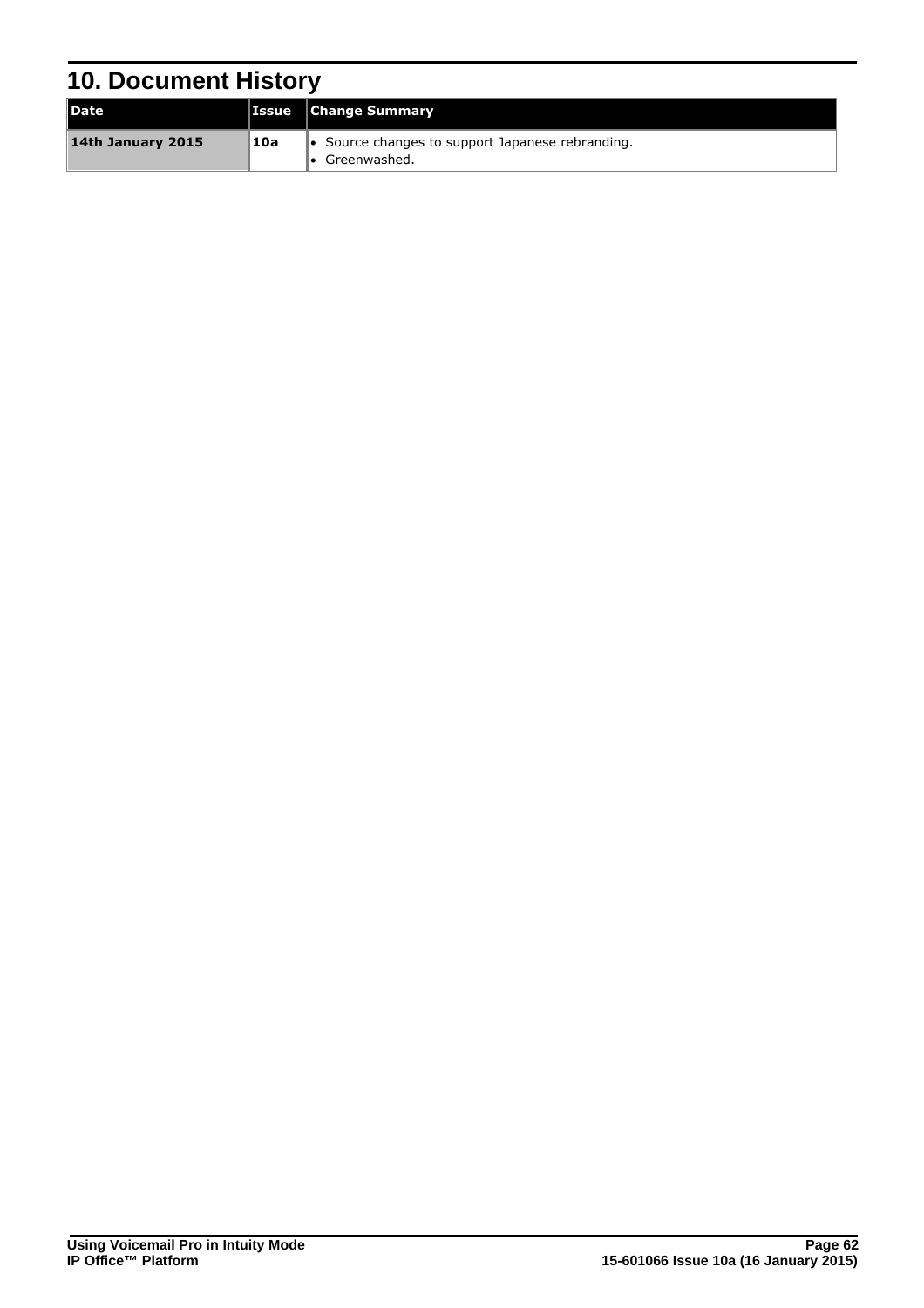# **Index**

**A** Accept call answer 54 Access to voicemail External 11 From outside 11 With an Avaya telephone 12 Activating a greeting 35 Adding Mailbox list members 23 Address Address before record 54 By extension number 19 By name 19 Setting before recording message 54 Advance 5 seconds 15 **B** Back Back to previous message 15 Back up 5 seconds 15 Busy calls 34 **C** Call types Selecting and changing 34 Callback 41 Caller options 39 Calling the message sender 16 Changing Greeting 37 Password 53 Personal greetings 33 Time Out Settings 46 Checking Active status of greetings 36 Mailing list privacy status 23 Closing your mailbox 54 Collecting Your messages 15 Comment Adding to forwarded message 17 **Creating** Mailing list 23 Personal greetings 33 **D** Delete and continue to next message 15 Deleting Fax number 58 Greeting messages 36 Left messages 15

Personal fax number 58 Personal greetings 37 Divert Fax messages 57 **E** Email messages Listening to first 55 Escalation Creating 47

# External calls 34

**F** Fax message Diverting a 57 Fax messages

Listening to first 55 Fax number Changing 58 Default 58 Deleting 58 Deleting a personal 58 Overriding the system number 58 Personal 58 Setting 58 Fax preferences 58 Fax print number 58 First time login 10 Forwarding a message 15, 17 **G** Greeting Changing 37 Deactivate 35 Greeting messages Activating 35 Checking active status 36 Deleting 36 Listening to 36 Listening to message status 36 Maximum number of 30 Overview 30 Recording over 36 Replaying 36 Re-recording 36 Scanning 36 Selecting call types to assign 34 **I** Importing mailing list members 23 Internal calls 34 **L** Leave message in current category 15 Left messages Deleting 15 Listening to Greeting messages 36 Greetings 36 Voice messages 15 Lists Mailing 22, 23 Personal distribution 22, 23 Logging In First time 10 Normally 11 Remotely 11 With an Avaya telephone 12 **M** Mailbox Callers Options 8 Mailbox message order 55 Mailbox Options Summary 7 Mailing lists 24, 26 Adding members 23 Changing public or private status 23 Creating 23 Deleting members 23 Importing another 23 Importing members from 23 Maximum number of members per list 22, 23 Maximum number per mailbox 23 Overview 22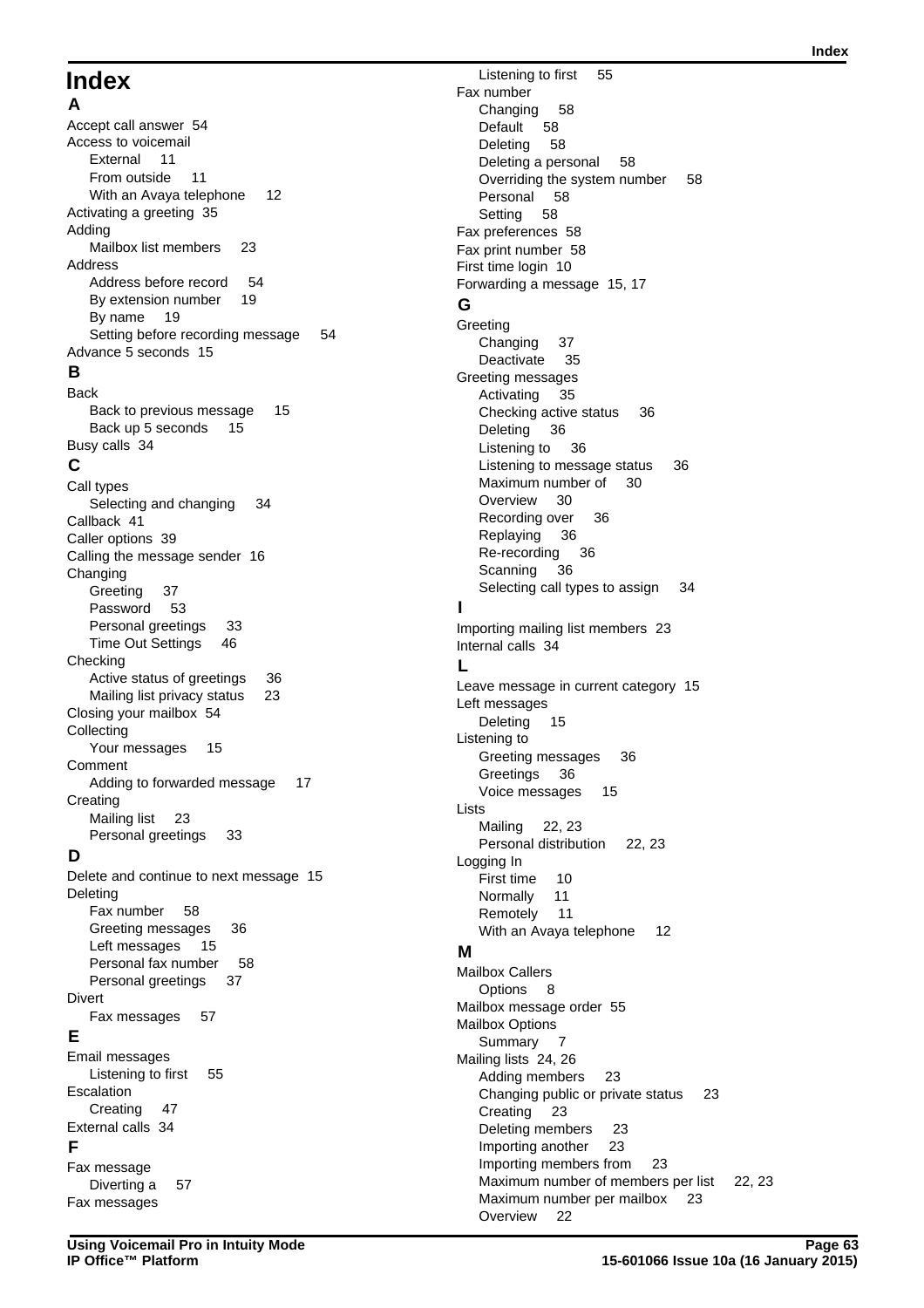Removing members 23 Marking Mailing list as private 23 Mailing list as public 23 Message as priority 17 Message as private 17 Media preferences 55 Message Order 55 Type order 55 Messages Collecting 15 Forwarding 17 Listening to 15 Marking as private 19 Marking as public 19 Recording 19 Replying to 16 Scanning 20 Sending new 18 **N** Name Recording your 10, 53 New message Creating 19 Recording 19 Sending 18 Normal login 11 Number Fax print 58 **O Options** Mailbox Callers 8 Order in which messages are played 55 Out of hours calls 34 Outcalling 45 change 49 setting 44 Outcalling Calls Answering 51 Outcalling Destinations Configuring 43 Outcalling menu enter 42 select 42 **Overriding** Default system fax number 58 The system greeting 33 **P** Password Changing 10, 11 Setting 10 Pause/Resume When collecting messages 15 When scanning messages 20 Personal Distribution Lists Activating 35 Adding members 23 Creating 23 Editing 23 Personal fax number Deleting a 58 Personal greeting messages Oveview 30

Mailing lists 24, 26

Personal greetings 37 Changing 33 Creating 33 Deleting a 37 Recording 33 Scanning 36 Personal options 55 Preference for message order 55 **Preventing** Divert to voicemail 54 New caller messages 54 Priority Forwarded message 17 New message 19 order 47 Private Fowarded message 17 Mailing list 23 Message 19 Public Fowarded message 17 Mailing list 23 **R** Receive Outcalling Selecting When 48 Receiving outcalling 51 Recording Messages 19 Personal greetings 33 Your name 10, 53 Re-instating the system greeting 37 Remote Access 11 Login 11 Removing Mailbox list members 23 Replacing system greeting with personal greeting 37 Replaying Greeting messages 36 Replaying message header 15 Replying to a message 16 Re-recording greeting messages 36 Restarting a message 15 Retaining current message order preference 55 Reverting to the system greeting 37 Reviewing Mailbox lists 22 Ringback on or off 41 **S Scanning** Greetings 36 Messages 20 Select 42 **Selecting** Call types for greeting messages 34 Media preferences 55 Order in which types of message are played 55 **Setting** Fax number 58 Order in which messages are played 55 Your password 10 Skipping Message 15 Message header 15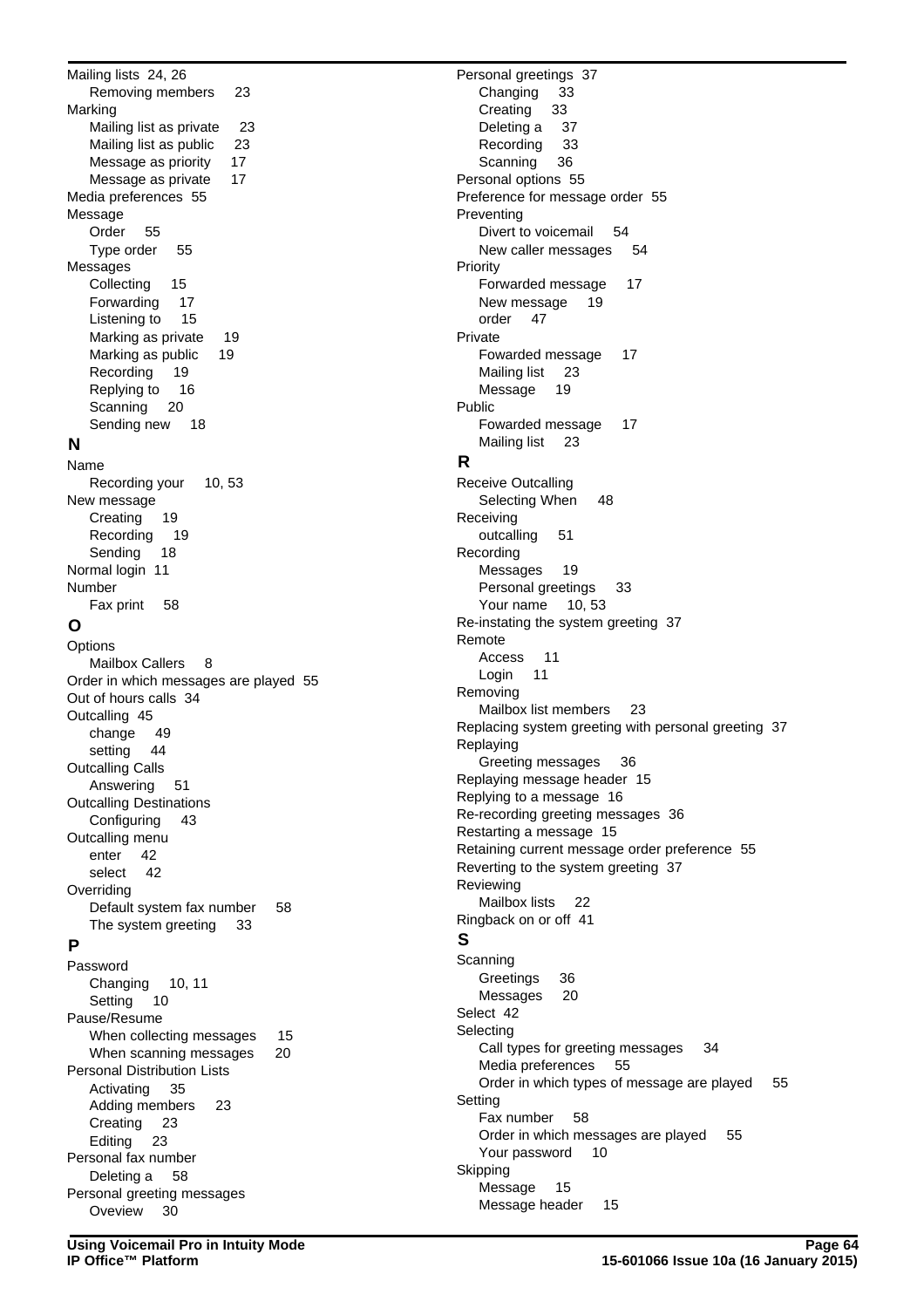Skipping To next category 15 System greeting Message 30 Overriding the 33 Returning to the 37 **T** Temporary Greeting Creating 38 Time Out Settings Changing 46 Time Profile 48, 49 **Turning** Outcalling On 44 **U** Undelete message 15 **V** Voice calls Listening to first 55 Voicemail Ringback 41 Switching ringback on/off 41 **Y**

Your name Recording 53